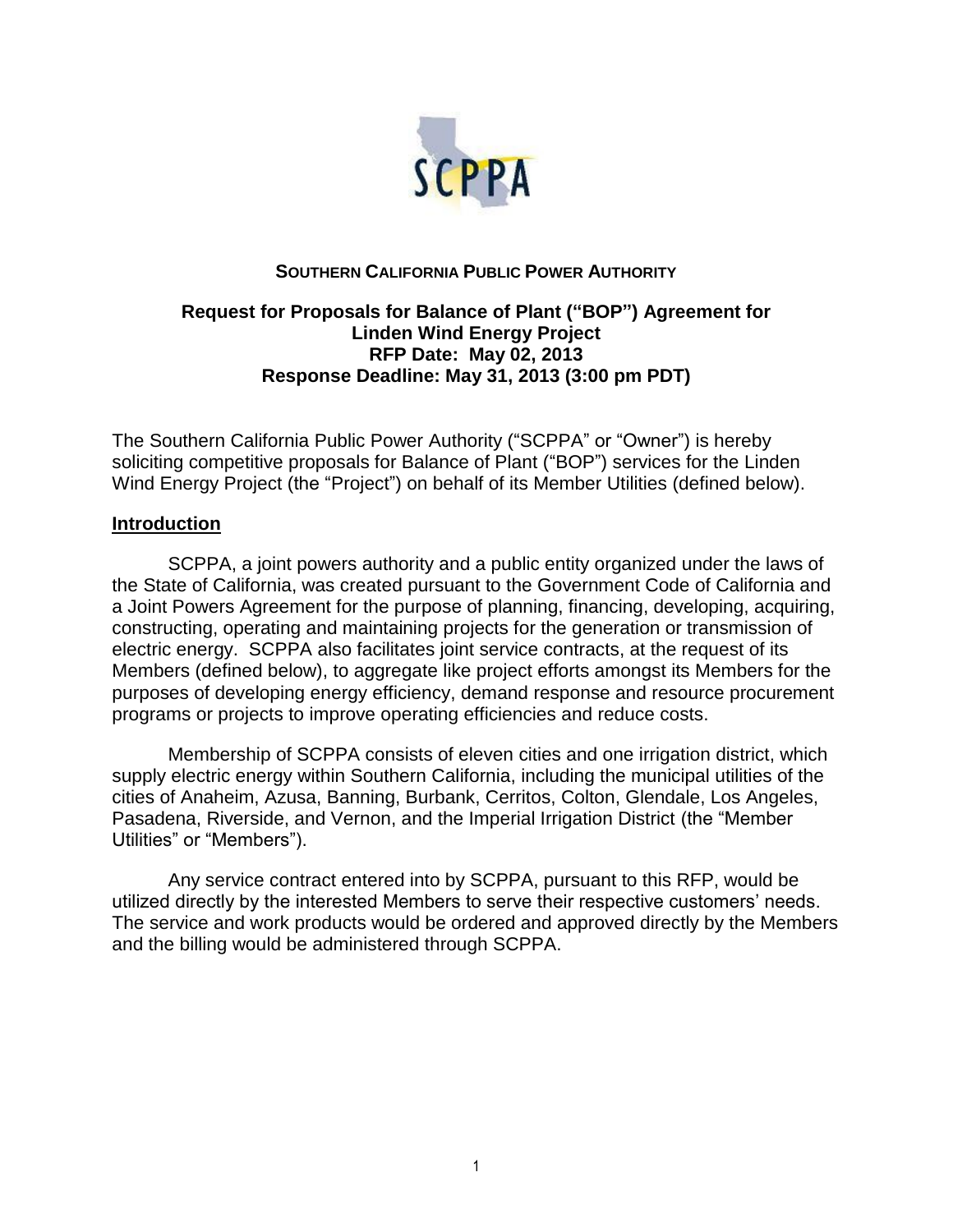## **Project Background:**

The Project is a wind generation facility with a nameplate capacity of 50 MW, located in Klickitat County in South Central Washington, approximately 4.5 miles southeast of the city of Goldendale, east of Highway 97. The Project sits on a ridge at an elevation of approximately 2700 feet overlooking the Columbia River. The Project site consists of twenty-five wind turbines, approximately ten miles of roads, foundations, a collector station, a one mile 230 kv transmission line, one meteorological tower, a switchyard owned by the Klickitat Public Utility District ("KPUD") and an operating and maintenance building (the "BOP Facility").

The Project has twenty-five (25) REpower mm 92 2.0 MW wind turbine generators. Each turbine is a three bladed, upwind, horizontal-axis wind turbine with a rotor diameter of approximately 92.5 meters. The turbine rotor and the nacelle are mounted on top of a tubular tower giving a rotor hub height of approximately 80 meters. The nacelle contains the electrical generating equipment. The maximum height of the turbines is approximately 127 meters when a rotor blade is at the top of its rotation.

The Project has a 230/34.5 KV Linden collection substation that includes a 64 MVA main transformer, two 9.6 MVAR capacitor banks, two +/- 4 MVAR DVAR units and related switchgear. The Linden Collection Substation connects to KPUD's new Linden 230 kv switchyard via a Linden owned one mile 230 KV radial transmission line. Point of interconnection is at a switchyard located at the Project that is owned by KPUD. The KPUD switchyard is then connected to KPUD's existing EE Clouse Substation via a 230 KV transmission line. The EE Clouse Substation is then connected to Bonneville Power Administration's ("BPA") Harvalum Substation. The point of delivery is at BPA's Harvalum substation.

The Los Angeles Department of Water and Power ("LADWP") is the operating agent for the Project and acts as representative for SCPPA.

# **BOP Agreement**

Attachment A provides the draft BOP Agreement. If the respondent plans to take any exception to the attached BOP Agreement, it must be identified in the bid proposal. These exceptions will also be taken into consideration in the evaluation of the bids.

# **Project Term**

The term of the agreement will be for a period of three (3) years commencing in August, 2013.

# **Scope of Services**

The scope of BOP services is set forth in Exhibit B to Attachment A.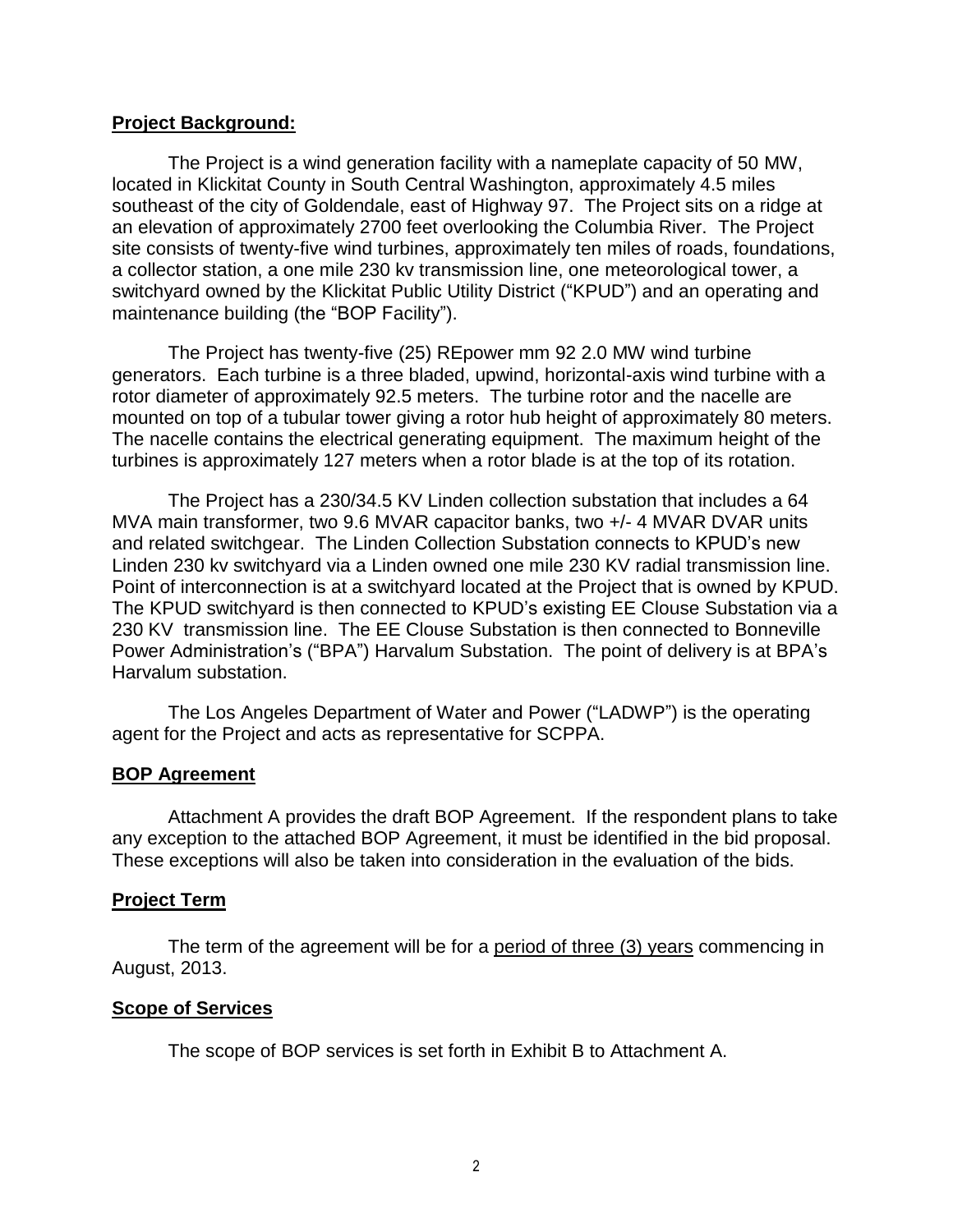# **Required Exhibits**

The respondent shall submit the following exhibits as part of its response to this Request for Proposals:

- (a) Proposed Insurance Coverage with minimums and coverage not less than the minimums and coverage included in Exhibit C of Attachment A;
- (b) Sample "daily/weekly/monthly/annual reports" per Exhibit D of Attachment A
- (c) Sample "Form of Operating Plan" per Exhibit E of Attachment A
- (d) Sample "Form of Budget" per Exhibit F of Attachment A
- (e) Sample "BOP contractor representative and owner representative" per Exhibit G of Attachment A
- (f) Sample "Rate Schedule" per Exhibit H of Attachment A

# **Proposal Submission Required Elements**

1. Transmittal Letter: A brief statement of the respondent's understanding of the work to be done and commitment to perform the work as scheduled including a summary of exceptions taken to the request for proposal requirements. An officer authorized to bind the respondent must sign the proposal on behalf of the respondent and must include the following declarations on the Transmittal Letter:

> "This proposal is genuine, and not sham or collusive, nor made in the interest or in behalf of any person not herein named; the respondent has not directly or indirectly induced or solicited any other respondent to put in a sham bid, or any other person, firm or corporation to refrain from submitting a proposal; and the respondent has not in any manner sought by collusion to secure for themselves an advantage over any other respondent."

2. Applicant Information: Provide legal name of Company, Physical Street Address, e-mail address, Telephone, Name and Title of individuals authorized to represent the respondent.

3. Fees: SCPPA is interested in the respondent's capabilities and pricing to make an informed decision and proceed to more specific negotiations. Pricing should be made based on good faith estimates of the requirements defined in this request for proposals. Detail specific examples or estimates of the fees. Describe how the fees will be determined. Prior to contract award, the successful respondent shall supply a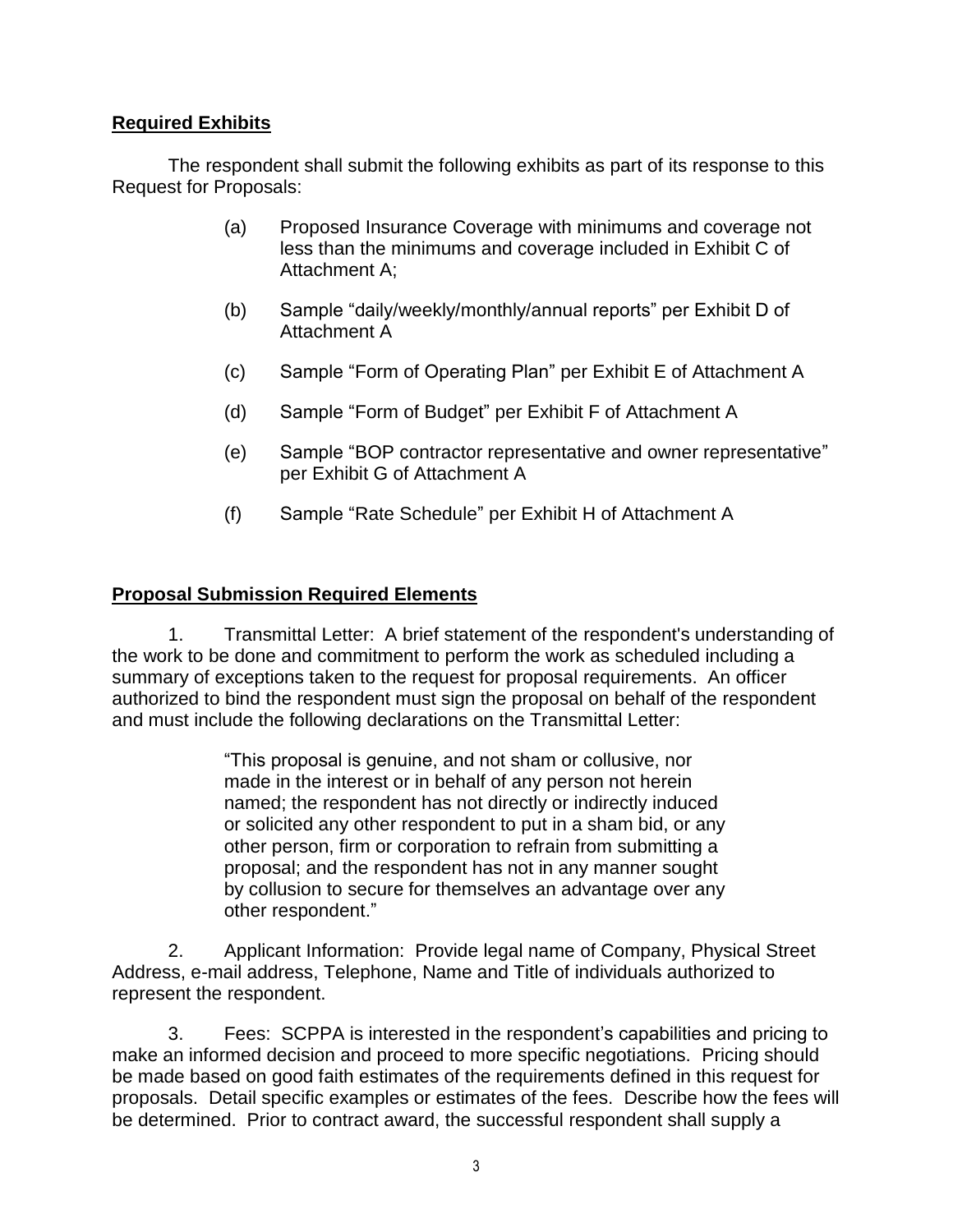detailed breakdown of the applicable overheads and fringe benefit costs that are part of the labor rates and other direct costs associated with the services to be performed.

4. Experience: Respondent will clearly identify project participants and management team.

- a. Describe the respondent's experience as may be applicable to this request for proposals, organizational structure, management qualifications, and other contract related qualifications, including number of years firm has been in business.
- b. Specify key employees and describe their qualifications, experience and duties related to this request for proposals, including the office location(s) where work will be performed.
- c. Provide a commitment statement for the retention and use of key employees as proposed, their availability to initiate and sustain the proposal, as well as planned supplement if not available to assure project delivery.
- d. State whether respondent will use subcontractors to perform services pursuant to the contract. Should the use of subcontractors be offered, the respondent shall provide the same assurances of competence for the subcontractor, plus the demonstrated ability to manage and supervise the subcontracted work. Subcontractors shall not be allowed to further subcontract with others for work which is integral to the proposed solution. The provisions of this contract shall apply to all subcontractors in the same manner as to the respondent.
- e. Respondent shall indicate any and all pending litigation that could affect the viability of respondent's proposal, continuance of existing contracts, operation or financial stability.
- f. Describe whether the respondent has, within the last three years, rendered any service to SCPPA or to any of SCPPA's Member Utilities, either as a contractor or subcontractor, either under the current respondent's name or any other name or organization. If so, please provide details (status as prime or subcontractor, brief description of the contract, contract start and end dates, the contract administrator name, and total actual contract expenditures).

# **Proposal Submission Delivery Requirements**

An initial respondents' telephone conference for interested parties and potential respondents to ask questions related to this Request for Proposals will be held on **May 23, 2013** at **10:00 am PDT.** (Telephone: (909) 293-7399 Passcode: 3249658#)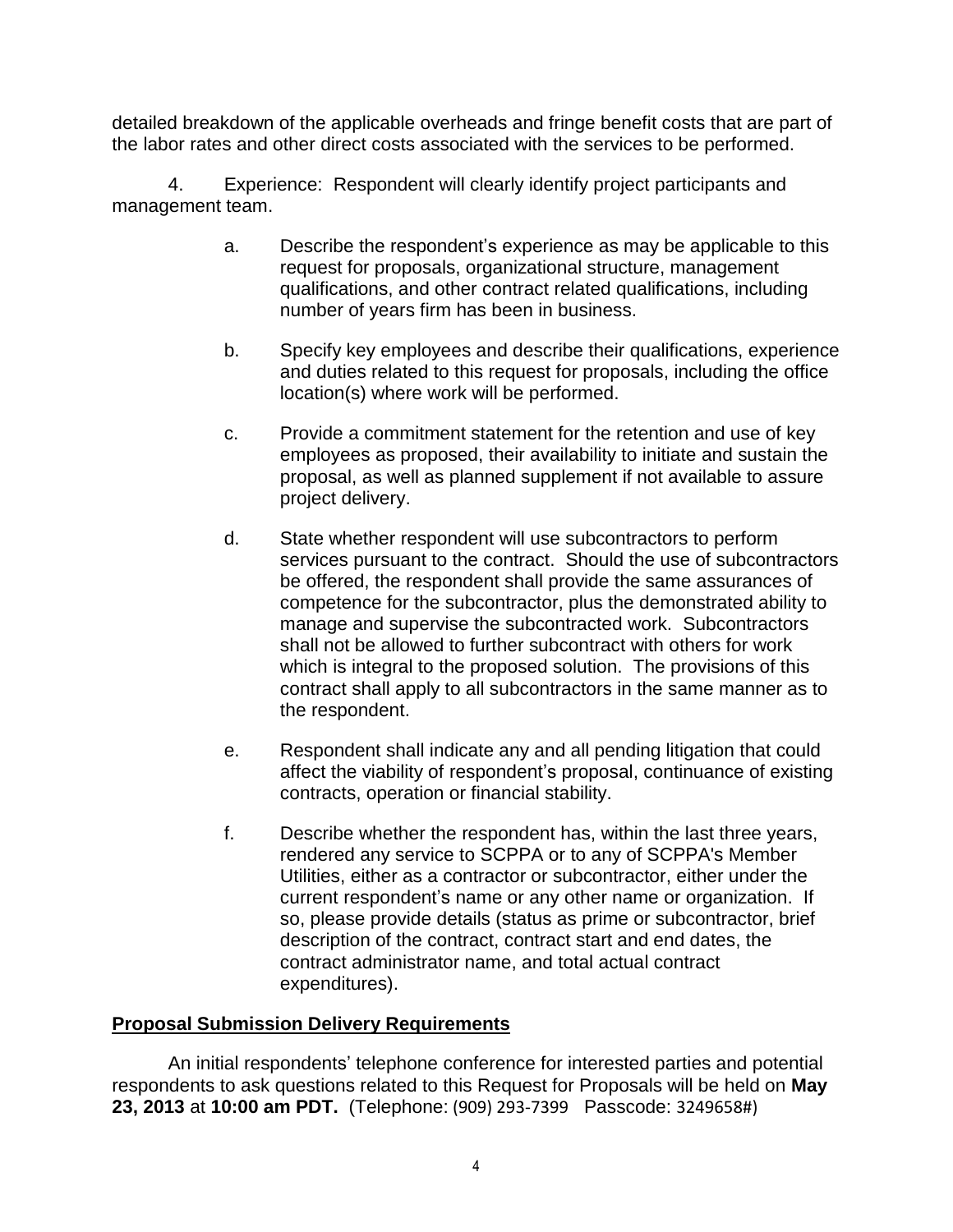Clarification questions must be emailed to Mr. Saifuddin Mogri through email at saifuddin.mogri@ladwp.com no later than **May 16, 2013.**

Proposals shall be delivered in electronic form to Mr. Steve Homer at shomer@scppa.org no later than **3:00 pm PDT** on **May 31, 2013**.

No other contact should be made with the Board of Directors, any committee or working group representatives, or the Member Utilities concerning this request for proposals.

All information received by SCPPA in response to this request for proposals is subject to the California Public Records Act and all submissions may be subject to review in the event of an audit.

# **Proposal Terms and Conditions**

1. SCPPA reserves the right to cancel this RFP at any time, reject any and all proposals or waive irregularities.

2. SCPPA shall determine at its sole discretion the value of any and/or all proposals including price and non-price attributes.

3. Proposals may be sub-divided or combined with other proposals, at SCPPA's sole discretion.

4. SCPPA may perform an initial screening evaluation to identify and eliminate any proposals that are not responsive to the request for proposals, do not meet the minimum requirements set forth in the request for proposals, are clearly not economically competitive with other proposals, or are submitted by respondents that lack appropriate creditworthiness, sufficient financial resources, or qualifications to provide dependable and reliable services.

5. SCPPA reserves the right to submit follow-up questions or inquiries to request clarification of information submitted and to request additional information from any one or more of the respondents.

6. SCPPA reserves the right, without qualification and in its sole discretion, to accept or reject any or all proposals for any reason without explanation to the respondent, or to make the award to that respondent, who, in the opinion of SCPPA, will provide the most value to SCPPA and its customers.

7. SCPPA may decline to enter into any potential engagement agreement or contract with any respondent, terminate negotiations with any respondent, or abandon the request for proposal process in its entirety.

8. SCPPA reserves the right to make an award to the other than the lowest price offer or the proposal evidencing the greatest technical ability or other measure if SCPPA determines that to do so would result in the greatest value to SCPPA and its Member Utilities.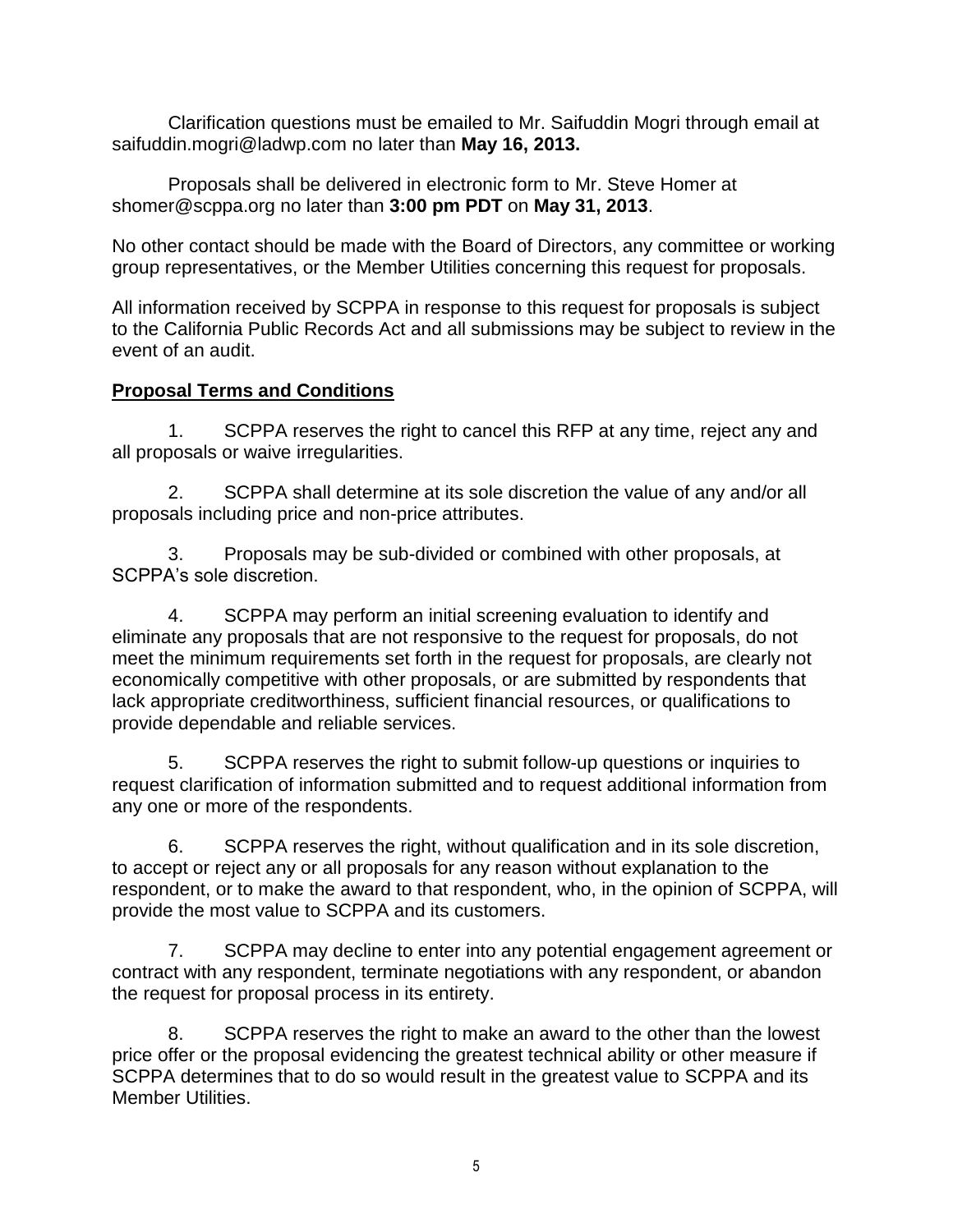9. Those respondents who submit proposals agree to do so without legal recourse against SCPPA, its Member Utilities, their directors, officers, employees and agents for rejection of their proposal(s) or for failure to execute or act on their proposal for any reason.

10. SCPPA shall not be liable to any respondent or party in law or equity for any reason whatsoever for any acts or omissions arising out of or in connection with this request for proposals.

11. SCPPA shall not be liable for any costs incurred by any respondents in preparing any information for submission in connection with this RFP process or any and all costs resulting from responding to this RFP. Any and all such costs whatsoever shall remain the sole responsibility of the respondent.

12. SCPPA may require certain performance assurances from respondents prior to entering into negotiations for a proposed project. Such assurances may potentially include a requirement that respondents provide some form of performance security.

13. Either SCPPA or any Member Utility may respond to, or enter into negotiations for a proposal. SCPPA is not responsible or liable for individual Member Utility interactions with the respondent that are not entirely contained within SCPPA's option or election to engage the respondent as defined within the terms and conditions herein.

# **Additional Requirements for Proposal**

1. Consideration of Responses: Submitted proposals should be prepared simply and economically, without the inclusion of unnecessary promotional materials. Proposals should be submitted on recycled paper that has a minimum of thirty percent (30%) post-consumer recycled content and duplex copied (double-sided pages) where possible and applicable.

2. Insurance, Licensing, or other Certification: If selected, the respondent will be required to maintain sufficient insurance, licenses, or other required certifications for the type of work being performed. SCPPA or its Member Utilities may require specific insurance coverage to be established and maintained during the course of work and as a condition of award or continuation of contract.

3. Non-Discrimination/Equal Employment Practices/Affirmative Action Plan: If selected, the respondent and each of its known subcontractors may be required to complete and file an acceptable Affirmative Action Plan. The Affirmative Action Plan may be set forth in the form required as a business practice by LADWP which is SCPPA's largest Member Utility.

4. Living Wage Ordinance: If selected, the respondent may be required to comply with the applicable provisions of the City of Los Angles Living Wage Ordinance and the City of Los Angeles Service Contract Workers Retention Ordinance. The Living Wage Ordinance provisions are found in Section 10.36 of the Los Angeles City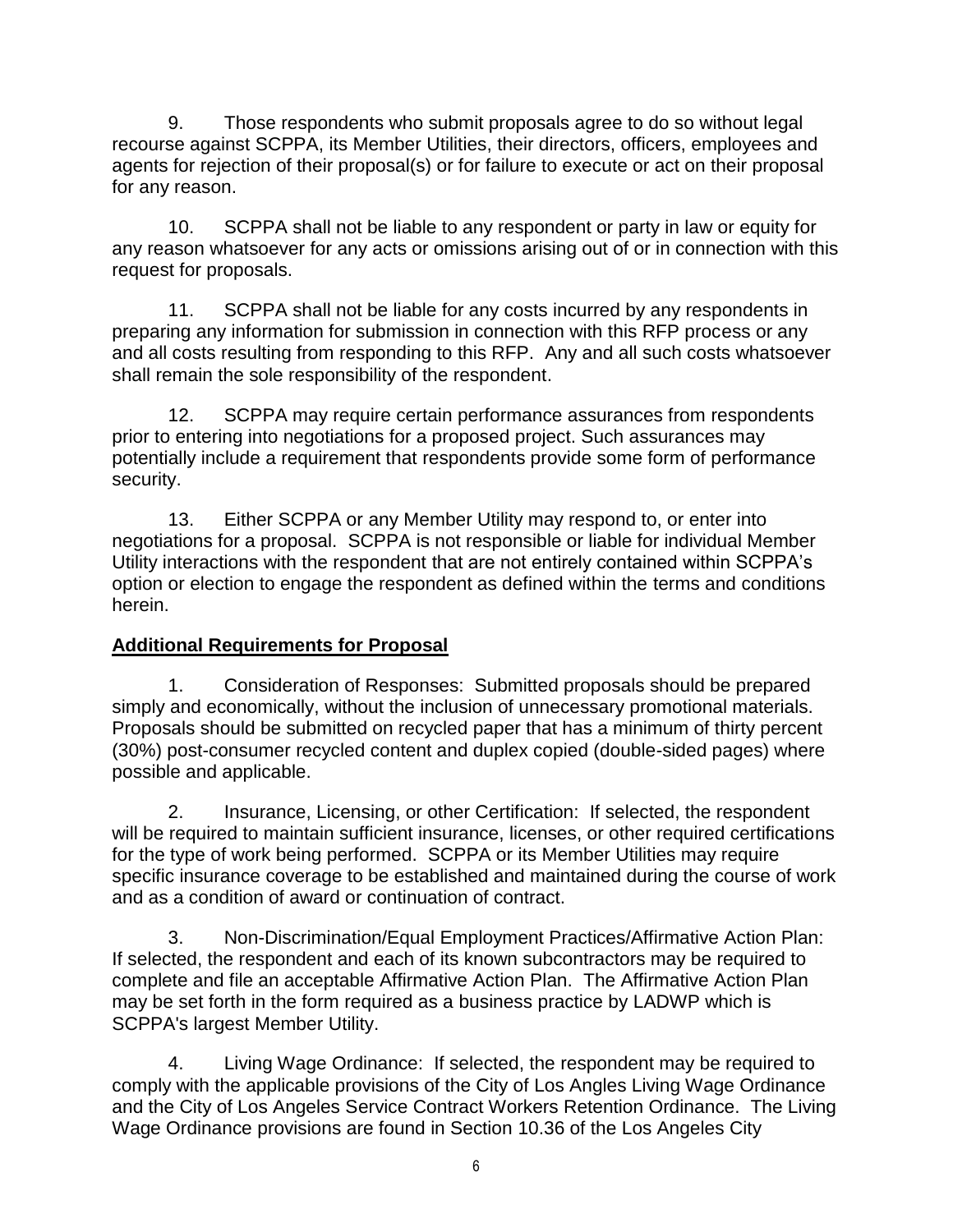Administrative Code; and the Service Contract Workers Retention Ordinance are found in Section 10.37 of the Los Angeles Administrative Code (SCWRO/LW0).

5. Prevailing Wage Rates: If selected, and if the work is funded in any part by resources with such an obligation, the respondent may be required to conform to prevailing wage rates applicable to the location(s) where any work is being performed.

6. Child Support Policy: If selected, respondent may be required to comply with City of Los Angeles Ordinance No. 172401, which requires all contractors and subcontractors performing work to comply with all reporting requirements and wage earning assignments and wage earning assignments relative to court ordered child support.

7. Supplier Diversity: Respondents shall take reasonable steps to ensure that all available business enterprises, including Women Business Enterprises (WBEs) and Minority Business Enterprises (MBEs) have an equal opportunity to compete for and participate in the work being requested by this request for proposals. Efforts to obtain participation of MBEs, WBEs, and other business enterprises could reasonably be expected to produce a level of participation by interested subcontractors including 15 percent MBE and 7 percent WBE. SCPPA's Supplier Diversity program is modeled after that of the LADWP. Further information concerning the Supplier Diversity Program may be obtained from the Purchasing Division of LADWP.

6140460\_4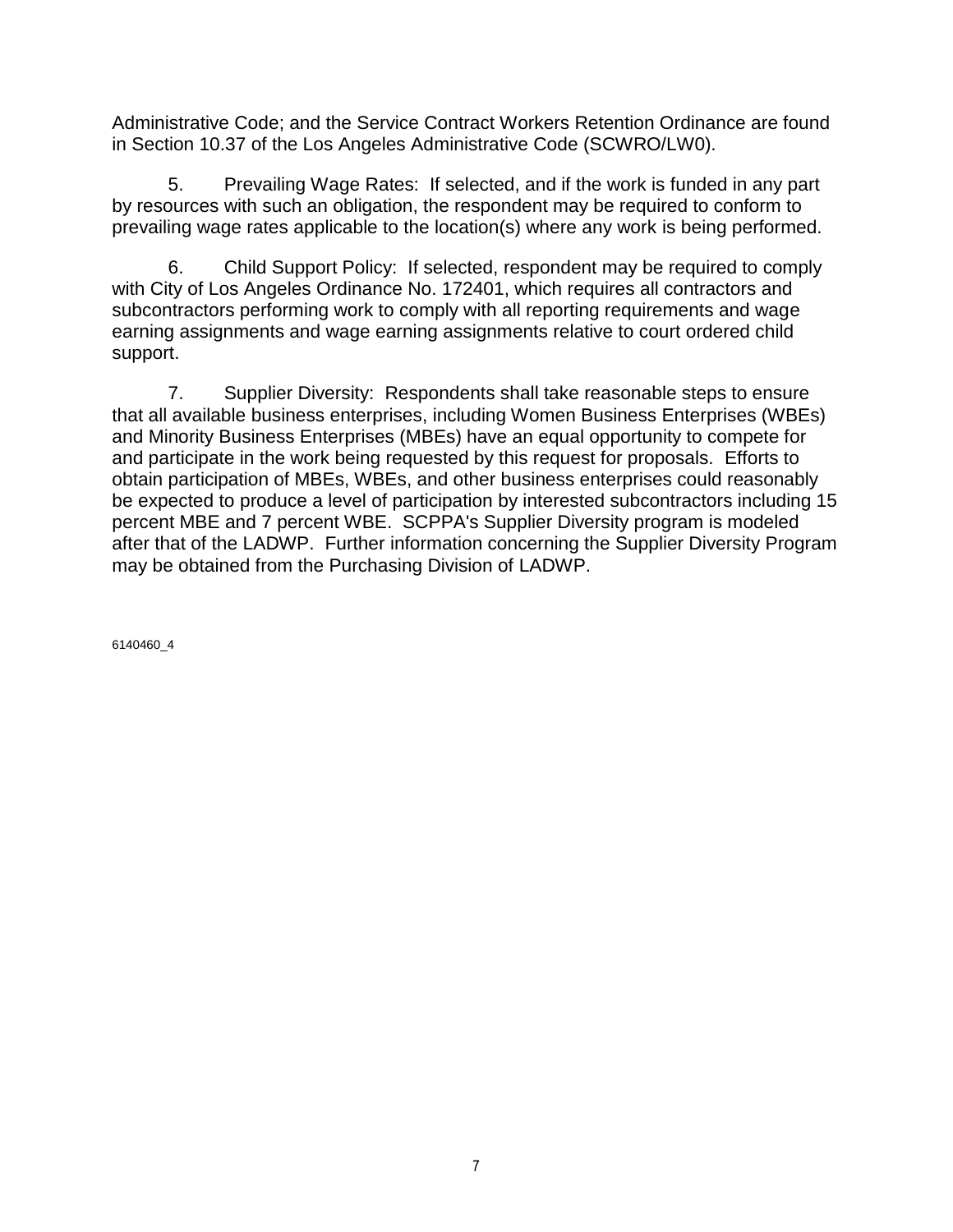# **ATTACHMENT A**

# **"DRAFT" BALANCE OF PLANT (BOP) AGREEMENT**

## **BALANCE OF PLANT (BOP) AGREEMENT "DRAFT"**

This Balance of Plant (BOP) Agreement ("Agreement") is dated as of (the "Effective Date") between Southern California Public Power Authority, a California Joint Powers Authority ("Owner"), and a **EXECUTE:** (the "BOP Contractor"). Owner and the BOP Contractor are referred to in this Agreement individually as a "Party" and together as the "Parties."

## **R E C I T A L S**

A. Owner owns the **Linden Wind Energy Project** in Klickitat County, Washington, comprised of, among other things, twenty five (25) WECs and the related Balance of Plant.

B. The Los Angeles Department of Water and Power currently serves as the Operating Agent for the Linden Wind Energy Project and will act as Owner's Contract Representative.

C. Owner has an existing operation and maintenance contract with **REpower USA Corp.** (the "WEC Operator") to provide operation and maintenance of the WECs at the Linden Wind Energy Project.

D. Owner wishes to engage the BOP Contractor as an independent contractor, during the Term, for the purpose of performing various Balance of Plant services as described in **Exhibit B** hereto for the Linden Wind Energy Project, including administration of the Linden Wind Energy Project on behalf of Owner, on the terms and conditions set forth herein.

E. Owner wishes that the BOP Contractor will oversee all activities occurring at the Linden Wind Energy Project Site, including activities performed by the WEC Operator that take part at the Linden Wind Energy Project Site.

NOW, THEREFORE, in consideration of the foregoing Recitals, which are hereby incorporated herein, the mutual promises contained herein and other good and valuable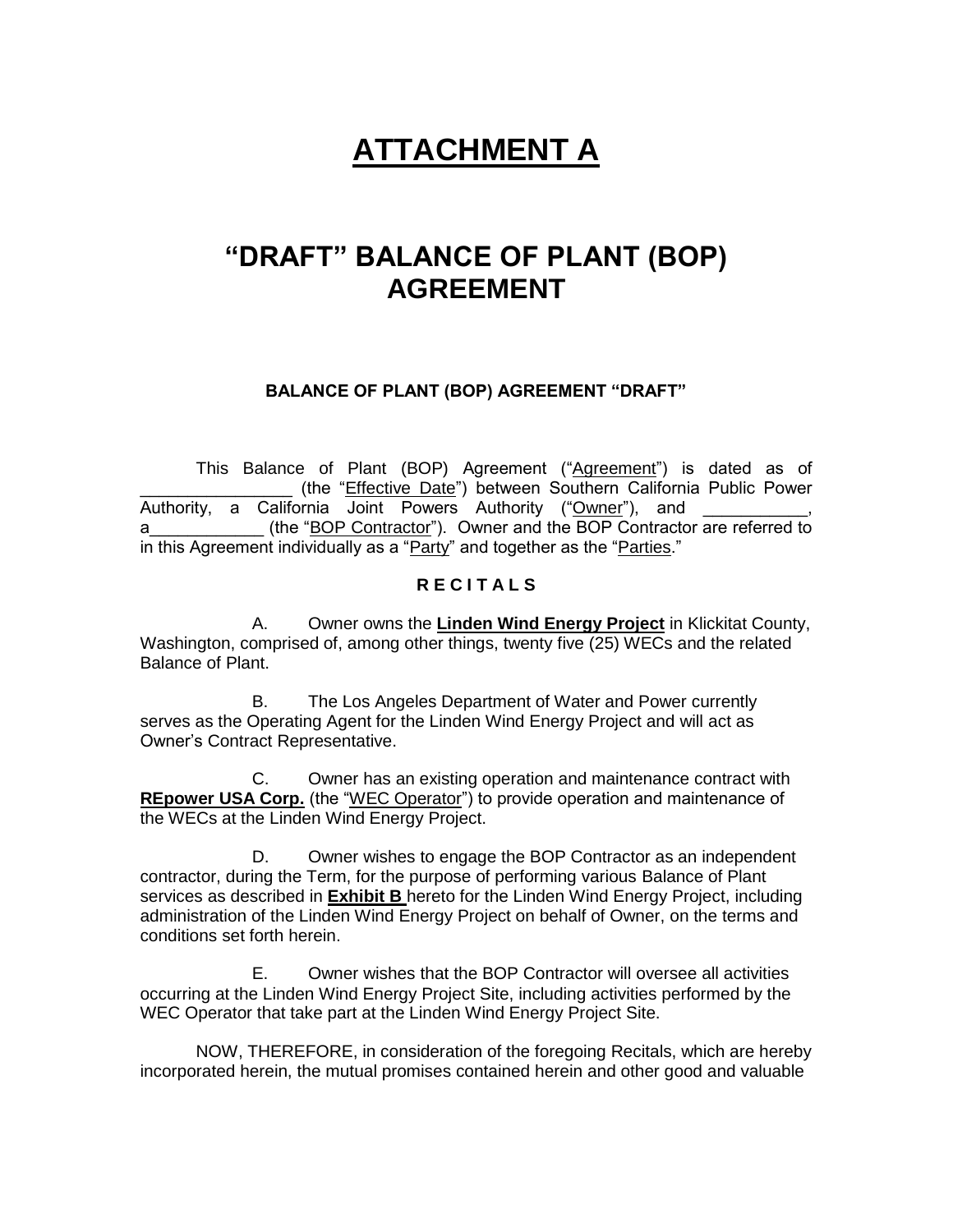consideration, receipt and adequacy of which are hereby acknowledged, the Parties agree as follows:

## **ARTICLE 1 DEFINITIONS**

## **1.1 Definitions.**

As used in this Agreement, all capitalized terms shall have the respective meanings given to them in this Agreement and in the Schedule of Definitions attached hereto as Exhibit A.

## **1.2 Construction.**

All references to any agreement shall be to such agreement as amended, supplemented or modified from time to time. All references to a particular entity shall include a reference to such entity's successors and permitted assigns. The words "herein," "hereof" and "hereunder" shall refer to this Agreement as a whole, including the exhibits hereto, and not to any particular section or subsection of this Agreement. The singular shall include the plural and the masculine shall include the feminine and neuter and vice versa. "Includes" or "including" shall mean "including, without limitation." All exhibits to this Agreement are hereby incorporated herein by reference. In case of any conflict between the terms and conditions in the body of this Agreement (excluding the exhibits) and an exhibit attached hereto, the provisions in the body of this Agreement (excluding the exhibits) shall control and prevail. Subject to the foregoing, if any requirements specified in any exhibit are in conflict with any other requirements in such exhibit or in any other exhibit, the more detailed requirements shall control and prevail. Notwithstanding the foregoing, the provisions of this Agreement, including all exhibits, shall be, wherever possible, construed as complementary rather than conflicting.

### **ARTICLE 2 ENGAGEMENT OF THE BOP CONTRACTOR**

## **2.1 Engagement of the BOP Contractor.**

Owner hereby engages BOP Contractor as an independent contractor to operate, maintain and repair the Linden Wind Energy Project, to perform certain administration and management services for the Linden Wind Energy Project and to perform certain other duties, all as set forth in this Agreement. BOP Contractor accepts such engagement and agrees to perform in accordance with the terms and conditions hereof.

## **2.2 Relationship.**

BOP Contractor shall act as an independent contractor of Owner with respect to the performance of its obligations hereunder. None of the BOP Contractor Parties shall be deemed to be agents, representatives, employees, or servants of Owner or any of Owner's Representatives. BOP Contractor shall not have the right or authority to assume, create or incur any liability or obligation, express or implied, against, in the name of, or on behalf of Owner or any of Owner's Representatives. This Agreement is not intended to create, and shall not be construed to create, a relationship of partnership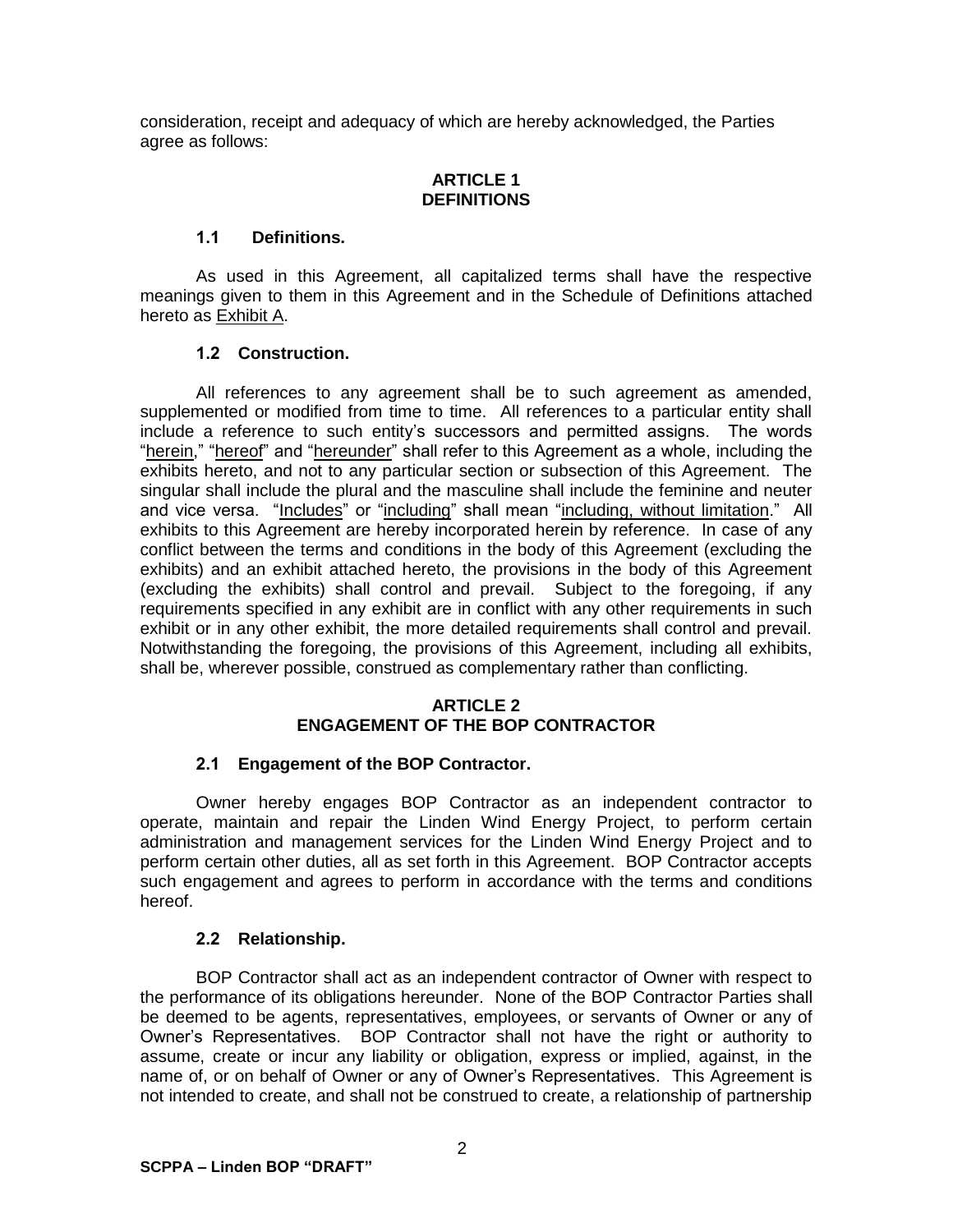or an association of profit between Owner or any of Owner's Representatives and BOP **Contractor** 

## **2.3 Engagement of Third Parties and Site Personnel.**

BOP Contractor may, subject to the other provisions of this Agreement (including Section 5.1 and Section 4.1(d)) engage such third party Subcontractors (including BOP Contractor's Affiliates) as it deems advisable for the purpose of performing or carrying out any of its obligations under this Agreement; provided, however, that (a) BOP Contractor shall provide notice to Owner prior to BOP Contractor's engagement of any Subcontractor, (b) no such engagement shall relieve BOP Contractor of any of its obligations or liabilities under this Agreement, including those set forth in Article 13, and (c) BOP Contractor's use of Subcontractors shall not modify or increase the compensation payable to BOP Contractor pursuant to Section 8.1. As between Owner and BOP Contractor, BOP Contractor shall be solely responsible for the acts, errors, omissions and defaults of its Subcontractors and the other BOP Contractor Parties with respect to the performance of the Services. Nothing in this Agreement shall be construed to impose on Owner or its Representatives any obligation, liability or duty to a Subcontractor, or to create any contractual relationship between Owner or its Representatives and any Subcontractor or Representative of BOP Contractor Personnel.

### **ARTICLE 3 TERM AND RENEWAL**

## **3.1 Term.**

The term of this Agreement shall commence on **[August 1, 2013]** (the "Commencement Date") and shall continue for a period of three (3) years (including any Extension Terms, the "Term"); provided, however, that the obligations of the parties set forth in Section 4.5(a), Article 7, and Article 18 shall commence on the Effective Date.

## **3.2 Automatic Extensions of Term.**

Unless sooner terminated as set forth in Article 14, the Term shall automatically be extended for successive one (1) year periods (each, an "Extension Term") from the end of the initial Term or the then-effective Extension Term, unless either Party provides written notice to the other Party that it does not desire such extension to occur. Such written notice is required to be provided not later than six (6) months prior to the end of the initial Term or the then-effective Extension Term, as applicable. All terms and conditions set forth herein shall apply during each Extension Term.

## **ARTICLE 4 DUTIES OF BOP CONTRACTOR**

## **4.1 General Operating Standards.**

(a) BOP Contractor has read and understands the requirements of all Linden Wind Energy Project Agreements and Permits provided to it by Owner. BOP Contractor shall comply with the requirements of all Linden Wind Energy Project Agreements and Permits provided or to be provided to BOP Contractor by Owner, including any amendments, modifications, supplements, or replacements to any Linden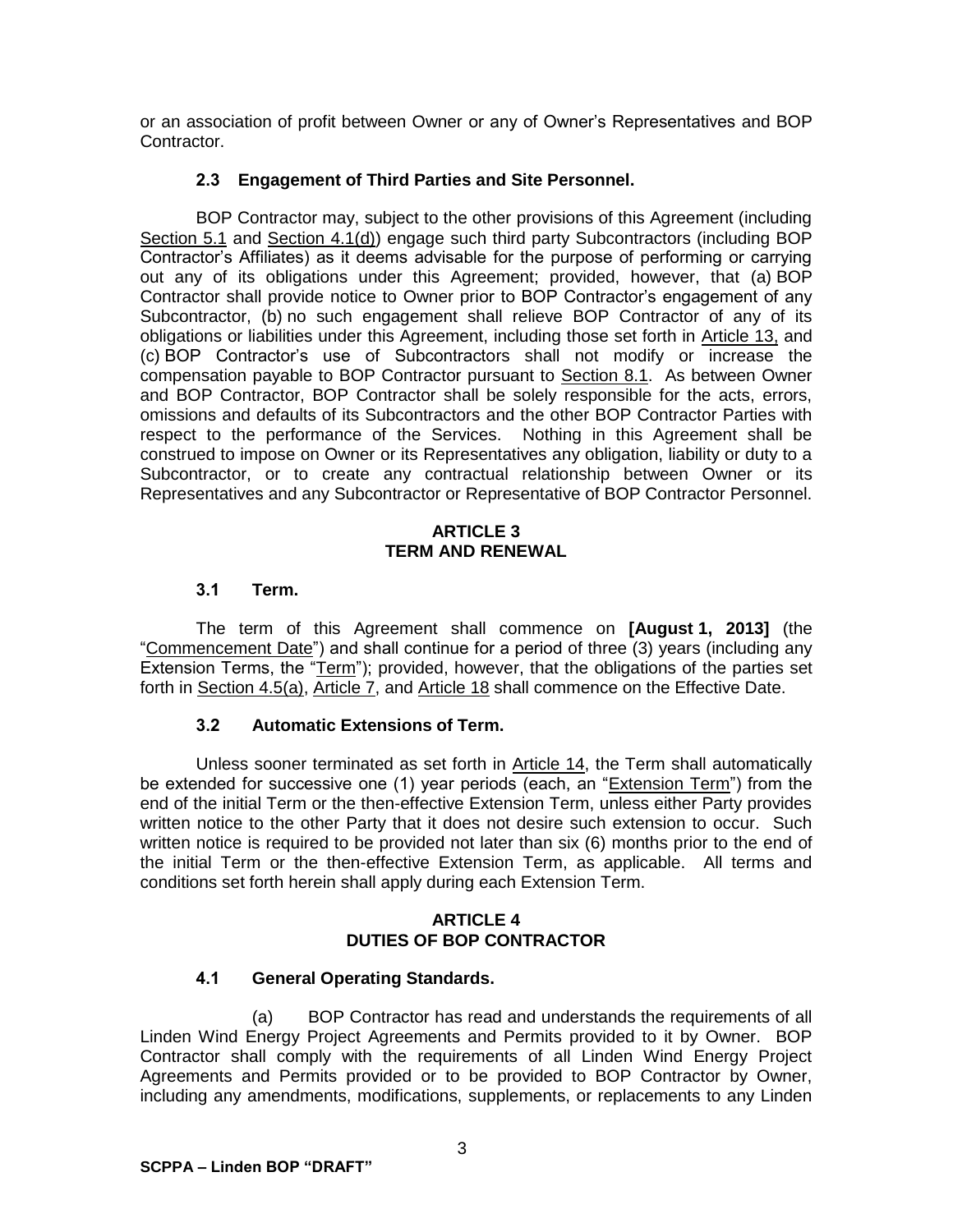Wind Energy Project Agreement or Permit, as the case may be, in providing Services. In the event of a conflict between the obligations of BOP Contractor to comply with any Linden Wind Energy Project Agreement and any of BOP Contractor's obligations hereunder, BOP Contractor shall comply with the Linden Wind Energy Project Agreement until Owner resolves such conflict and directs BOP Contractor how to proceed. Prior to such direction, BOP Contractor shall not be liable to Owner to the extent compliance with the conflicting Linden Wind Energy Project Agreement causes BOP Contractor to breach this Agreement.

(b) In performing its obligations hereunder, BOP Contractor shall, consistent with the Budget and the requirements of this Agreement and the Linden Wind Energy Project Agreements and based on the direction of Owner, maximize revenues generated by the operation of the Linden Wind Energy Project, minimize expenses of the Linden Wind Energy Project, optimize the productivity of the Linden Wind Energy Project and optimize the useful life of the Linden Wind Energy Project, all consistent with the best interests of Owner.

(c) BOP Contractor shall ensure that the Services and all the equipment, Spare Parts or materials furnished, used or installed by the BOP Contractor or any Subcontractor in the performance of the Services shall be (i) performed or furnished in accordance with (A) this Agreement, (B) all applicable Subcontractor and vendor warranties or guarantees (including the Linden Wind Energy Project Warranties) and manufacturers' instructions and specifications, (C) the requirements under the insurance policies maintained by BOP Contractor with respect to the Linden Wind Energy Project, (D) the BOP Procedures Manual, (E) the applicable Operating Plan and the Budget, (F) Prudent Industry Practices, (G) all Applicable Laws, and (H) all Permits held by BOP Contractor or Owner applicable to the Services, (ii) free from defects in material and workmanship, and (iii) performed by qualified Site Personnel and Subcontractors.

(d) BOP Contractor acknowledges that the major policies and business decisions concerning the Linden Wind Energy Project, including those listed below, shall be established by Owner. The day-to-day management of the Linden Wind Energy Project shall be the responsibility of BOP Contractor. BOP Contractor shall obtain Owner's permission before engaging in activities with respect to the Linden Wind Energy Project that are not within the scope of this Agreement or required by Emergency, including scheduling non-emergency interruptions in the delivery of electricity. BOP Contractor shall not, under any circumstances, unless otherwise directed or approved by the Owner in writing, undertake, nor permit any BOP Contractor Party to undertake, any of the following actions:

(i) cause, suffer or permit the creation or assumption by Owner or its Representatives of any indebtedness for borrowed money;

(ii) cause any Encumbrance on any assets or properties of the Linden Wind Energy Project, the Linden Wind Energy Project Site, or the property of Owner or its Representatives, except for liens arising out of a breach by Owner of its payment obligations hereunder to the BOP Contractor;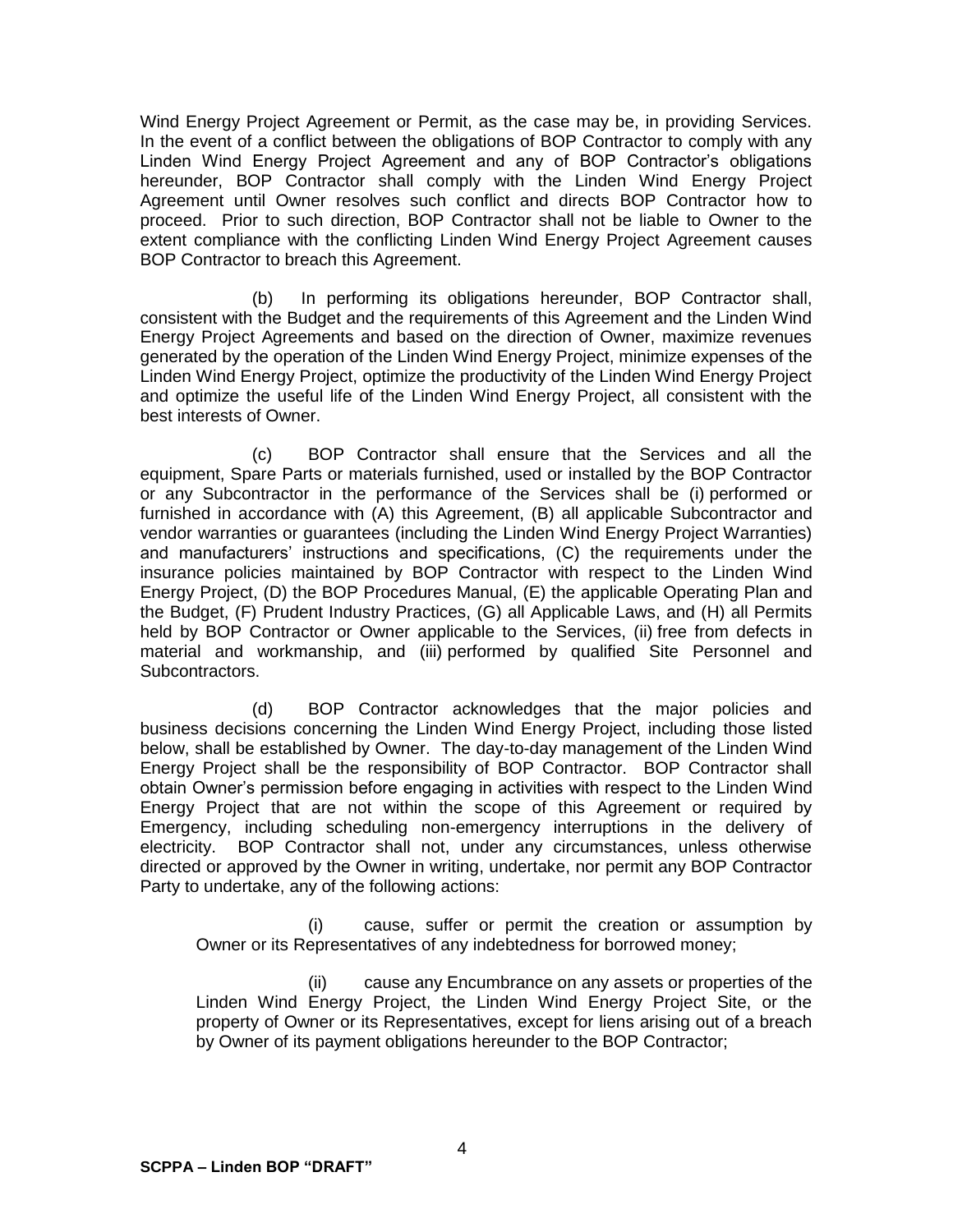(iii) cause Owner or its Representatives to act as surety, grant guaranties or incur similar liabilities on behalf of third parties, directly or indirectly, whether for borrowed money or otherwise;

(iv) pledge the credit of Owner or its Representatives in any way in respect of any commitments;

(v) cause the conveyance, modification, sale or other disposition of any part of the Linden Wind Energy Project or any other assets of Owner or its Representatives;

(vi) solicit, negotiate, arrange or engage in any transaction on behalf of Owner or its Representatives not permitted under this Agreement, including taking any action to waive any of Owner's rights under, suspend Owner's performance under, or execute, terminate or amend, any Linden Wind Energy Project Agreement, Permit or other agreement or document on behalf of Owner;

(vii) modify or alter the WECs, Linden Wind Energy Project, the Linden Wind Energy Project Site or any part thereof in a manner that adversely affects the operation, availability, output, efficiency, maintenance costs, or repair costs of any of the WECs, or change the capacity characteristics of the WECs or the Linden Wind Energy Project;

(viii) subcontract for any of its obligations hereunder if the subcontract provides for compensation to the Subcontractor in excess of Ten Thousand Dollars (\$10,000) within one calendar year;

(ix) make or commit to make any Reimbursable Expenses or acquire on a reimbursable cost basis any equipment, materials, assets or other items, except in conformity with the then current Budget or as otherwise approved in writing by Owner; provided, that in the event of an Emergency, affecting the safety or protection of Persons or endangering the Linden Wind Energy Project or real or tangible personal property located at the Linden Wind Energy Project, BOP Contractor, without approval from Owner, shall be authorized to take all reasonable actions to prevent such threatened damage, injury or loss in accordance with Section 4.4; provided further, that notwithstanding any other provision of this Agreement, BOP Contractor shall not, without the prior written consent of Owner, make any single expenditure resulting in Reimbursable Expenses in any amount greater than Twenty-Five Thousand Dollars (\$25,000), provided, that if, notwithstanding BOP Contractor's diligent efforts to contact Owner, BOP Contractor is unable to do so, BOP Contractor shall be authorized to make such expenditures resulting in Reimbursable Expenses in excess of Twenty-Five Thousand Dollars (\$25,000) in the event of an Emergency;

(x) take or agree to take any other action that varies from the then-current Operating Plan or Budget (except as set forth in Section 4.1(e)(ix)) or causes Owner to violate any of the Linden Wind Energy Project Agreements;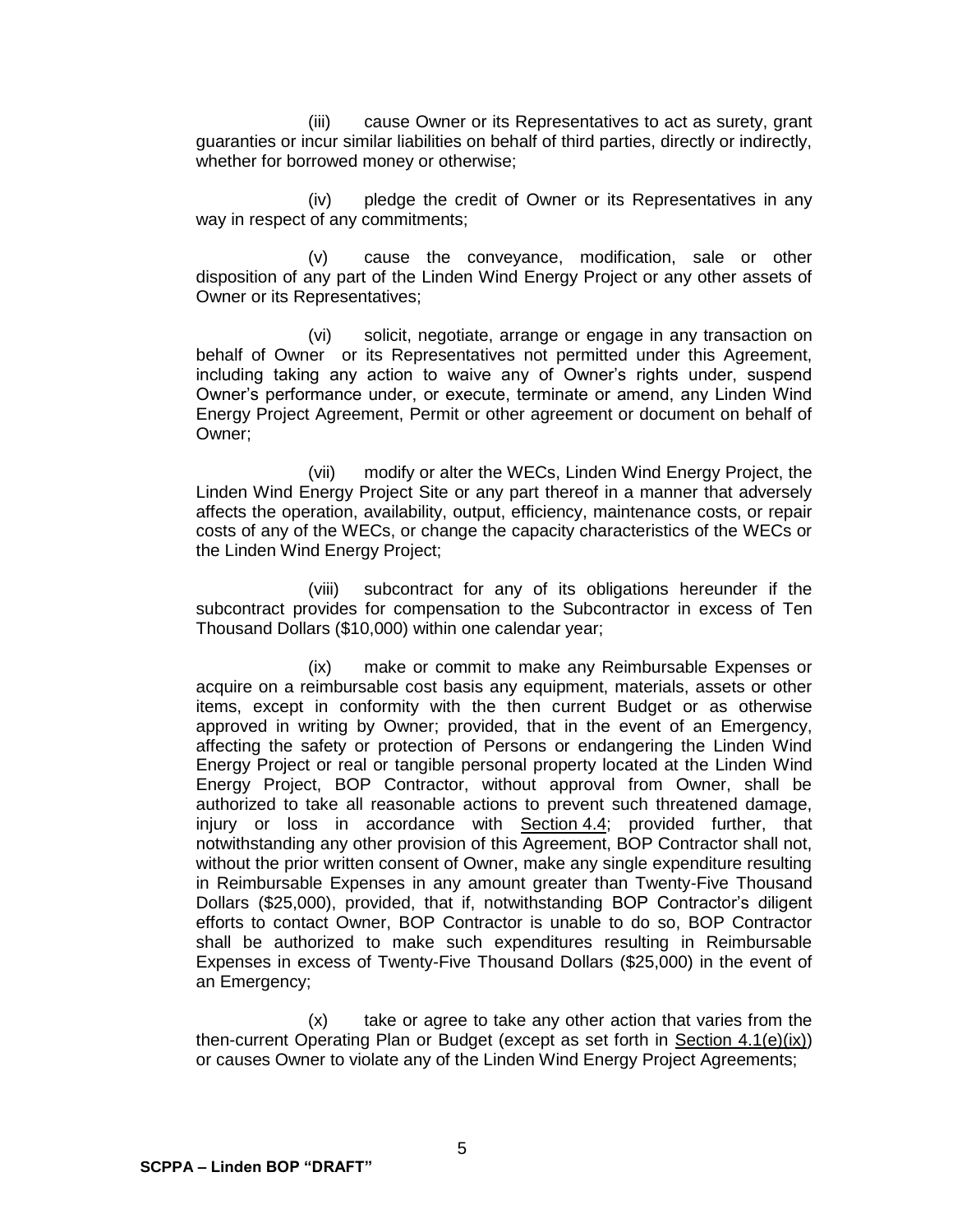(xi) settle, compromise, assign, pledge, transfer, release or consent to the compromise, assignment, pledge, transfer or release of, any Claim or debts against or due by, Owner (including, agreeing to any penalty for violation of any Permit), the Linden Wind Energy Project, the Linden Wind Energy Project Site, or the WECs, or submit any such Claim, except those by BOP Contractor against Owner or as otherwise provided in Article 13, to arbitration or judicial process, or stipulate in respect thereof to a judgment, or consent to do the same (and BOP Contractor agrees that Owner shall retain full control of all such legal actions, demands, negotiations and compromises with respect to any of the aforementioned Claims, except as otherwise provided in Article 13);

(xii) hold itself out as or otherwise describe itself as agent or representative of Owner or its Representatives;

(xiii) receive or apply the proceeds of any insurance policy of Owner or condemnation award in connection with any property of Owner or its Representatives or the Linden Wind Energy Project Site, except as directed by Owner;

(xiv) communicate with or submit any report, notice or other document relating to Owner or the Linden Wind Energy Project to any Governmental Authority or counterparty to any Linden Wind Energy Project Agreement, except (i) to the extent the failure to do so would result in a violation of any Permit or Applicable Laws and there is insufficient time for BOP Contractor to communicate or confer with Owner, provided that BOP Contractor notifies Owner as soon as practicable following such communication or submission to the applicable Governmental Authority or Counterparty, (ii) as required to enable BOP Contractor to conduct the Services hereunder when there is insufficient time for BOP Contractor to communicate or confer with Owner, provided that BOP Contractor notifies Owner as soon as practicable following such communication or submission to the applicable Governmental Authority or Counterparty; (iii) as expressly authorized and permitted in this Agreement or expressly authorized by Owner, or (iv) if such communications are necessary for the routine day-to-day operation of the Linden Wind Energy Project and are necessary for BOP Contractor to perform the Services;

(xv) notify any party to any Linden Wind Energy Project Agreement (other than Owner) of the occurrence of Force Majeure under this Agreement or force majeure events under such Linden Wind Energy Project Agreements; or

(xvi) issue or make any public announcement or statement regarding the terms and conditions of this Agreement or the operation of the Linden Wind Energy Project, provided that BOP Contractor shall have the right to include in requests for proposals and similar marketing materials created and distributed by BOP Contractor (and without Owner's prior review or approval): (i) a general description of the size, generation type and location of the Linden Wind Energy Project; and (ii) the fact that BOP Contractor entered into this Agreement to provide operation and maintenance services to the Linden Wind Energy Project.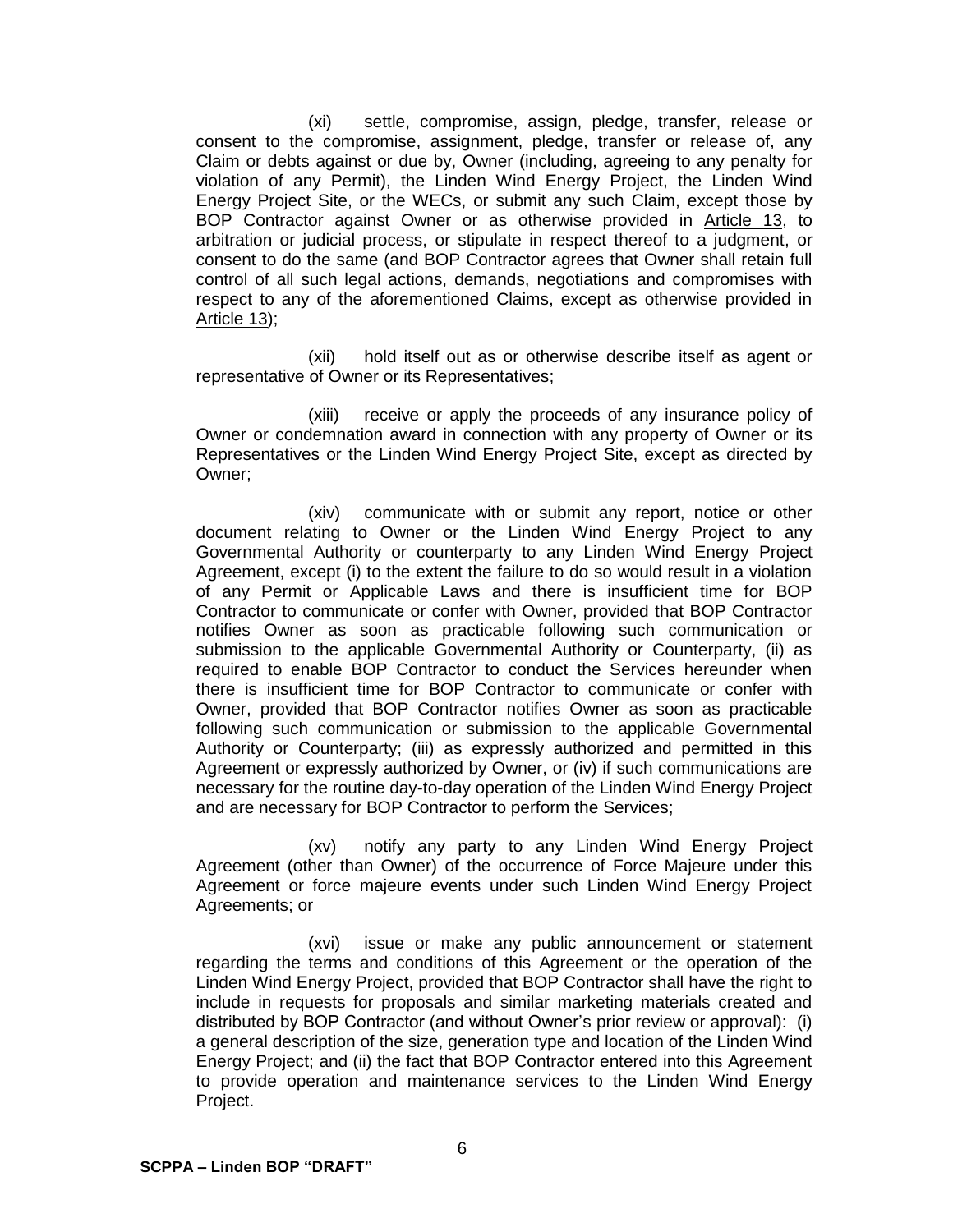## **4.2 Operation and Maintenance Services.**

BOP Contractor shall perform the services set forth in Exhibit B, this Article 4, Article 5, and Article 6 (the "Services").

# **4.3 Spare Parts and Consumables.**

(a) All equipment, Spare Parts, and materials procured or utilized by BOP Contractor for performance of the Services during the term of any equipment warranties for equipment located on the Linden Wind Energy Project Site shall be new and of specification and quality required so as to in no way invalidate such warranties, or any portion thereof.

(b) Prior to April 1 of each Production Year, BOP Contractor shall provide Owner with a list of all Spare Parts required for the following 12-month period from July 1 through June 30.

(c) Spare Parts with a per unit value of more than Twenty Thousand Dollars (\$20,000) shall be procured in accordance with a Spare Parts procurement process to be agreed upon between the Parties as soon as practicable after the Effective Date but not later than sixty (60) days after the Commencement Date. Spare Parts with a per unit value of less than Twenty Thousand Dollars (\$20,000) shall be procured in accordance with this Agreement.

(d) Only the services associated with procurement of Spare Parts are included in the Services and covered by the Fixed Fee hereunder. The actual cost of such Spare Parts shall be a Reimbursable Expense.

## **4.4 Emergencies.**

In the event of any Emergency involving the Linden Wind Energy Project endangering life or property, BOP Contractor shall take such action as may be reasonable and necessary to prevent, avoid or mitigate injury, damage or loss and shall, as soon as practicable, telephonically report any such Emergency, including BOP Contractor's response thereto, to Owner, followed by written notice to Owner, which notice shall include detail with respect to any action being taken by BOP Contractor in response thereto and any expenditure incurred, or expected to be incurred, by BOP Contractor in connection with such Emergency. BOP Contractor shall take all steps to minimize the cost to Owner of its actions, having regard to the circumstances and the need to act promptly. Following such notification, at the request of Owner, the Parties shall discuss without delay the further actions that should be taken as a result of the Emergency and the estimated expenditure associated therewith.

# **4.5 Safety Standards.**

(a) Prior to the Commencement Date, BOP Contractor shall develop an Environmental, Health, and Safety Plan reasonably satisfactory to Owner (the "EH&S Plan") that specifies the policies and procedures that BOP Contractor will follow with respect to the maintenance and supervision of environmental, health, and safety precautions at the Linden Wind Energy Project, including policies for notification of Owner and third parties of events related to environment, health, and safety at the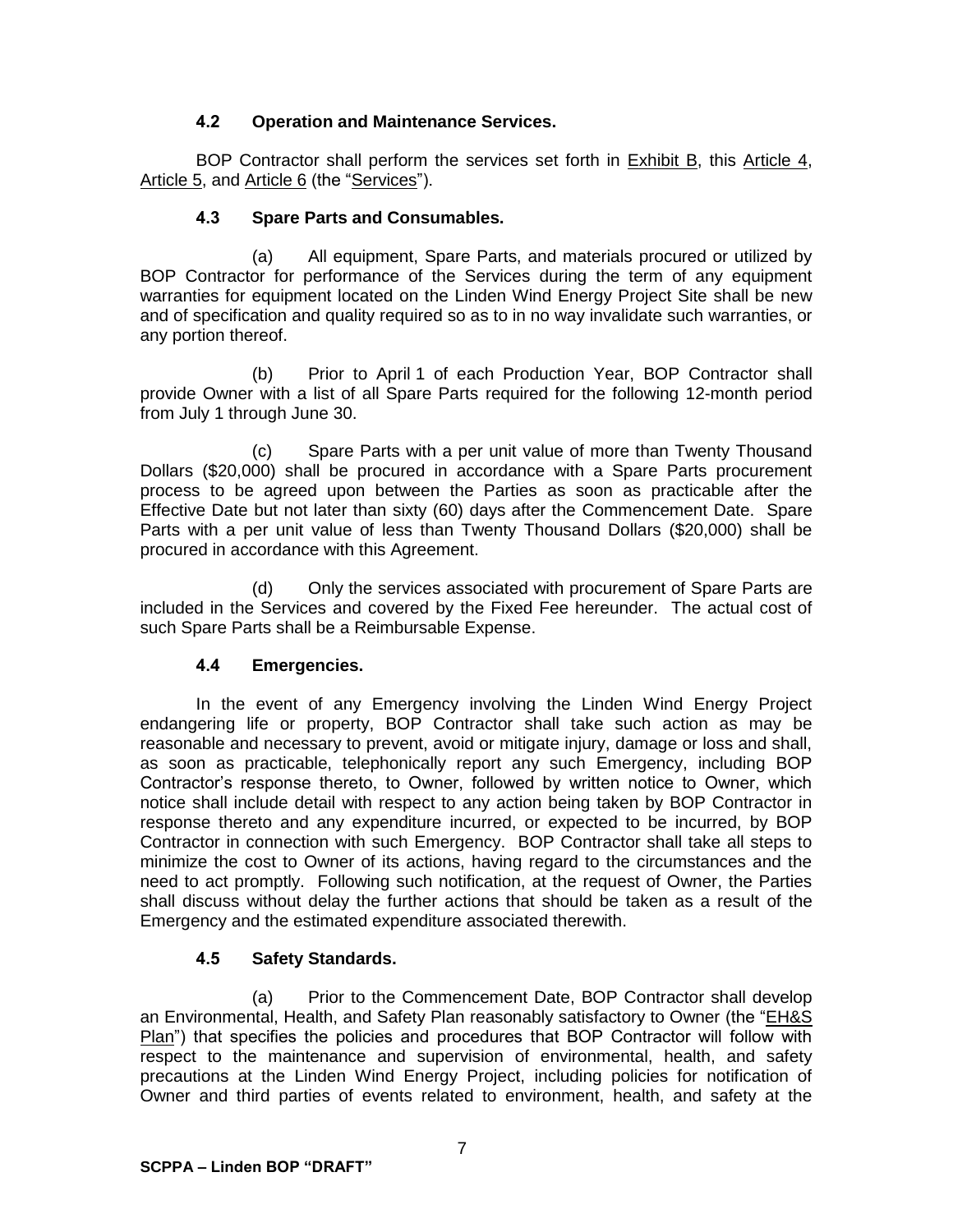Linden Wind Energy Project Site. The EH&S Plan shall be consistent with terms and conditions of this Agreement, all Applicable Laws, and all applicable Permits. BOP Contractor shall, and shall cause all Site Personnel, Subcontractors and other persons at the Linden Wind Energy Project Site, to comply with the EH&S Plan at all times during the Term.

(b) BOP Contractor, its Subcontractors and Site Personnel shall comply with all applicable health, safety, security, and evacuation Laws ("Safety Laws"), all Environmental Laws, and all safety, security, and evacuation procedures required by Prudent Industry Practice. These include, but may not be limited to, the Applicable Laws promulgated by OSHA, EPA, the Washington Department of Ecology, and air quality regulators. Where the requirements of such Governmental Authorities overlap, the most protective Laws apply. Notwithstanding the foregoing, BOP Contractor's obligations under this Section 4.5(b) with respect to any Permits included in the Safety Laws and Environmental Laws shall be limited to Permits provided to BOP Contractor by Owner.

(c) BOP Contractor shall conduct safety meetings for Site Personnel and Subcontractors at least one time per week, including first aid instruction applicable to and appropriate for the Services.

(d) If BOP Contractor becomes aware of noncompliance with applicable Safety Laws or Environmental Laws by WEC Operator, WEC Manufacturer or their Representatives, it shall provide notice of same to Owner in a timely fashion. If Owner notifies BOP Contractor, or BOP Contractor otherwise becomes aware, of actual noncompliance by BOP Contractor, the Site Personnel, or BOP Contractor's Subcontractors with Safety Laws, BOP Contractor shall take immediate steps to correct such noncompliance at the cost and expense of BOP Contractor, and as soon as practicable or within the time frame allowed by such Safety Laws, whichever is sooner, comply with (or cause compliance with) such Safety Laws; provided however, that BOP Contractor shall not have any obligation to correct noncompliance of WEC Operator and WEC Manufacturer and their Representatives; and further provided, that to the extent such noncompliance occurs at the direction of Owner, the cost to BOP Contractor of correcting such noncompliance shall be considered a Reimbursable Expense. If BOP Contractor fails or refuses to take immediate corrective action for actual and material noncompliance, Owner may issue an order stopping the performance of the Services until satisfactory corrective action has been taken. If such noncompliance is of the nature that could have a material adverse effect on the Linden Wind Energy Project, Owner may reasonably correct the conditions resulting in such noncompliance or have such conditions corrected by others at BOP Contractor's expense. Owner's failure to notify BOP Contractor of any noncompliance with Safety Laws shall not relieve BOP Contractor from any of its obligations under this Section 4.5.

(e) BOP Contractor shall notify Owner promptly following BOP Contractor's discovery of any OSHA-reportable or recordable accident. BOP Contractor shall use commercially reasonable efforts to prevent the occurrence of reportable and recordable OSHA incidents.

(f) BOP Contractor shall maintain accurate accident records and injury reports related to Site Personnel and Subcontractors and shall furnish a copy of all accident reports to Owner on a monthly basis.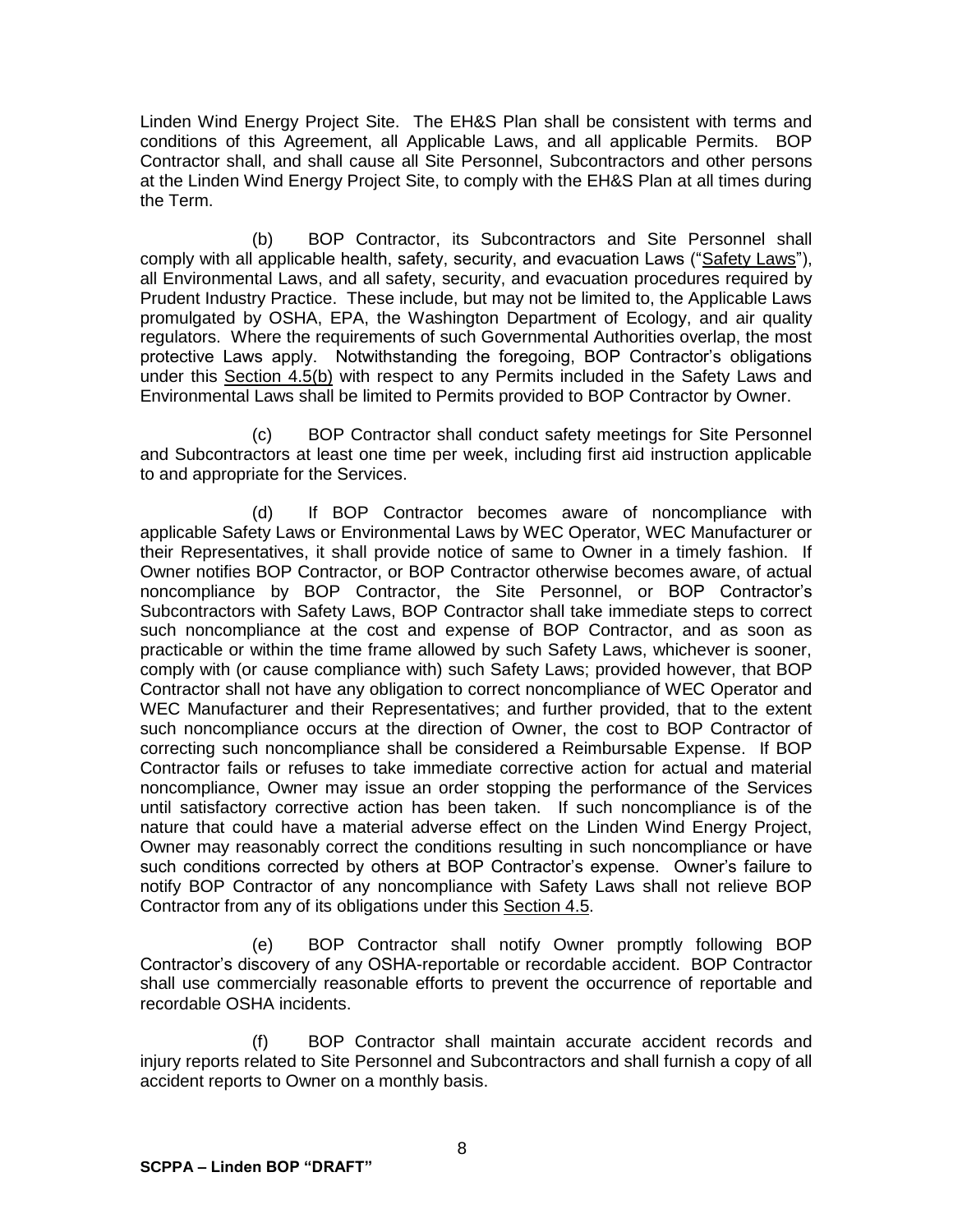(g) BOP Contractor shall furnish safety and health equipment for, and enforce the use of such equipment by, all Site Personnel and Subcontractors on the Linden Wind Energy Project Site.

(h) BOP Contractor shall implement security measures at the Linden Wind Energy Project Site in accordance with Exhibit B.

Where installed on the Linden Wind Energy Project Site, BOP Contractor shall keep all emergency alarm controls, fire extinguishers, fire hose boxes, emergency breathing air units, safety showers, and other safety equipment operational and free of obstruction for emergency use.

(j) BOP Contractor shall immediately report any damage to Owner equipment or property when discovered by or reported to BOP Contractor.

## **4.6 Waste Management.**

(a) BOP Contractor shall bear responsibility and liability arising out of Hazardous Materials (i) that are not used, including those that are not actually used but were brought to the Linden Wind Energy Project Site to be used, in connection with the performance of the Services brought on the Linden Wind Energy Project Site by any BOP Contractor Party or any Subcontractor or any of its agents or employees, or (ii) improperly or negligently generated, handled, stored, transported, processed, transferred, refined, managed, stored, discharged, disposed, or Released by any BOP Contractor Party in connection with the performance of the Services (but not including any action taken in compliance with specific instructions of Owner, WEC Operator or WEC Manufacturer). BOP Contractor shall be responsible for (a) performing the on-site management of and for arranging for the transportation and disposal by a licensed contractor of all wastes, including Hazardous Materials, brought on to the Linden Wind Energy Project Site by any BOP Contractor Party or generated by or used in the performance of the Services and shall coordinate waste disposal with the WEC Operator in connection with the Turbine Services, provided that all such wastes and Hazardous Materials shall be deemed the property of Owner unless improperly brought to the Linden Wind Energy Project Site by a BOP Contractor Party; and (b) all investigations, studies and clean-up of any Release of Hazardous Materials by a BOP Contractor Party, whether on the Linden Wind Energy Project Site or off-site. The collection and disposal of all wastes shall be performed in compliance with all Applicable Laws. Notwithstanding the foregoing, BOP Contractor shall not be required to investigate, clean up or take any action (except for those that may be required pursuant to  $Section 4.6(d)$ ) with respect to Pre-Existing Contamination, regardless of whether such contamination has migrated, chemically changed or otherwise changed in location or character, except as required by Section 4.6(d) or to the extent such contamination is caused by the negligence or willful misconduct of BOP Contractor or its Representatives or Subcontractors.

(b) BOP Contractor shall not, nor shall it permit any BOP Contractor Party to, bring any Hazardous Materials onto the Linden Wind Energy Project Site or incorporate any Hazardous Material into any portion of the Linden Wind Energy Project, other than Hazardous Materials to be used by any BOP Contractor Party in a manner that (i) does not violate any Applicable Laws and (ii) is consistent with Prudent Industry Practices and its obligations under this Agreement. BOP Contractor shall, and shall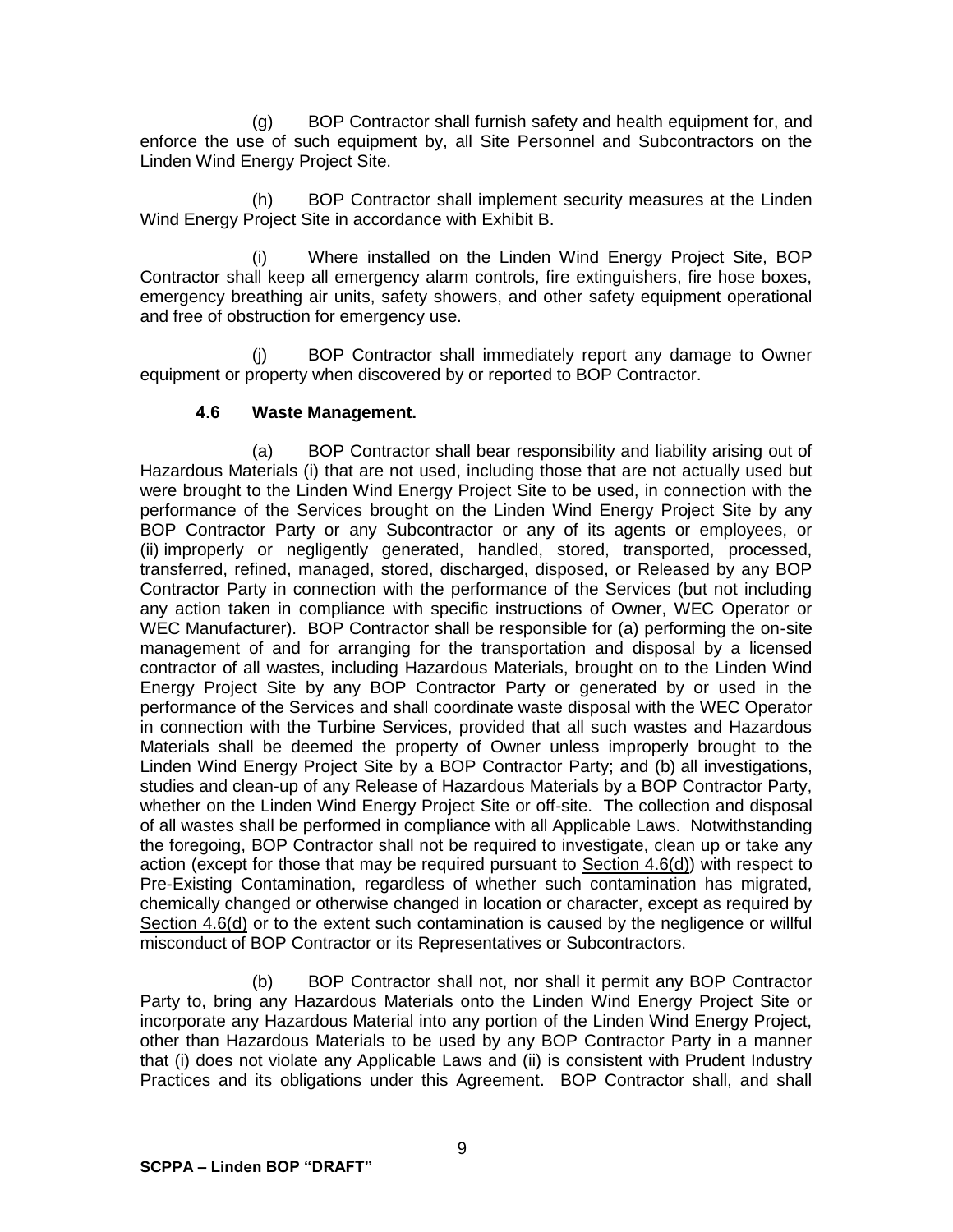cause each BOP Contractor Party to, use Hazardous Materials only as reasonably required in the performance of the Services.

(c) BOP Contractor shall maintain an updated file of all material safety data sheets for all Hazardous Materials used in connection with performance of the Services, or used by or on behalf of BOP Contractor or any Subcontractor at the Linden Wind Energy Project Site and shall deliver an update of such file to Owner no more than thirty (30) days after the end of each month. BOP Contractor shall implement and administer a Hazardous Materials handling program for all of the BOP Contractor Parties which shall include the development of guidelines and training with respect to the proper handling, use and disposal of Hazardous Materials and the development, implementation and enforcement of procedures for notification of Owner and appropriate Governmental Authorities about, and clean-up of, spills and other emissions of Hazardous Materials in connection with the performance of the Services.

(d) If BOP Contractor encounters a condition relating to a Pre-Existing Contamination, BOP Contractor shall immediately: (i) secure or otherwise isolate such condition, (ii) stop all Services in connection with such condition and in any area affected thereby, (iii) notify Owner (and promptly thereafter confirm such notice in writing) and (iv) await instructions from Owner regarding the handling of such condition relating to Pre-Existing Contamination; provided that if Owner's instructions related to such Pre-Existing Contamination materially increase the costs to BOP Contractor of performing the Services or constitute work not currently encompassed in the scope of the Services, such increased or additional costs shall be considered Reimbursable Expenses.

## **4.7 Permits.**

(a) BOP Contractor shall identify, procure, obtain, maintain and comply with (as the case may be), at its cost and expense, all Permits that may be required under Applicable Laws for the performance of the Services (except for such Permits that must be procured or obtained by Owner or WEC Operator pursuant to Applicable Laws). Owner shall provide BOP Contractor with such assistance and cooperation as may reasonably be required to obtain and maintain all such Permits.

(b) BOP Contractor shall assist Owner in identifying, procuring, obtaining, maintaining and complying with (as the case may be) all Permits that may be required under Applicable Laws for the operation and maintenance of the Linden Wind Energy Project and which need to be procured, obtained and maintained by Owner.

# **4.8 Performance by Owner.**

(a) If (i) BOP Contractor fails to perform any of its material obligations under this Agreement, (ii) such failure, in the reasonable judgment of Owner, is remediable, and (iii) BOP Contractor has failed to commence appropriate remedial action within twenty-five (25) days after written notice from Owner or, after such remedial action commences, BOP Contractor fails to diligently prosecute such remedial action, then Owner may, but shall not be obligated to, upon five (5) days prior notice to BOP Contractor (A) perform (or cause to be performed through the engagement of one or more third parties) the obligations of BOP Contractor hereunder and (B) suspend BOP Contractor's performance of all or part of the Services for such period of time as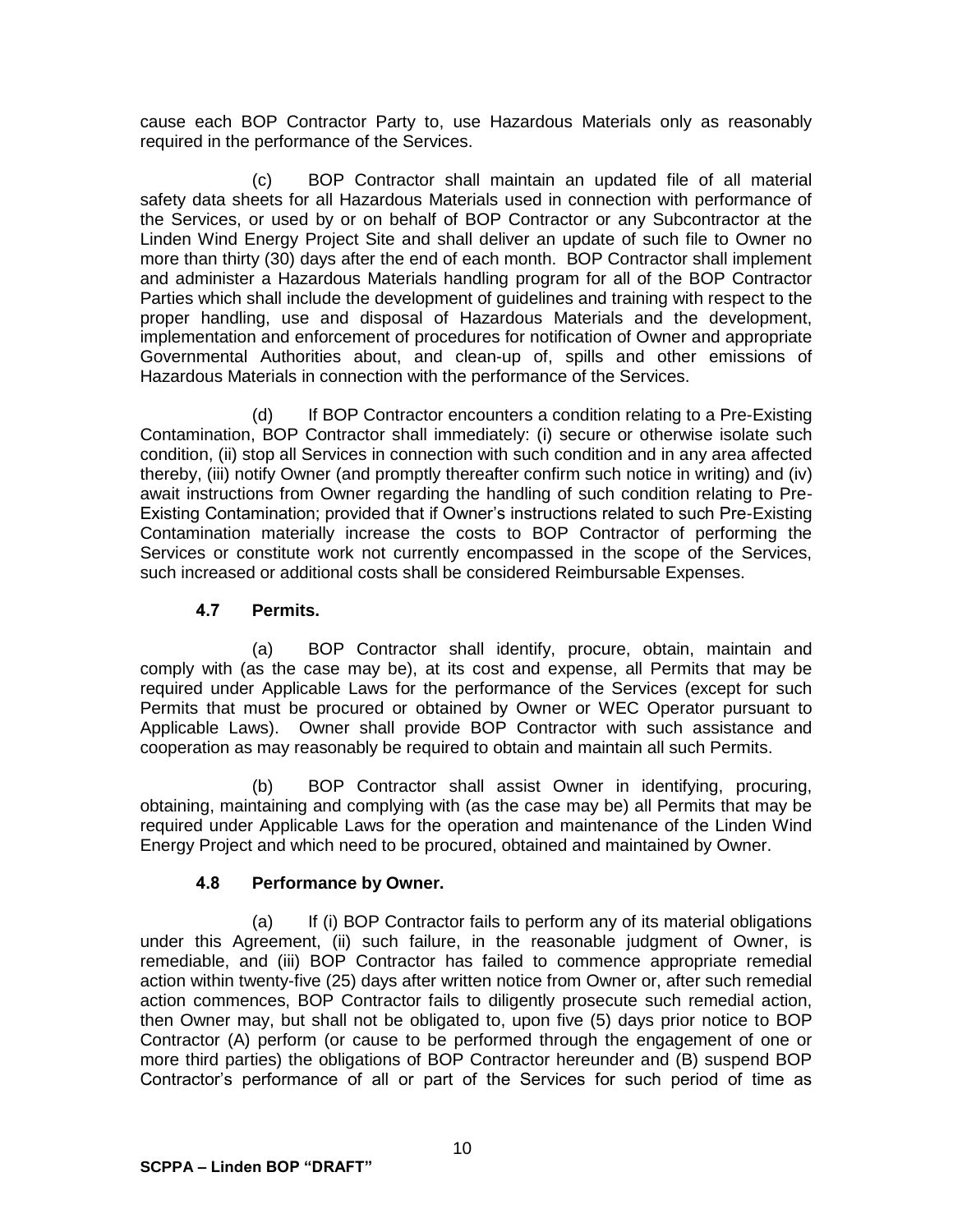determined by Owner. Following the exercise of such rights, Owner may direct BOP Contractor to recommence performance of the suspended Services.

(b) BOP Contractor shall, and shall cause the BOP Contractor Parties to, give Owner and its Representatives control of the operation and maintenance of the Linden Wind Energy Project to the extent reasonably necessary to enable Owner to exercise its rights under Section 4.8(a).

(c) BOP Contractor shall reimburse Owner for all reasonable out-ofpocket costs and expenses that are incurred by Owner in exercising its rights under Section 4.8(a). Owner shall not have any obligation to pay any Fixed Fee during the period that Owner is exercising its rights under Section 4.8(a).

(d) Owner's exercise of its rights (or election to not exercise its rights) under Section 4.8(a) shall not relieve BOP Contractor of any obligation under this Agreement and shall not constitute a waiver of any right or remedy available to Owner.

#### **ARTICLE 5 BOP CONTRACTOR'S GENERAL COVENANTS**

## **5.1 Personnel.**

(a) BOP Contractor shall identify, recruit, interview and hire all labor, professional, supervisory and managerial personnel as are required to perform the Services and BOP Contractor's other obligations under this Agreement. BOP Contractor's Subcontractors and Site Personnel (i) shall be qualified (and if required, licensed, certified or registered) and experienced in operating and maintaining wind power plant facilities similar to the Linden Wind Energy Project and in the duties to which they are assigned, and (iii) shall meet the requirements of all applicable Permits, all Applicable Laws and the then-current BOP Procedures Manual.

(b) BOP Contractor shall retain sole authority, control and responsibility with respect to labor matters in connection with the performance of the Services. All individuals engaged by BOP Contractor in the performance of the Services shall be the employees of BOP Contractor or its Subcontractors, and their working hours, rates of compensation and all other matters relating to their employment shall be determined solely by BOP Contractor or the applicable Subcontractors. BOP Contractor will be solely responsible for paying the salaries and all benefits of such employees, meeting all requirements and liabilities of any Governmental Authority with respect to such employees, supervising, and determining all job classifications, staffing levels, functions and other terms of employment for BOP Contractor's employees in accordance with Applicable Laws, the then-current Budget and the then-current Operating Plan. BOP Contractor shall, at all times during the Term, have full supervision and control over the Site Personnel and shall at all times maintain appropriate order and discipline among the Site Personnel and shall cause each Subcontractor to maintain similar standards with respect to such Subcontractor's employees and contractors. BOP Contractor has the authority to dismiss any of its employees and to hire qualified replacement Site Personnel.

(c) Throughout the Term, BOP Contractor shall periodically, as agreed by BOP Contractor and Owner, evaluate the performance of Site Personnel.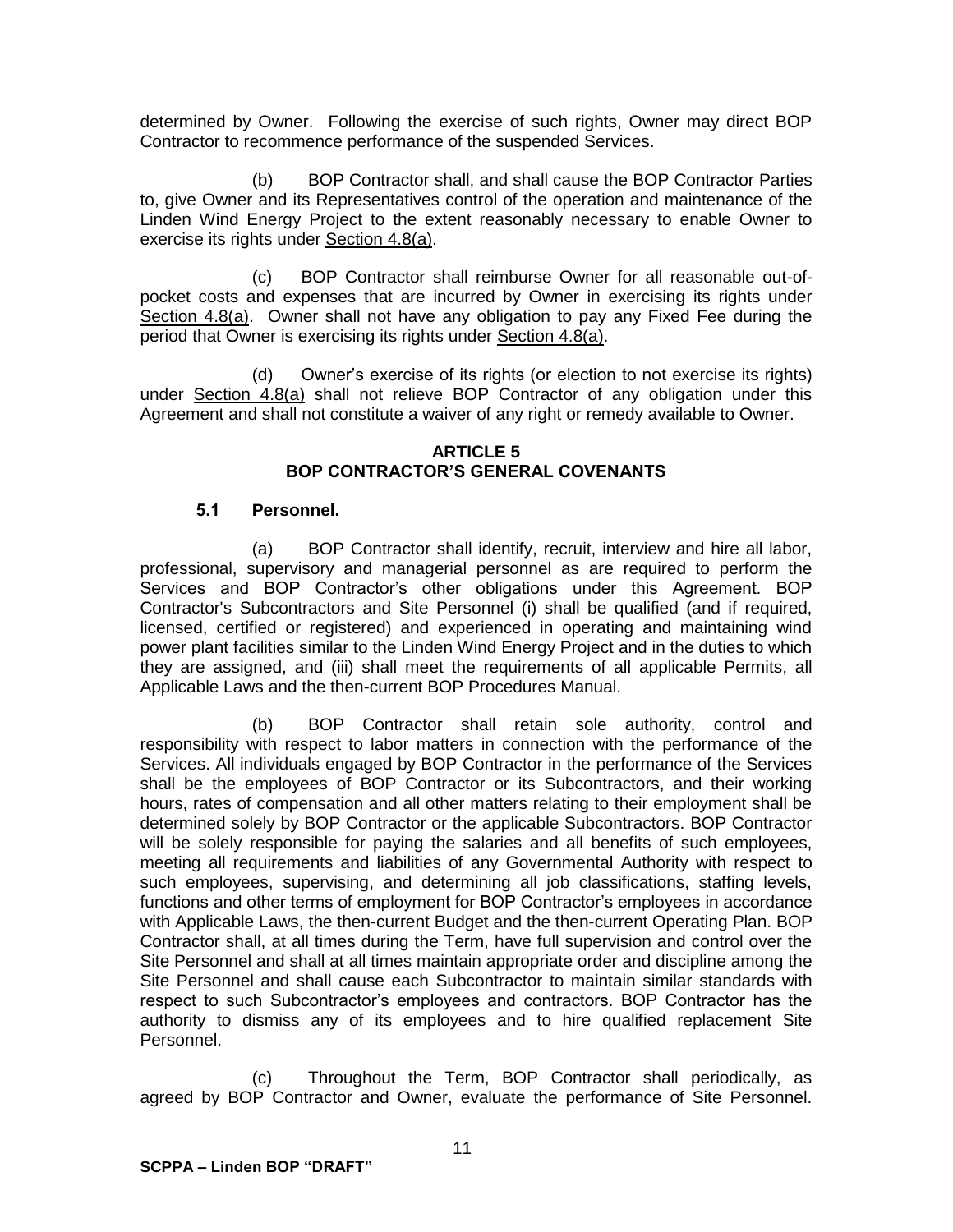BOP Contractor shall document the performance of each such employee and shall retain such documentation.

(d) Owner shall have the right to require the immediate removal and permanent expulsion from the Linden Wind Energy Project Site of any Person that at any time is found under the influence of or in possession of any amount of alcohol or illegal drugs (including any amount of marijuana), in violation of safety requirements pertaining to the Linden Wind Energy Project or Linden Wind Energy Project Site, or otherwise presents a danger to the Linden Wind Energy Project or Linden Wind Energy Project Site or a disruption to the operations of the Linden Wind Energy Project. Owner shall submit to BOP Contractor in writing the details of the circumstances of the event related to the required removal of the Person. Neither Owner's requiring BOP Contractor to remove an employee, nor BOP Contractor's removal of an employee pursuant to such a requirement, shall relieve BOP Contractor of any of its obligations hereunder or be construed as a waiver by Owner of any of its rights under this Agreement.

(e) BOP Contractor shall institute programs (and use commercially reasonable efforts to require its Subcontractors to institute programs) to forbid and prevent the possession or use of firearms, alcohol and illegal drugs at the Linden Wind Energy Project Site by the Site Personnel and the Subcontractors. BOP Contractor shall institute policies that require post-accident and for-cause drug or alcohol testing for Site Personnel.

(f) BOP Contractor shall ensure that necessary Site Personnel are available on-site or on-call twenty-four (24) hours per day during the Term, pursuant to the Call-Out Protocols; provided, however that call-outs of Site Personnel during hours other than regular work hours as set forth in the Call-Out Protocols shall be a Reimbursable Expense.

## **5.2 Liens.**

Except for liens for the benefit of BOP Contractor for Owner's failure to make payments as and when required under this Agreement ("Payment Obligations"), BOP Contractor shall not, as a consequence of its own acts or acts of its suppliers and Subcontractors, suffer or permit Encumbrances to attach to the Linden Wind Energy Project or the Linden Wind Energy Project Site or any component thereof. If any Encumbrance is filed or otherwise imposed as a result of any act or omission by or Claim against, or through BOP Contractor or any of its suppliers or Subcontractors, and if BOP Contractor does not, within fifteen (15) days after a request by Owner, cause such Encumbrance to be released and discharged, or file a bond satisfactory to Owner in lieu thereof, Owner shall have the right to pay all or any portion of the sums necessary to obtain such release and discharge such lien. BOP Contractor shall reimburse Owner for all such costs incurred by Owner, including reasonable attorneys' fees, within thirty (30) days of Owner's demand therefor or Owner may offset any of such costs incurred against its Payment Obligations from and against all losses that arise out of or result from the filing or imposition of any such lien.

# **5.3 Cooperation of BOP Contractor.**

BOP Contractor acknowledges that concurrently with the performance of its obligations under this Agreement, other contractors, vendors, suppliers and consultants,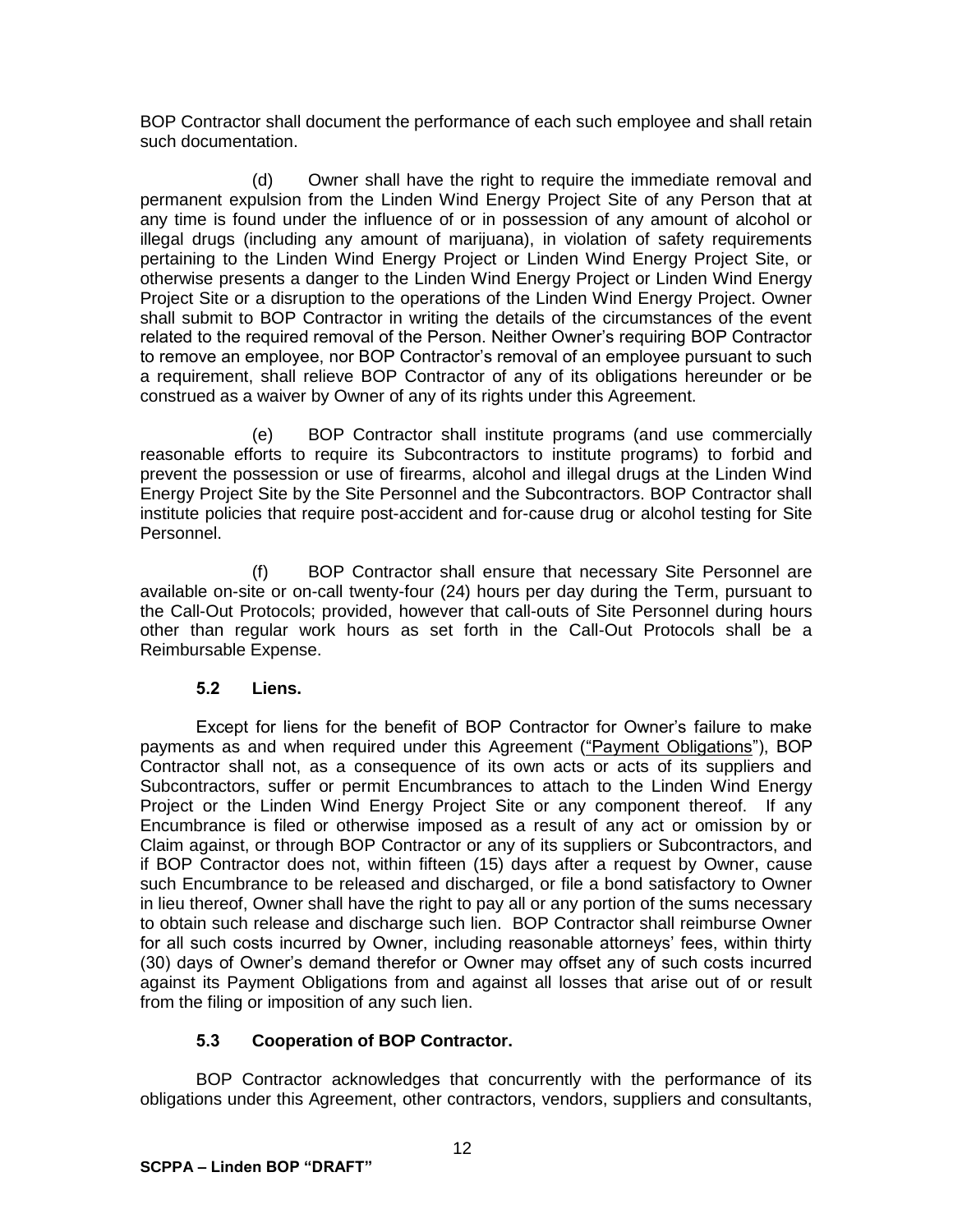including the WEC Manufacturer and the WEC Operator (each a "Separate Contractor"), may be supplying engineering, constructing, installing, commissioning, testing, operating, and maintaining other aspects of the Linden Wind Energy Project on behalf of Owner pursuant to their respective separate contracts. BOP Contractor shall cooperate with such Separate Contractors and shall coordinate the performance of the Services to attempt to minimize any interference with the work of the Separate Contractors, but not to the extent of disrupting BOP Contractor's schedule or sequence of the Services. Owner shall instruct the Separate Contractors to coordinate the performance of their work with BOP Contractor to minimize any interference with BOP Contractor's performance of the Services.

## **5.4 Accounts and Reports.**

(a) At the request of Owner and upon delivery of a Task Order pursuant to the procedures set forth in Article 9, and to the extent that BOP Contractor has timely received all necessary technical and operational data regarding the WECs from the WEC Manufacturer or WEC Operator, BOP Contractor shall assist Owner in preparing all reports, plans and other materials required to be delivered by Owner or on behalf of Owner pursuant to the Linden Wind Energy Project Agreements or to any Governmental Authority with respect to the Linden Wind Energy Project.

(b) In addition to the reports required by Exhibit B, BOP Contractor shall furnish or cause to be furnished to Owner, the following reports concerning the Linden Wind Energy Project operations and the Services:

(i) Within twenty (20) days after the end of each month after the Commencement Date, BOP Contractor shall submit a monthly report, in form and content in substantially the form set forth in **Exhibit D**;

(ii) As soon as available, and in any event within sixty (60) days after the end of each Production Year, BOP Contractor shall submit to Owner an annual report describing in detail all of the Services for such Production Year (including inventories of fixed assets, tools, Spare Parts and Consumables owned by or paid for by Owner) and presenting a comparison of such Services with the Operating Plan and Budget for such Production Year and with those performed for the preceding Production Year, if any; and

(iii) all other reports regarding the operations of the Linden Wind Energy Project, in such form and substance as may be reasonably requested by Owner from time to time and agreed to by the Parties pursuant to the procedures set forth in Article 9.

(c) Upon obtaining knowledge thereof, BOP Contractor shall submit prompt written notice of: (i) any Claims, threatened or filed, concerning the Linden Wind Energy Project or the Services and of any circumstances which may reasonably be expected to give rise to such Claims; (ii) any refusal or threatened refusal to grant, renew or extend, or any Claim pending or threatened that might affect the granting, renewal or extension of, any Permits; (iii) any dispute with any Governmental Authority concerning the Linden Wind Energy Project or the Services; (iv) all penalties or notices of violation issued by any Governmental Authority with respect to any Permits or the Linden Wind Energy Project; (v) any breach or contravention of any Applicable Laws or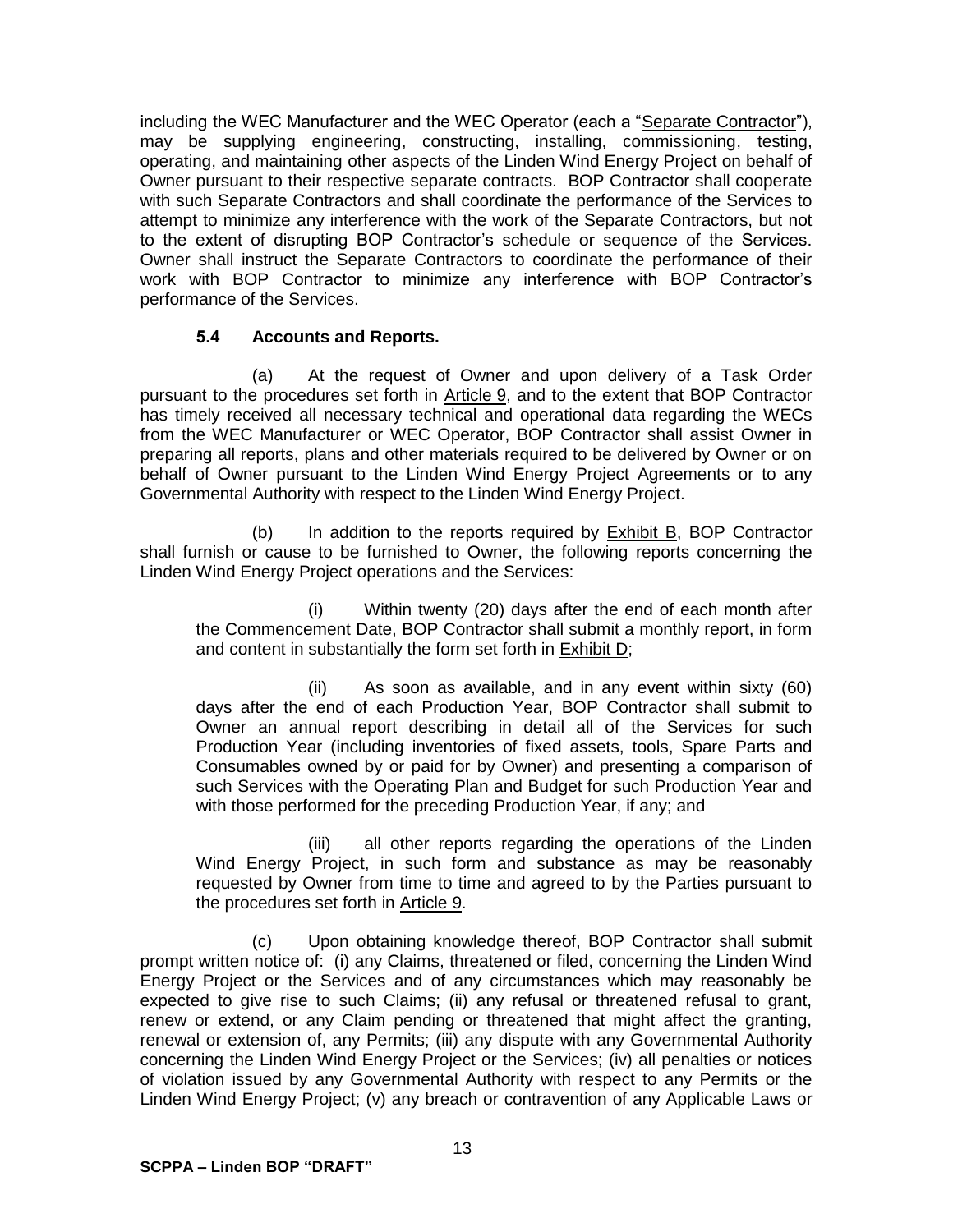Permits concerning the Linden Wind Energy Project or the Services; and (vi) any material noncompliance by any BOP Contractor Party or the Linden Wind Energy Project with any of the operating standards set forth in Section 4.1.

(d) BOP Contractor shall, upon obtaining knowledge thereof, promptly submit to Owner any information concerning new or significant aspects of the Linden Wind Energy Project operations, including: (i) any violation of any Applicable Laws or Permits; (ii) forced outages of any WECs on the Linden Wind Energy Project (and the causes thereof and the corrective action taken with respect thereto by BOP Contractor or, if applicable, WEC Operator); (iii) any change in the timing or duration of any scheduled outages; and (iv) any material deviations or discrepancies from the projections contained in the then current Operating Plan or Budget. BOP Contractor shall promptly submit to Owner such other information concerning the Linden Wind Energy Project or its Services as Owner may request.

## **5.5 Representatives.**

BOP Contractor may appoint an individual Representative (the "BOP Contractor Contract Representative") who is authorized and empowered to act for and on behalf of BOP Contractor on all matters concerning this Agreement and BOP Contractor's obligations hereunder. The initial BOP Contractor Contract Representative is set forth is Exhibit G.

Owner and BOP Contractor acknowledge and agree that Owner has appointed the Los Angeles Department of Water and Power to be the operating agent for the Linden Wind Energy Project (the "Operating Agent"). The Operating Agent is authorized and empowered to act for and on behalf of Owner on all matters concerning this Agreement and Owner's obligations hereunder. The Operating Agent has designated the individual(s) identified on Exhibit G to be the "Owner Contract Representative." Neither BOP Contractor Contract Representative nor Owner Contract Representative shall have the authority to amend any provision of this Agreement. In all such matters, each Party shall be bound by the written communications, directions, requests and decisions made by BOP Contractor Contract Representative or Owner Contract Representative, as the case may be subject to the prohibition to amend this Agreement set forth in the preceding sentence. BOP Contractor shall notify Owner of any changes to the identity of BOP Contractor Contract Representative and Owner shall notify BOP Contractor in writing of any changes to the identity of Owner Contract Representative.

### **ARTICLE 6 AVAILABILITY GUARANTEE**

BOP Contractor shall monitor the availability of the Linden Wind Energy Project and promptly notify Owner upon the occurrence of any event that materially affects, or could materially affect, the availability of the Linden Wind Energy Project. BOP Contractor shall maintain ongoing collaboration with the WEC Operator to enable the WEC Operator to achieve the required availability under the Service Agreement.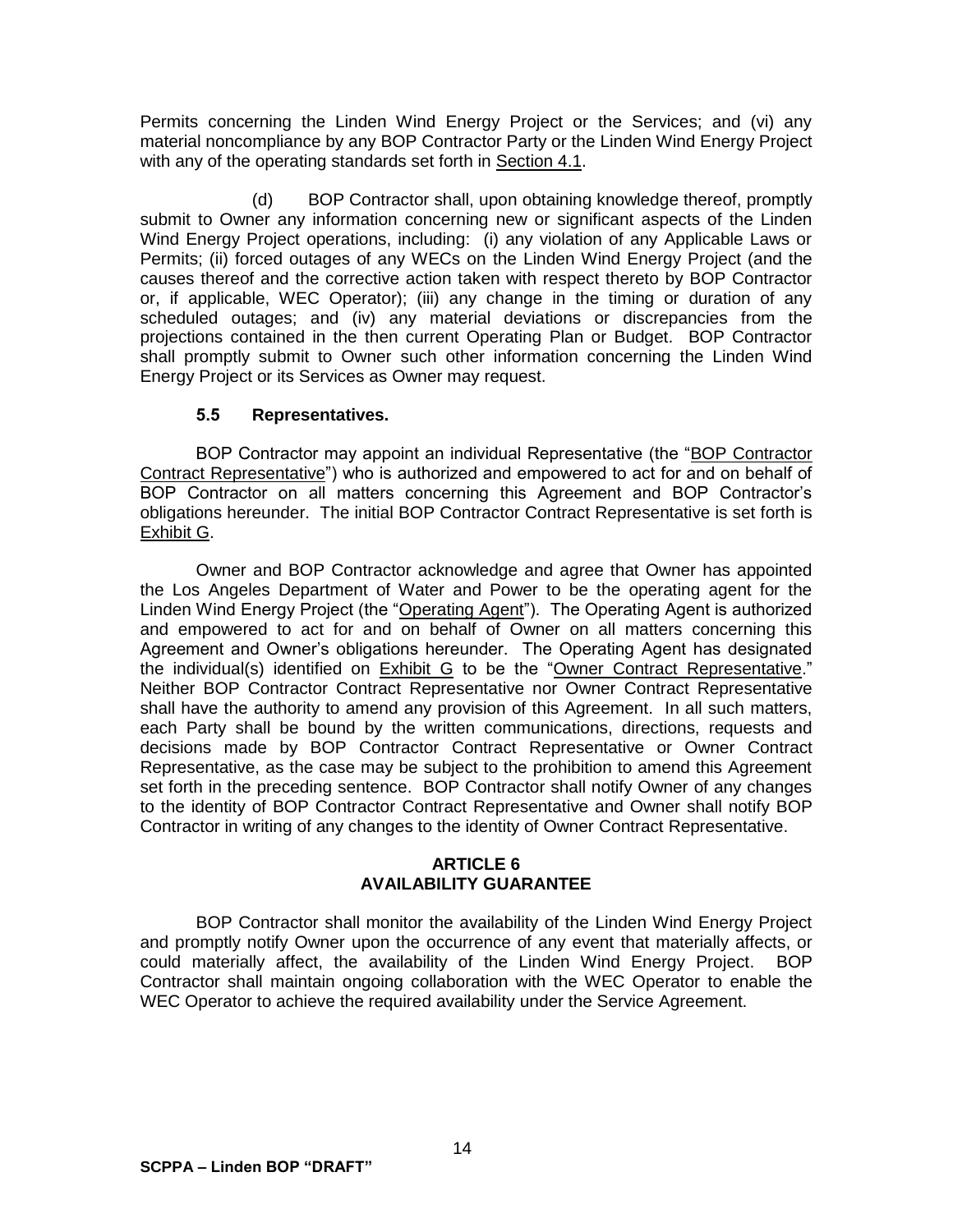#### **ARTICLE 7 PROCEDURES AND PLANS**

On or before the Commencement Date, the Parties shall agree upon the Budget and Operating Plan for Services ending on June 30, 2014. On or before April 1 of each subsequent calendar year, BOP Contractor shall prepare and submit to Owner and, if applicable, the Independent Engineer, a proposed form of Budget and Operating Plan for the Services for twelve (12) months beginning on the immediately following July 1 and ending on June 30 of the following calendar year in accordance with and meeting the requirements hereunder. Owner shall promptly review BOP Contractor's proposed Budget and Operating Plan and may require changes, additions, deletions and modifications. The Budget and Operating Plan, as finally agreed, shall be the Budget and Operating Plan for the applicable twelve (12) month period. Until such time as the new Budget is agreed to by Owner and BOP Contractor, the previous Budget shall be adhered to. The final Budget and final Operating Plan shall remain in effect until the following June 30, subject to such other updating, revision and amendment in accordance with this Agreement. In addition to the Operating Plan and Budget, BOP Contractor shall prepare a monthly forecast of all operating and capital costs in respect of the Services for the succeeding Production Year as well as annual estimates in respect of the Services for the period covered by the succeeding three (3) twelve (12) month periods.

## **ARTICLE 8 FEES AND COST REIMBURSEMENT**

## **8.1 Fixed Fee.**

(a) Fixed Fee. Owner shall pay BOP Contractor a monthly fee (the "Fixed Fee") (as adjusted pursuant to  $Section 8.1(b)$ ), equal to  $[\$$ compensation for the Services.

(b) Adjustment. The Fixed Fee shall be increased annually on the first day of each Production Year (other than the first Production Year) by a factor of one hundred percent (100%) of the percentage change in the GDPIPD during the previous Production Year.

## **8.2 Reimbursable Expenses.**

(a) Operation and maintenance services authorized by Owner and rendered by BOP Contractor other than the Services are not included in the Fixed Fee and shall be considered "Reimbursable Expenses," for which Owner shall be billed on a T&M basis, so long as such expenses are (i) included in the Budget, (ii) otherwise preapproved by Owner, or (iii) incurred by Owner in accordance with Section  $4.1(d)(ix)$ , Section 4.5(d), Section 4.6(d), or Section 5.1(f).

(b) The Reimbursable Expenses shall be invoiced monthly, and shall be payable as set forth in Section 8.3.

(c) Notwithstanding anything to the contrary in this Agreement, the Variable Fee (defined below) payable hereunder by the Owner during any Production Year shall not exceed twenty percent (20%) of the aggregate Fixed Fees, as adjusted by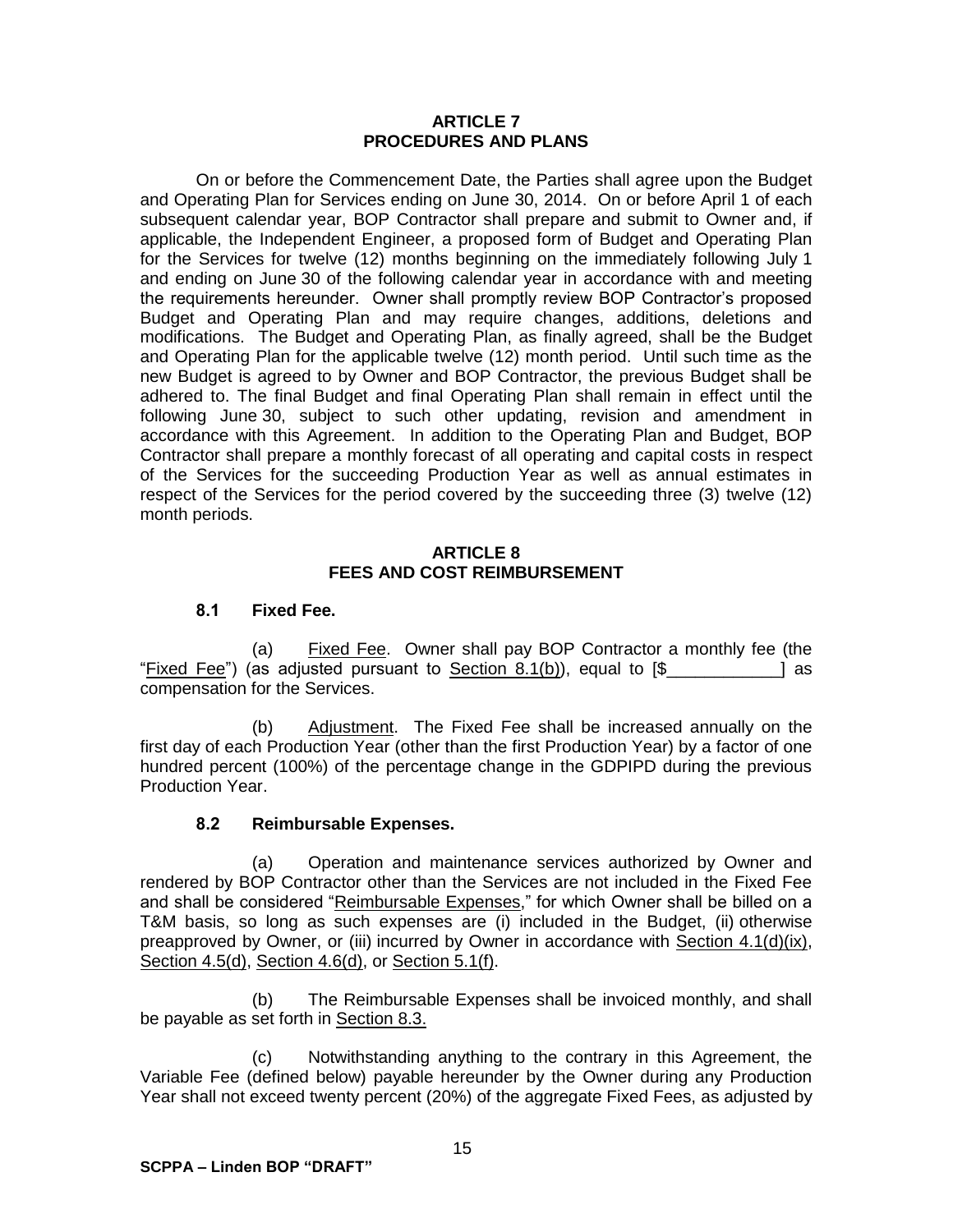Section 8.1(b) for such year (the "Variable Fee Limit"). "Variable Fees" means (i) all the Reimbursable Expenses, less (ii) the portion of such Reimbursable Expenses that represent the actual and direct cost incurred and paid by BOP Contractor to third parties (including employees).

(d) If the Variable Fees during any Production Year exceed the Variable Fee Limit, then the excess will be carried over and paid in the next Production Year to the extent that the Variable Fee Limit for such Production Year is not exceeded. If, by the end of the Production Year preceding the last Production Year of the Term, all amounts carried over have not been paid, then the Parties may negotiate a revised Fixed Fee or scope of Services for the Fixed Fee for the last 12-month period of the Term subject to receipt of the written opinion of nationally recognized bond counsel selected by the Owner, at Owner's sole cost and expense, stating that the federal tax exemption of the interest on, or the eligibility for the refundable credit authorized under Section 6431 of the Internal Revenue Code of 1986, as amended (the "Internal Revenue Code") of, as applicable, any bonds of Owner will not be adversely affected. For the avoidance of doubt, there will be no carry-over of Variable Fees past the end of the Term. Notwithstanding anything to the contrary in this subparagraph (d), the BOP Contractor may send written notice to Owner at any time that the aggregate amount carried over under this subparagraph (d) exceeds \$250,000, and upon the receipt of such notice the Parties hereto shall negotiate in good faith in order to reach a mutually satisfactory adjustment to the amounts payable hereunder in conformance with Internal Revenue Service Revenue Procedure 97-13.13 as is evidenced by the written opinion of nationally recognized bond counsel selected by Owner, at Owner's sole cost and expense, stating that the federal tax exemption of the interest on, or the eligibility for the refundable credit authorized under Section 6431 of the Internal Revenue Code for, as applicable, any bonds of Owner will not be adversely affected.

# **8.3 Payment Procedure.**

(a) The Fixed Fee shall be payable monthly in advance and may be prorated for partial months at the beginning and end of the Term hereof. BOP Contractor shall invoice Owner on or before the fifteenth  $(15<sup>th</sup>)$  day of each month for the coming month's Fixed Fee.

(b) On or before the fifteenth  $(15<sup>th</sup>)$  day of each month following the Commencement Date, BOP Contractor shall submit to Owner a detailed invoice of unpaid Reimbursable Expenses, with explanation for each line item, incurred by BOP Contractor; provided that Reimbursable Expenses incurred by BOP Contractor more than three (3) months prior to the first day of the month such invoice is issued shall not be included on any invoice or payable to BOP Contractor without the consent of Owner.

(c) All payments made by Owner to BOP Contractor under this Article 8 shall be paid within sixty (60) days after receipt of the invoice by Owner.

## **8.4 Taxes.**

BOP Contractor shall be responsible for the payment of all Taxes assessed or based upon the income or property of the BOP Contractor. At the request of Owner, BOP Contractor shall make available to Owner and claim any and all applicable sales, use, excise, value added or other similar transactional tax exemptions, credits or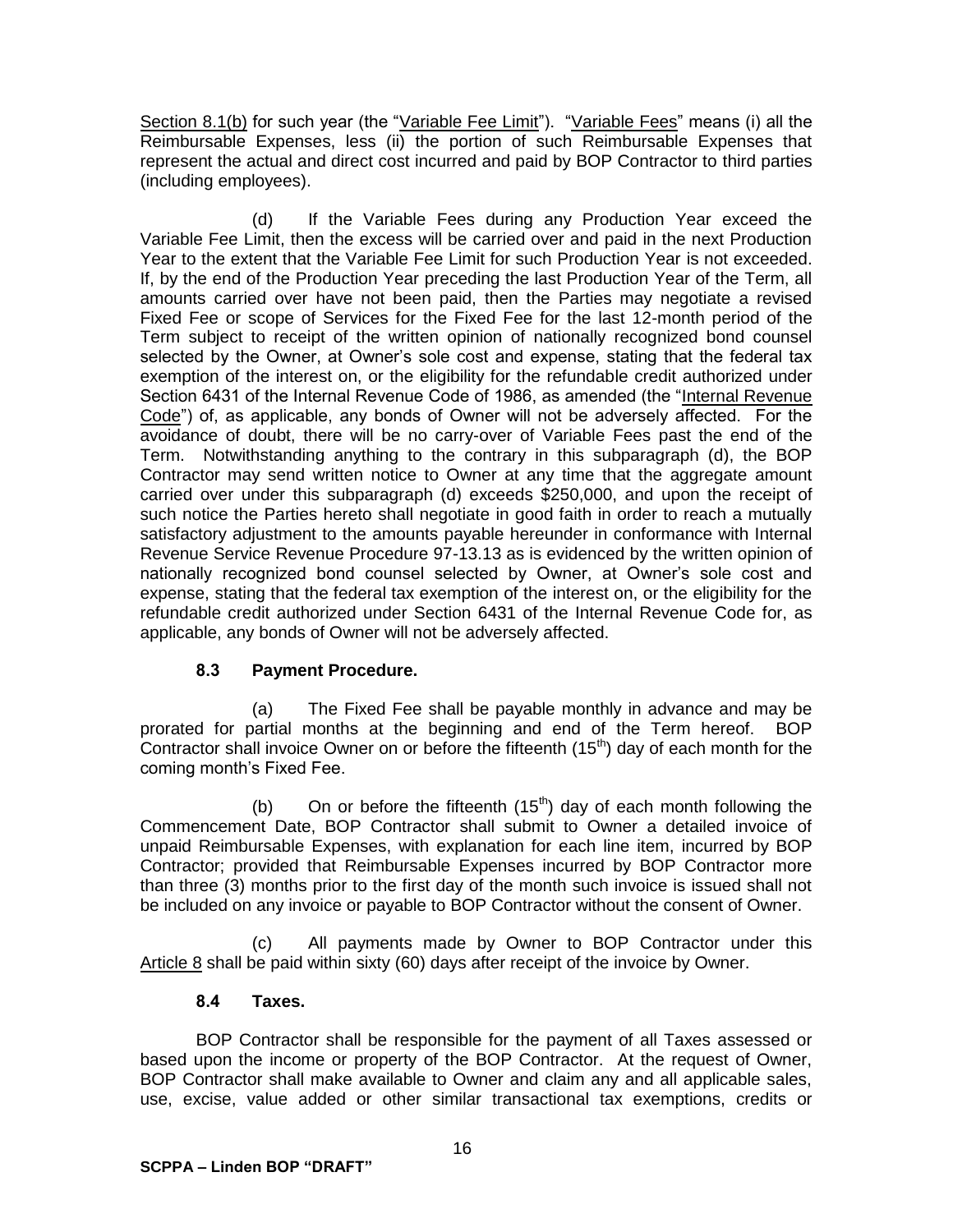deductions relating to the Services available to itself or Owner, including any sale-forresale exemption and any manufacturing machinery or equipment exemption. At the request and expense of Owner, BOP Contractor agrees to take such action as may be reasonably required to allow any of the Services to qualify for any applicable exemption from sales, use, excise, value added or similar transactional tax. If a change in Applicable Laws after the Effective Date would result in an increase in Tax payable by Owner under this Agreement, BOP Contractor shall, at Owner's expense, in consultation with Owner, use reasonable efforts to mitigate the effects of such increase in Tax.

## **8.5 Records and Audits.**

(a) BOP Contractor shall prepare, keep and maintain (i) the Operating Logs and Maintenance Reports; (ii) complete and accurate records, reports and data as required by **Sections 4.5, 4.6 and 5.1;** (iii) records, reports, documents and data, including all data retrievable from an electronic data storage source, created in connection with the operation and maintenance of the Linden Wind Energy Project; (iv) records of its costs and expenses related to the Services, the Linden Wind Energy Project, and this Agreement in accordance with generally accepted accounting principles applied on a consistent basis; and (v) reports and data which are related to the maintenance of Hazardous Materials on-site at the Linden Wind Energy Project in connection with the Services in a manner complying with Applicable Laws (collectively, the "Books and Records"); provided, however, Books and Records shall not include any proprietary information or data or documents pertaining to the Fixed Fee or personnel records.

(b) BOP Contractor shall maintain at the Linden Wind Energy Project copies of all drawings, specifications lists, clarifications and other materials or documents (including all current revisions thereof) provided to BOP Contractor, its Subcontractors, or their respective Representatives, by Owner or, to the extent available to BOP Contractor, by any contractor performing operation and maintenance services at the Linden Wind Energy Project Site (collectively "Linden Wind Energy Project Drawings").

(c) Except as otherwise required by Applicable Laws affecting, or any Governmental Authority having jurisdiction over, the BOP Contractor or the Linden Wind Energy Project Agreements, to the extent available to BOP Contractor, BOP Contractor shall keep all Books and Records for the Term of this Agreement. Upon expiration or termination of this Agreement, BOP Contractor shall deliver any Books and Records to Owner in accordance with the procedure set forth in Section 14.6(d); and BOP Contractor shall have no further record retention obligations. Notwithstanding the foregoing, BOP Contractor may retain one copy of such records for its files.

(d) Throughout the Term, BOP Contractor shall make the Books and Records and any Linden Wind Energy Project Drawings available, upon no less than twenty four (24) hours notice to BOP Contractor, with such notice being given on a Business Day, for inspection and audit by Owner or its designated agents at Owner's expense during BOP Contractor's regular business hours and at the office of BOP Contractor at the Linden Wind Energy Project Site; provided that BOP Contractor's company software, Books and Records not directly related to this Agreement and Site Personnel records shall not be subject to inspection or audit. In connection with any such inspection or audit, Owner may interview the Site Personnel or any other personnel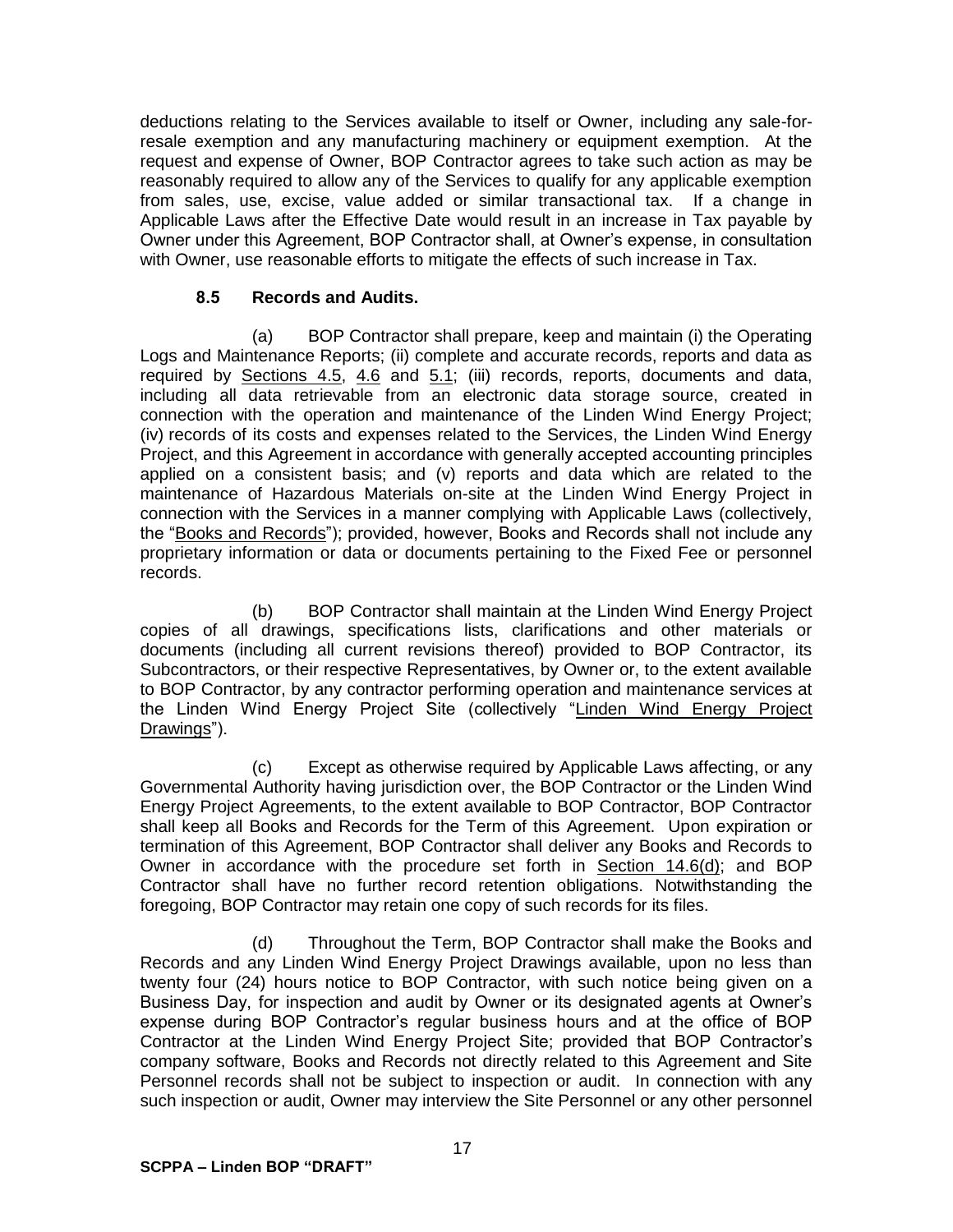of BOP Contractor connected to the Services that may have additional information concerning the Services and Reimbursable Expenses. If any such inspection, audit, or interview discloses that any error has occurred and that, as a result thereof, any overpayment or any underpayment has occurred, the amount thereof shall promptly be paid to the Party to whom it is owed by the other Party, plus in the case of overpayment, interest at the rate set forth in Section 8.6.

(e) Neither Owner nor any of its Representatives shall have any obligation to take any action based upon what it may or could discover in the course of any document review, audit, or inspection of the Linden Wind Energy Project or the Books and Records or any interview of BOP Contractor personnel and neither (i) Owner's or its Representatives' exercise of Owner's right to review, audit, inspect, and interview, (ii) Owner's failure to exercise such right or (iii) Owner's or any of its Representative's failure to take any action or report any observations as a result of such review, audit, inspection, or interview, shall in any such case constitute a waiver of any rights or remedies that Owner may have under this Agreement. Owner's review and approval of materials and documents submitted by BOP Contractor shall not relieve BOP Contractor of its responsibility for its obligations to meet all the requirements hereof, nor shall Owner be liable to BOP Contractor or any other Person by reason of its review and approval of such materials and documents.

## **8.6 Past Due Amounts.**

Any amounts due under this Agreement, if not timely paid by the Party from whom they are due, shall bear interest at the per annum rate equal to six and one half percent (6.5%) prorated on the basis of a 365-day year (or such lower rate as is the maximum rate permitted by Applicable Law) from the date that such amount was due, taking into account any grace period herein provided until the time that such amount is paid.

# **8.7 Disputed Amounts.**

(a) If there is any dispute as to whether any payment is due and payable from BOP Contractor to Owner under any provision of this Agreement or any dispute as to the amount or timing of any such payment, then pending resolution of the dispute, Owner shall have the right to set off the undisputed amount of such payment (if such amount has not been paid by BOP Contractor) against any debt or obligation of Owner to BOP Contractor. Upon settlement or resolution of the dispute in accordance with the dispute resolution procedures set forth in Article 22, the disputed amount and any accrued interest thereon pursuant to Section 8.6 shall be distributed in accordance with such settlement or resolution.

(b) If there is any dispute as to whether any payment is due and payable from Owner to BOP Contractor under any provision of this Agreement or any dispute as to amount or timing of any such payment, then pending resolution of the dispute, Owner shall pay to BOP Contractor the undisputed amount of such payment (if such amount has not been previously paid by Owner). Upon settlement or resolution of the dispute in accordance with the dispute resolution procedures set forth in Article 22, the disputed amount and any accrued interest thereon pursuant to Section 8.6 shall be distributed in accordance with such settlement or resolution.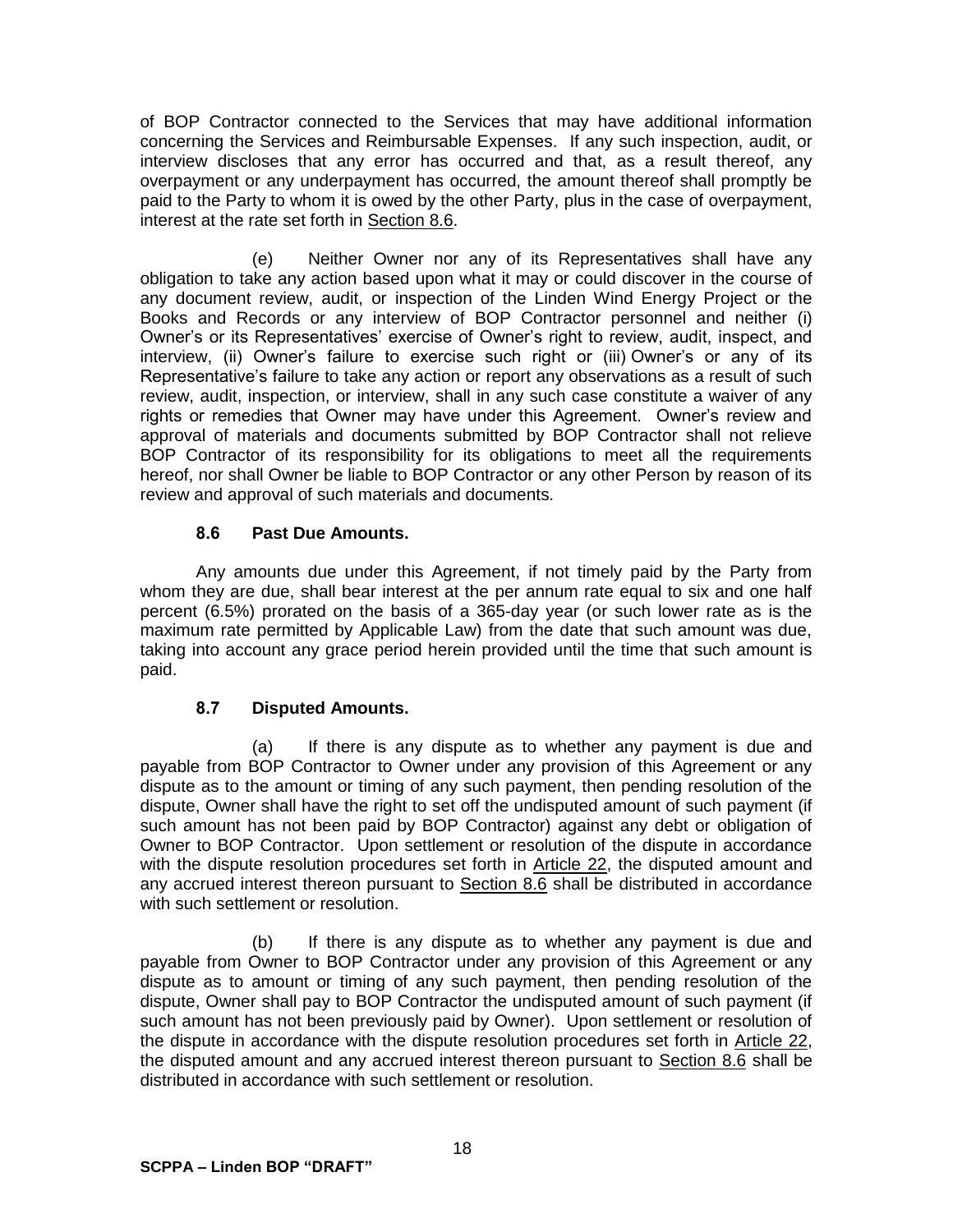#### **ARTICLE 9 REQUESTS, QUOTES AND TASK ORDERS.**

**9.1 Requests for Quotes by Owner**. Owner may at any time prior to the expiration of the Term, request additional services, or request changes to the Services, by submitting to BOP Contractor a written or oral quote request specifying in reasonably precise detail such additional services or such changes to Services specified in the Agreement. Promptly following receipt of a quote request by Owner, BOP Contractor will deliver to Owner (i) a quote for the additional services set forth in such quote request or the changes to Services set forth in such quote request (each, a "Quote") or (ii) a written or oral explanation of why certain services or parts set forth in such Quote request cannot be provided pursuant hereto. Each Quote will:

(a) specify with reasonable precision the services to be provided by BOP Contractor if the Quote is confirmed;

(b) for each service specified in such Quote, specify that such service is to be provided on the basis of (i) a fixed price set forth in the Quote, (ii) T&M or (iii) a combination a fixed price and T&M charges, each in accordance with clauses (i) and (ii) hereof;

(c) for each part specified in any such fixed price Quote, specify a fixed price;

(d) specify a unique Quote number (each, a "Quote Number"); and

(e) specify a Quote expiration date (each, a "Quote Expiration Date") beyond which date such Quote becomes invalid if a Task Order has not been received.

**9.2 Task Orders.** Not later than the Quote Expiration Date, Owner may confirm such Quote by delivering to BOP Contractor a task order identifying the applicable Quote Number and requesting that BOP Contractor perform the services set forth in such Quote ("Task Order"). No Quote may be confirmed by any communication other than a Task Order. Any performance of services pursuant to a Task Order will be in accordance with all of the terms and conditions of the Agreement applicable to the performance of the Services except as otherwise specified in such Task Order.

#### **ARTICLE 10 BOP FACILITY**

BOP Contractor acknowledges and agrees that the BOP Facility shall be used by both BOP Contractor and WEC Operator and that the portion of the BOP Facility dedicated for use by BOP Contractor is of sufficient size and proper design for the purpose of storing and repairing Spare Parts, storing of BOP Contractor's service trucks and tools, and providing office space for the Site Personnel. Owner shall make such portion of the BOP Facility available for use by the BOP Contractor throughout the Term. BOP Contractor shall procure all utilities and consumables required for use by BOP Contractor, WEC Operator, and Owner in the BOP Facility, such as telephone and broadband service, and the cost of such utilities and consumables shall be a Reimbursable Expense.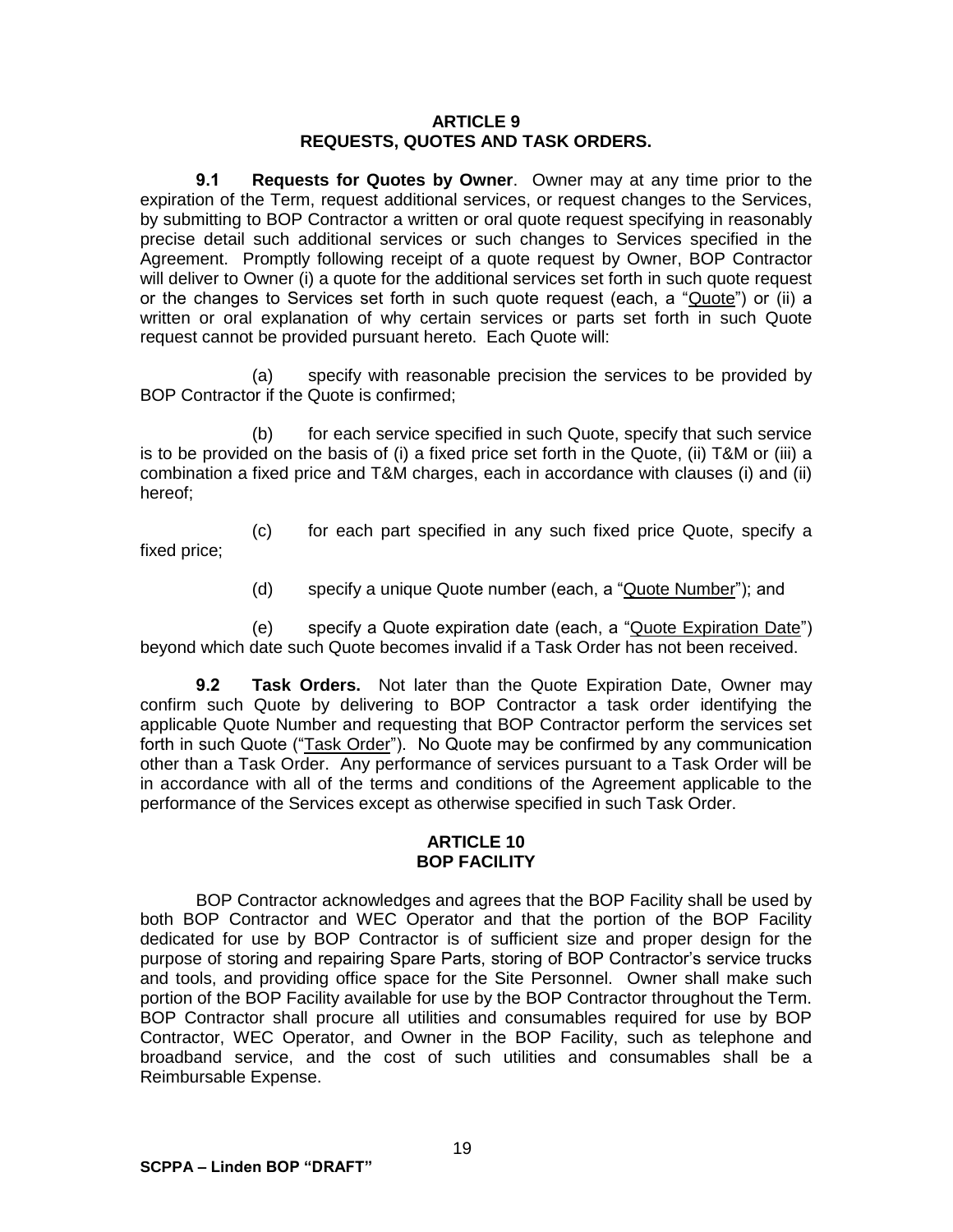#### **ARTICLE 11 RIGHTS OF OWNER; LICENSE OF OWNER'S PROPERTY**

## **11.1 Owner's Property.**

(a) Owner shall hold free and clear title to all property (real, personal or mixed), including any Spare Parts, equipment, supplies, Consumables (except for any Consumables not incorporated into the Linden Wind Energy Project), tools, software, office equipment or furniture, that are received, held, developed, constructed or acquired by or on behalf of BOP Contractor or any Subcontractor for or on behalf of Owner exclusively for the benefit of and use by the Linden Wind Energy Project, and to all materials, documents, reports, records, books, plans, designs, papers or print outs or other information, including the Operating Logs, BOP Procedures Manuals, and Maintenance Reports, used by BOP Contractor or its Subcontractors exclusively in connection with the performance of BOP Contractor's obligations under this Agreement, including those which BOP Contractor has generated, received or purchased in the course of performing its duties hereunder expressly for the benefit of Owner or the Linden Wind Energy Project and including the Books and Records, and Linden Wind Energy Project Drawings (collectively, "Owner's Property"), but excluding BOP Contractor's company software, proprietary information, equipment, supplies, consumables (not incorporated into the Linden Wind Energy Project), tools, books and records not exclusively related to this Agreement and Site Personnel records. BOP Contractor further agrees to deliver to Owner all of Owner's Property (including any copies thereof) upon expiration or termination of this Agreement and upon request of Owner.

(b) BOP Contractor shall not have any right, title, or interest in or to any of Owner's Property or the Linden Wind Energy Project or in or to any money paid to, or collected or received by BOP Contractor on behalf of Owner, expect as licensee pursuant to Section 11.2.

(c) Except as otherwise required by Applicable Laws, if BOP Contractor at any time holds legal title to any Linden Wind Energy Project assets or if any of Owner's Property is registered or recorded in the name of BOP Contractor from time to time, BOP Contractor shall hold such property as bare trustee for the use and benefit of Owner. Unless otherwise agreed by Owner, Owner and BOP Contractor shall execute all documents and take all actions as may be required or appropriate to register or record Owner's Property in the name of Owner.

# **11.2 License of Owner's Property.**

Owner hereby grants BOP Contractor a non-exclusive, non-transferable, irrevocable license to use Owner's Property (including data from the WECs) during the Term for the sole and exclusive purpose of performing the Services. BOP Contractor shall have the limited right to sublicense such license to Subcontractors as reasonably necessary for the performance of the Services by BOP Contractor and its Subcontractors. In the event that BOP Contractor, in connection with its use of Owner's Property, conceives, invents or develops, either by itself or in conjunction with others, any innovation, enhancement, modification or improvement relating to or useful in connection with the WECs or the Linden Wind Energy Project (including all data and records pertaining thereto) (each, an "Improvement"), (i) BOP Contractor shall promptly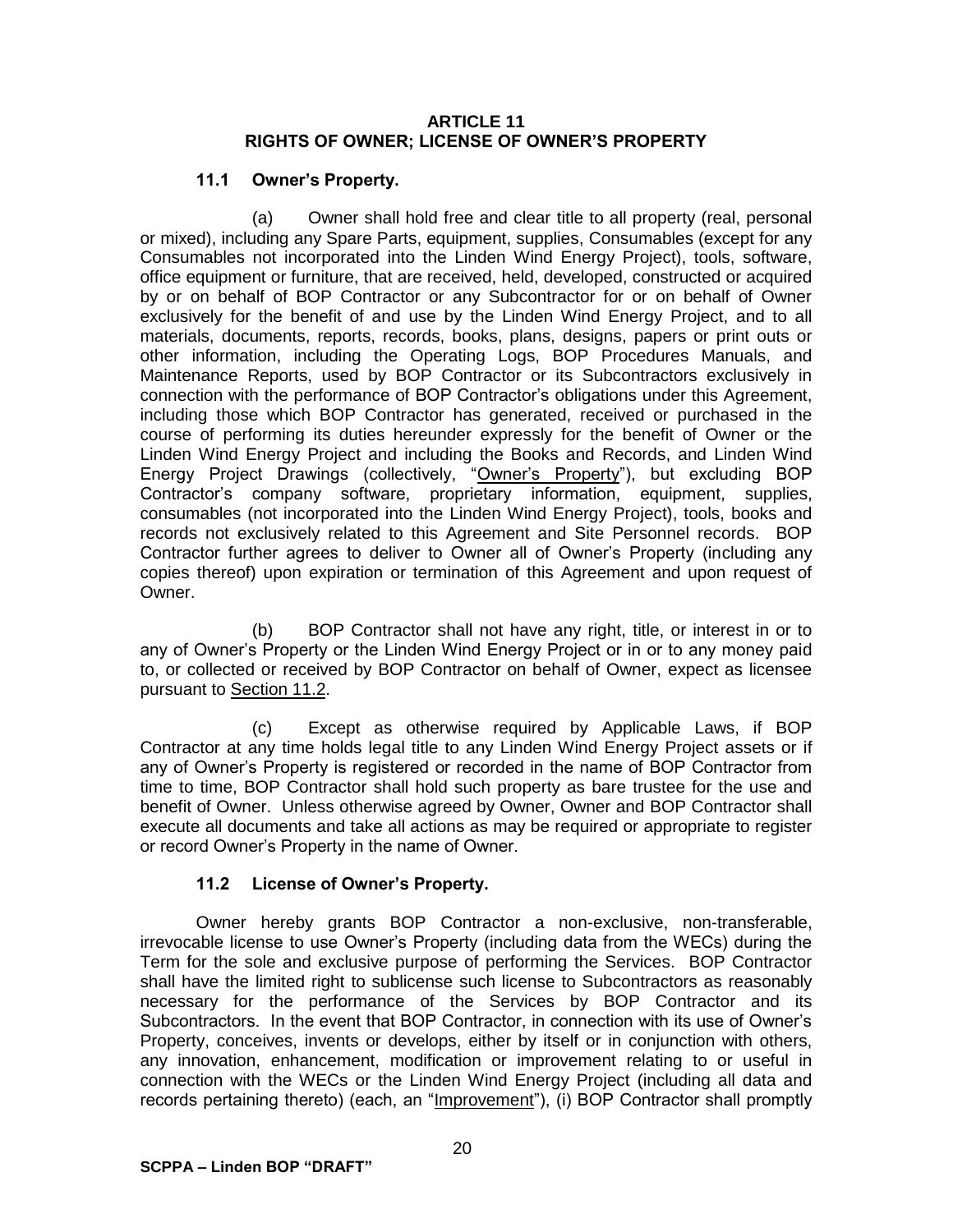disclose such Improvement in writing to Owner, (ii) BOP Contractor shall make available to Owner and shall grant and hereby does grant to Owner an irrevocable, fully paid-up, royalty-free, non-exclusive right and license, with right to sublicense, to practice, use, modify, make, have made and otherwise exploit such Improvement solely in connection with the ownership and operation of the Linden Wind Energy Project, and (iii) BOP Contractor shall otherwise own all rights to such Improvements and may use such Improvements as BOP Contractor determines in its sole discretion.

#### **ARTICLE 12 REPRESENTATIONS AND WARRANTIES**

### **12.1 BOP Contractor's Representations and Warranties.**

BOP Contractor hereby represents and warrants to Owner that:

(a) BOP Contractor is a corporation duly organized and validly existing under the laws of the State of **[\_\_\_\_\_\_\_]**, and has the full power and authority to execute and deliver this Agreement and to perform its obligations hereunder.

(b) BOP Contractor's execution and delivery of, and the performance of its obligations under this Agreement have been duly authorized by all necessary action of BOP Contractor. This Agreement constitutes the legal, valid and binding obligation of BOP Contractor and is enforceable against it in accordance with its terms, except as such enforcement may be limited by any bankruptcy, insolvency, moratorium or similar law or by general equitable principles (regardless of whether enforcement is sought in a proceeding in equity or at law).

(c) BOP Contractor has received and reviewed copies of the Linden Wind Energy Project Agreements in effect on the date hereof.

(d) None of the execution or delivery of this Agreement or the performance by BOP Contractor of its obligations hereunder shall: (i) conflict with or violate any provision of BOP Contractor's organizational documents; (ii) conflict with, violate or result in a breach of, any Applicable Laws in effect as of the Effective Date; or (iii) conflict with, violate or result in a breach of, or constitute a default under or result in the imposition or creation of, any security under any agreement or instrument to which BOP Contractor is a party or by which it or any of its properties or assets are bound. BOP Contractor is not in default of its obligations under any agreement or instrument to which BOP Contractor is a party which could reasonably be expected to have a material adverse effect on BOP Contractor or its ability to perform its obligations under this Agreement.

(e) BOP Contractor has obtained all Permits as required under Applicable Laws to enable BOP Contractor to perform its obligations hereunder, as required under Section 4.7(a), and no registration, declaration or filing with any Governmental Authority is required on the part of BOP Contractor in connection with the execution, delivery and performance by it of this Agreement, except for those Permits (i) which have already been duly obtained or made, were validly issued and are in full force and effect and have become final and are not subject to appeal and all appeal periods with respect thereto shall have expired or (ii) which BOP Contractor has no reason to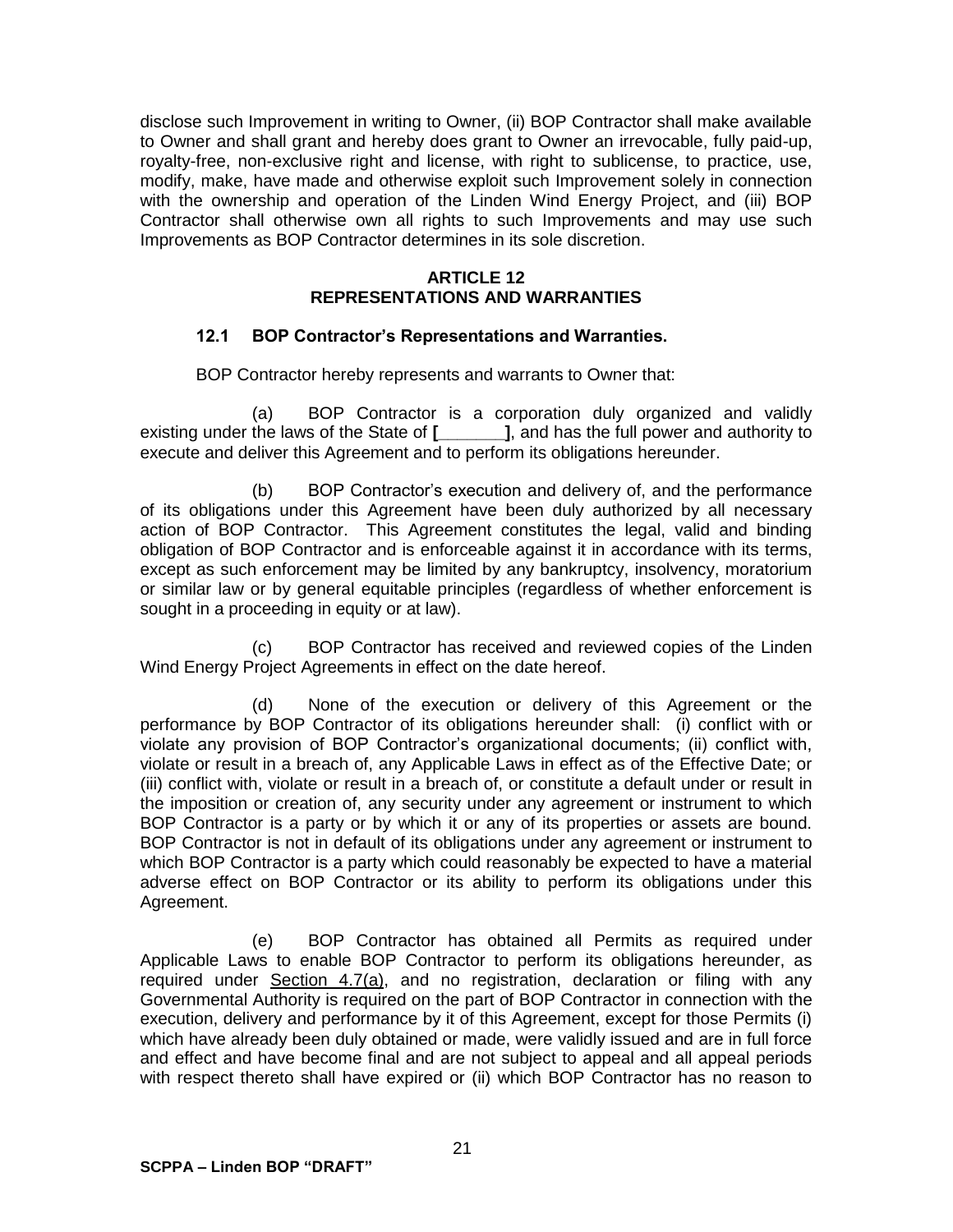believe will not be granted prior to the time such Permit is required to be obtained under Applicable Laws.

(f) BOP Contractor is skilled and experienced in performing services of the nature required to perform its obligations under this Agreement and is reasonably qualified to operate and maintain the Linden Wind Energy Project and to perform the Services.

(g) There are no Claims pending or, to BOP Contractor's knowledge, threatened, whether at law or in equity, whether civil or criminal in nature, or whether before any Governmental Authority or arbitrator, against or affecting BOP Contractor which could reasonably be expected to have a material adverse effect on BOP Contractor or its ability to perform its obligations under this Agreement. There is no outstanding order, writ, injunction, decree, judgment or award by any court, arbitration panel or Governmental Authority against or affecting BOP Contractor which could reasonably be expected to have a material adverse effect on BOP Contractor or its ability to perform its obligations under this Agreement.

#### **ARTICLE 13 INDEMNIFICATION**

## **13.1 Indemnification.**

(a) BOP Contractor shall indemnify, hold harmless and, at the option of Owner, defend, any Owner Indemnified Party from and against (i) any Losses that arise, or any Claims brought as a result of, the Release of Hazardous Materials or other environmental conditions due to the negligent action or inaction or willful misconduct of any BOP Contractor Party; (ii) (x) all third party Claims of injury or death to any Person, including any Claims by any BOP Contractor Party, and any Losses incurred by the Owner Indemnified Party as a result of such third party Claims, or (y) any Losses incurred by any Owner Indemnified Party or Claims brought against any Owner Indemnified Party due to loss of, damage to, or destruction of property of either Party or third persons, that, in the case of clauses (x) and (y), arises out of or is otherwise in connection with the acts, errors, or omissions of any BOP Contractor Party incident to the performance of this Agreement on the part of any BOP Contractor Party; (iii) Losses incurred by, and Claims brought against, an Owner Indemnified Party resulting from Encumbrances created by, through, or under a BOP Contractor Party (unless due to Owner's failure to make payments to BOP Contractor as specified in this Agreement); or (iv) Losses incurred by, or Claims asserted against, an Owner Indemnified Party on account of any violation of or noncompliance with any Applicable Law to be complied with by the BOP Contractor Parties hereunder. BOP Contractor shall also indemnify each Owner Indemnified Party against any Claims on the Linden Wind Energy Project or the Linden Wind Energy Project Site from BOP Contractor's creditors, other than Claims due to the failure of Owner to make all Payment Obligations. Notwithstanding anything to the contrary in this Agreement, BOP Contractor shall not have a duty to defend, indemnify, save or hold harmless any Owner Indemnified Party to the extent such Losses or Claims arise out of the sole negligence or willful misconduct of any Owner Indemnified Party.

(b) Solely and expressly for the purpose of the obligations to defend and indemnify as set forth in Section 13.1(a) above, BOP Contractor specifically waives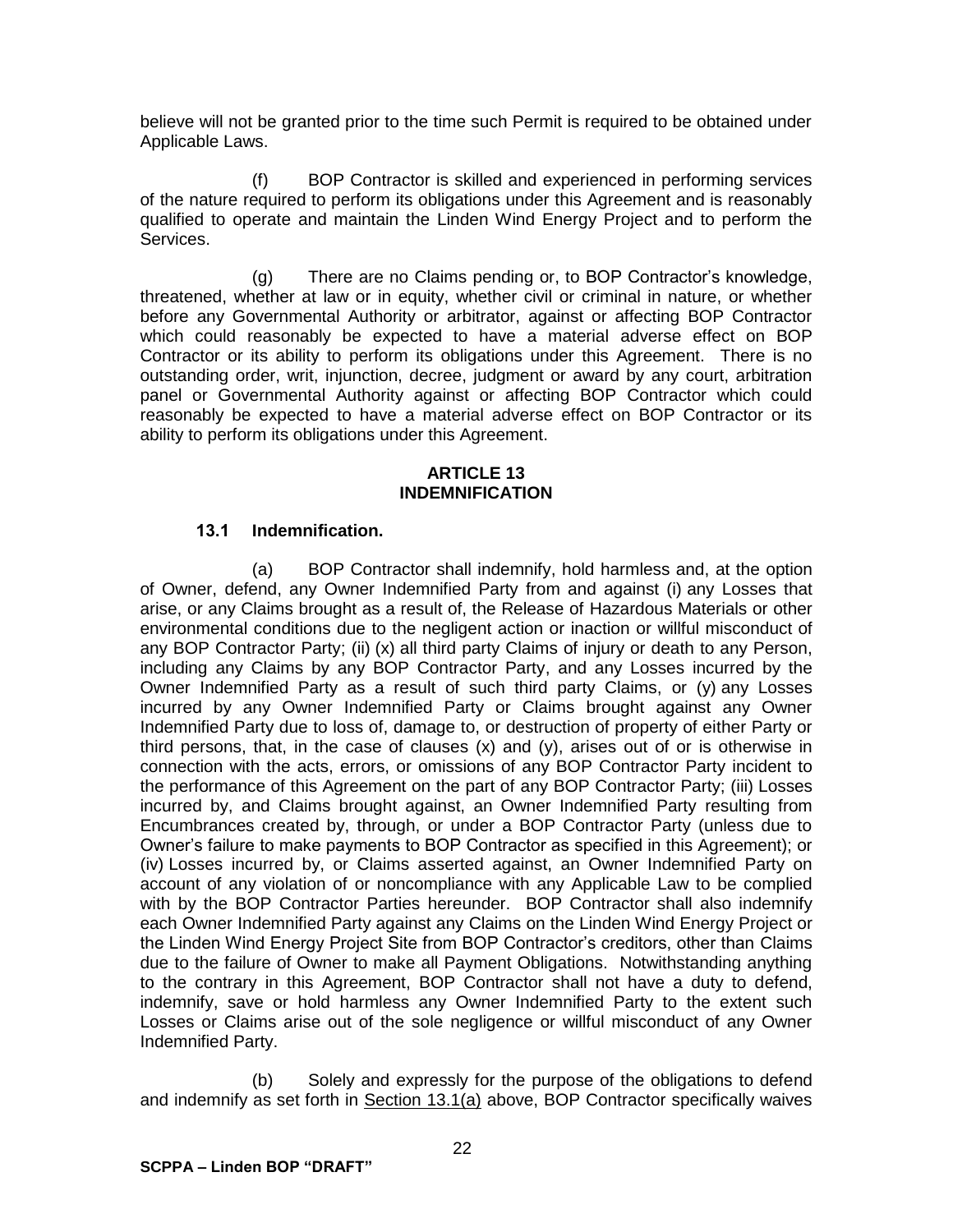any immunity it may have under the State Industrial Insurance Law, Title 51 RCW ("Title 51 RCW"). BOP Contractor further acknowledges and agrees that this waiver of immunity under Title 51 RCW has been specifically entered into pursuant to the provisions of RCW 4.24.115 and has been the subject of mutual negotiations and agree that the waiver provided by this Section 13.1(b) shall be limited to Claims asserted by employees of BOP Contractor, directly or indirectly, against Owner, irrespective of the type of relief sought or demanded, and irrespective of whether the damage alleged is bodily injury (including death), damage to property, economic loss, general damage, special damages or punitive damages.

## **13.2 Intellectual Property Indemnification**

BOP Contractor agrees to indemnify and hold harmless Owner from any thirdparty Claim arising from, or related to any infringement or improper use of any Intellectual Property Rights in connection with BOP Contractor's performance of the Services. Owner will (i) notify BOP Contractor promptly of the receipt of any such Claim, (ii) not take any position adverse to BOP Contractor regarding such Claim, and (iii) provide BOP Contractor with any information reasonably available to Owner required by BOP Contractor to settle and defend the Claim. BOP Contractor shall, at its own expense and option, (a) settle or defend the Claim and pay all damages and costs awarded against Owner, (b) procure for Owner the right to continue to use the materials, equipment, or other items that are the subject of the Claim, (c) modify such materials, equipment, or other items or the performance of the services to eliminate the alleged infringement, or (d) replace the infringing equipment, materials, or other items or reperform the infringing services. If, in any suit arising from such Claim, the continued use of the materials, equipment other items, or services or the purpose intended thereof is forbidden by any court of competent jurisdiction, BOP Contractor shall at its option take one or more of the actions under clauses (b), (c), or (d) above.

## **13.3 Indemnification Procedure.**

When required to indemnify an Owner Indemnified Party in accordance with this Article, BOP Contractor shall assume on behalf of such Owner Indemnified Party and conduct with due diligence and in good faith the defense of any Claim against such Owner Indemnified Party, whether or not BOP Contractor shall be joined therein, and the Owner Indemnified Party shall cooperate with BOP Contractor in such defense. BOP Contractor shall have charge and direction of the defense and settlement of such Claim, provided, however, that without relieving BOP Contractor of its obligations hereunder or impairing BOP Contractor's right to control the defense or settlement thereof, the Owner Indemnified Party may elect to participate through separate counsel in the defense of any such Claim, but the fees and expenses of such counsel shall be at the expense of such Owner Indemnified Party unless (a) the employment of counsel by such Owner Indemnified Party has been authorized in writing by BOP Contractor, (b) the Owner Indemnified Party shall have reasonably concluded that there exists a material conflict of interest between BOP Contractor and such Owner Indemnified Party in the conduct of the defense of such Claim (in which case BOP Contractor shall not have the right to control the defense or settlement of such Claim on behalf of such Owner Indemnified Party) or (c) BOP Contractor shall not have employed counsel to assume the defense of such Claim within a reasonable time after notice of the commencement thereof. In each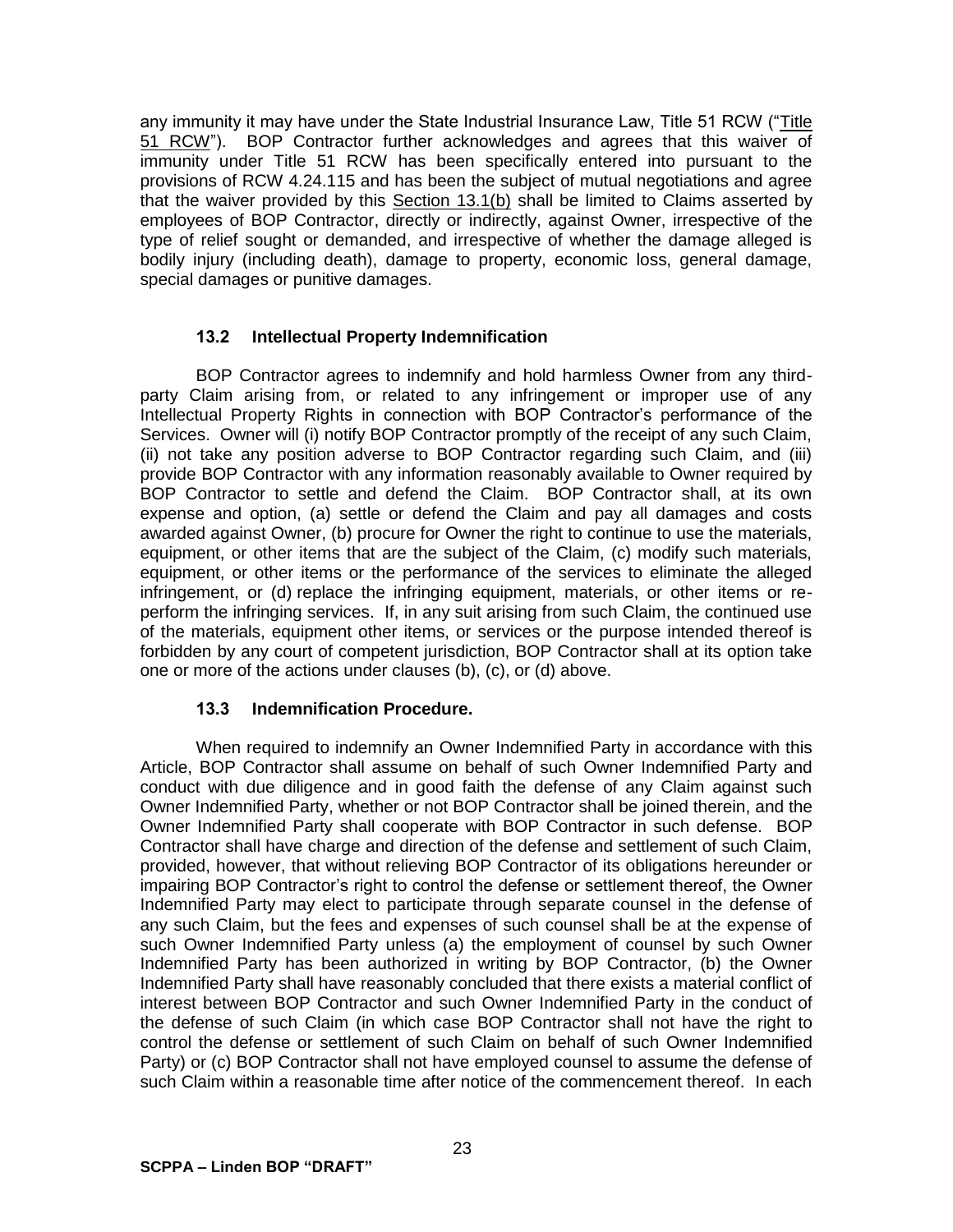of such cases the reasonable fees and expenses of counsel shall be at the expense of BOP Contractor.

## **ARTICLE 14 TERMINATION**

## **14.1 Termination by Either Party.**

Either BOP Contractor or Owner ("Terminating Party") may terminate this Agreement without limiting any other rights or remedies it may have if the other Party has filed against it petitions under any insolvency or bankruptcy Law of any jurisdiction which are not dismissed within sixty (60) days of the date filed, proposes any dissolution, liquidation, composition, financial reorganization or recapitalization with creditors, makes an assignment for the benefit of creditors, files a voluntary petition in bankruptcy under any provision of Applicable Law or consents to the filing of any bankruptcy or reorganization petition against it under any similar Law, or if receivers, trustees, custodians or similar agents are appointed or take possession with respect to any property or business of such Party; provided, however, that neither Party shall be considered to be in default under this Section 14.1 if the occurrence of any of the events or conditions described in this Section 14.1 is the result of the Terminating Party's breach or default under this Agreement.

### **14.2 Termination by Owner.**

Owner, without limiting any other rights or remedies it may have at law or in equity, may terminate this Agreement by delivery of written notice of termination to BOP Contractor in any of the following events:

(a) if BOP Contractor fails to make any undisputed payment required to be made hereunder when such payment is due and owing under this Agreement, and such failure shall continue for thirty (30) days after written notice thereof has been given to BOP Contractor; provided, however, that BOP Contractor shall not be considered to be in default under this Section 14.2(a), if BOP Contractor's failure to make a payment required to be made hereunder arises out of or relates to the Owner's bad faith, willful misconduct or negligence;

(b) BOP Contractor causes a breach by Owner of one or more of the material provisions of the Linden Wind Energy Project Agreements and Owner is materially damaged thereby and such breach or breaches are not cured within thirty (30) Business Days' written notice thereof;

(c) BOP Contractor fails to comply in any material respect with any term, provision or covenant of this Agreement, other than the payment of sums to be paid hereunder, and such failure shall continue for thirty (30) days after written notice thereof has been given to BOP Contractor, unless such failure cannot reasonably be cured within said thirty (30) days and BOP Contractor shall have commenced to cure, BOP Contractor shall have a commercially reasonable time period to cure such default not to exceed one hundred and twenty (120) days;

(d) Force Majeure, as provided in Section 17.1(c);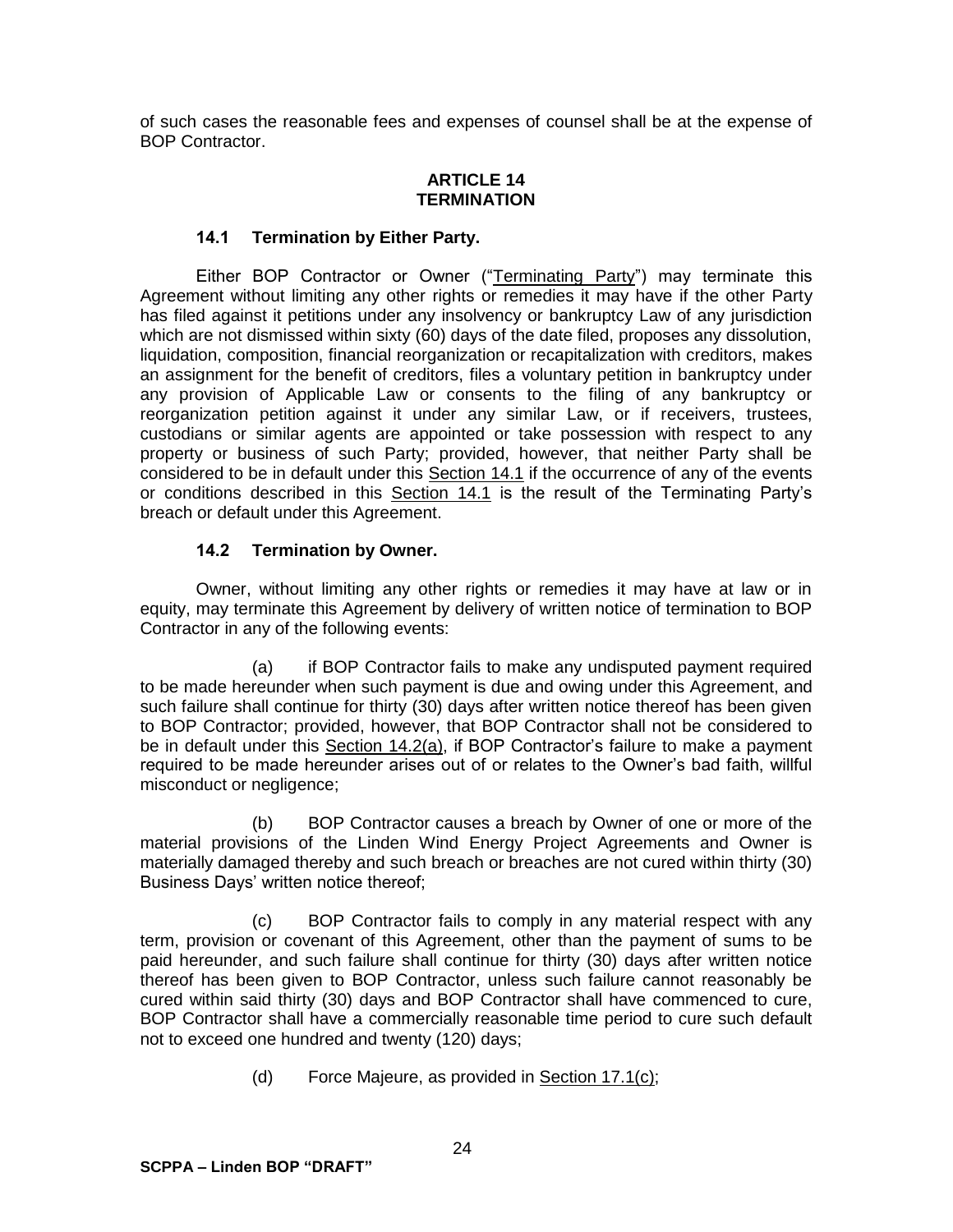(e) BOP Contractor fails to procure, obtain, maintain, renew or comply with any Permit required hereunder to be obtained by BOP Contractor, the nonpossession or non-compliance with which has, or Owner reasonably determines is likely to have, a material adverse effect on Owner, the Linden Wind Energy Project or the operation and maintenance of the Linden Wind Energy Project;

(f) Owner, as a result of the negligence, gross negligence or willful misconduct of BOP Contractor, incurs damages in excess of the proceeds received by Owner under policies of insurance to be obtained and maintained by BOP Contractor in accordance with this Agreement;

(g) BOP Contractor abandons the operation of the Linden Wind Energy Project and the performance of the Services under this Agreement for a period of two (2) consecutive days without the prior written consent of Owner;

(h) any representation or warranty made by BOP Contractor in this Agreement shall contain an untrue or misleading statement of a material fact as of the date made, and such untrue or misleading statement has, or Owner reasonably determines could have, a material adverse effect on the Owner, the Linden Wind Energy Project or the BOP Contractor's ability to perform its obligations under this Agreement; or

(i) the total cumulative liability of BOP Contractor to Owner during any Production Year equals or exceeds the limitation on liability set forth in Section 16.1.

## **14.3 Termination by the BOP Contractor.**

Except as provided in Section 14.1, BOP Contractor, without limiting any other rights or remedies it may have at law or in equity, may terminate this Agreement by delivery of written notice of termination to Owner:

(a) if Owner fails to make any undisputed payment required to be made hereunder when such payment is due and owing under this Agreement, and such failure shall continue for ninety (90) days after written notice thereof has been given to Owner; provided that if the revenue bonds employed by Owner for the long-term financing of the Linden Wind Energy Project fall below BBB- by S&P and Baa3 by Moody's, such time period shall expire thirty (30) days from the date such credit rating is first given or the expiration of such ninety (90) day period, whichever is earlier; and further provided, however, that Owner shall not be considered to be in default under this Section 14.3(a), if Owner's failure to make a payment required to be made hereunder arises out of or relates to the BOP Contractor's bad faith, willful misconduct or negligence;

(b) if Owner fails to comply in any material respect with any term, provision or covenant of this Agreement, other than the payment of sums to be paid hereunder, and such failure shall continue for thirty (30) days after written notice thereof has been given to Owner, unless such failure cannot reasonably be cured within said thirty (30) days and Owner shall have commenced to cure, Owner shall have a commercially reasonable time period to cure such default not to exceed one hundred and twenty (120) days;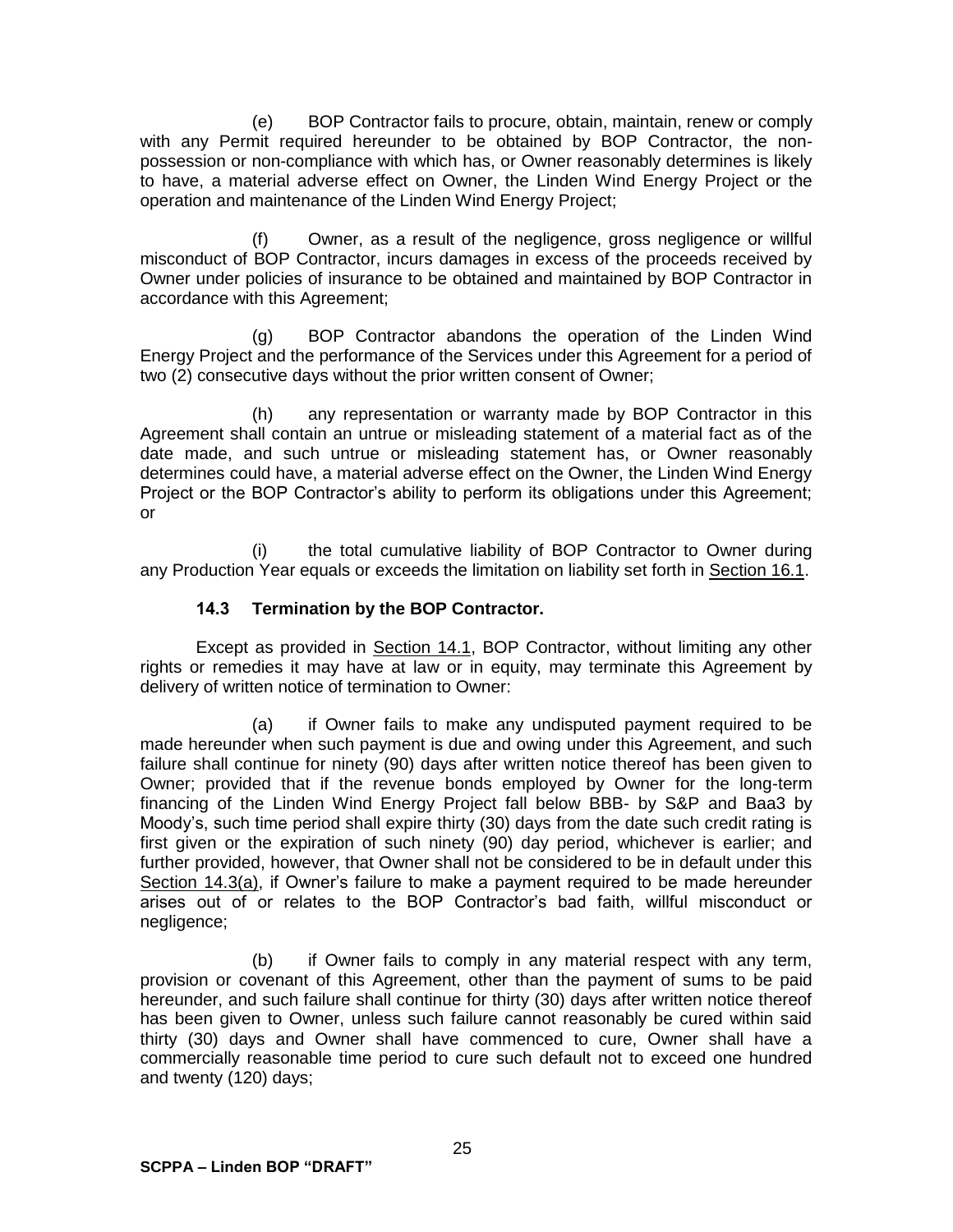(c) if Owner fails to procure, obtain, maintain, renew or comply with any Permit required hereunder to be obtained by Owner, within thirty (30) days following notice from BOP Contractor, the non-possession or non-compliance with which has, or BOP Contractor reasonably determines is likely to have, a material adverse effect on BOP Contractor, or the performance of Services hereunder; provided, if such failure cannot reasonably be cured within said thirty (30) days and Owner shall have commenced to cure, Owner shall have a commercially reasonable time period to cure such default not to exceed one hundred and twenty (120) days; or

(d) during the occurrence and continuance of a Force Majeure event as provided for in Section 17.1(c).

## **14.4 Termination Procedure**

(a) Upon the occurrence of an event set forth in Section 14.1 or Section 14.2, giving effect to all applicable cure periods, if any, Owner may terminate this Agreement by delivering a termination notice (a "Termination Notice") to BOP Contractor. The Termination Notice shall specify in reasonable detail the event giving rise to the Termination Notice.

(b) Upon the occurrence of an event set forth in Section 14.1 or Section 14.3 giving effect to all applicable cure periods, BOP Contractor may terminate this Agreement by delivering a Termination Notice to Owner. The Termination Notice shall specify in reasonable detail the event giving rise to the Termination Notice.

## **14.5 Demobilization.**

(a) The Termination Notice shall specify the date upon which this Agreement shall terminate, which shall be not less than ten (10) days, nor more than ninety (90) days, following the date such Termination Notice is received by the nonterminating Party. The terminating Party's right to terminate this Agreement shall not be affected or terminated by any cure or remedy of the underlying event giving rise to the Termination Notice between the date the Termination Notice is given and the actual termination date.

(b) Upon the occurrence of an event set forth in Sections 14.1, 14.2 or 14.3, the non-breaching Party may pursue any remedy at law or in equity, including termination of this Agreement in accordance with this Section 14.5 without prejudice to any rights or actions or remedies it may have in respect of any breach of this Agreement or any rights or obligations which expressly survive termination of this Agreement.

# **14.6 Obligations Following Termination.**

(a) In the event BOP Contractor exercises its right to terminate this Agreement early pursuant to Sections 14.1 or 14.3 or Owner exercises its right to terminate this Agreement pursuant to Section 14.2(d), Owner agrees to pay BOP Contractor for BOP Contractor's reasonable demobilization costs, which shall be limited to the reasonable direct costs actually incurred by BOP Contractor (and not otherwise paid or reimbursed by Owner to BOP Contractor under this Agreement) to vacate the Linden Wind Energy Project, transfer or relocate Site Personnel up to Twenty Five Thousand Dollars (\$25,000) per individual, remove any equipment, tools, materials or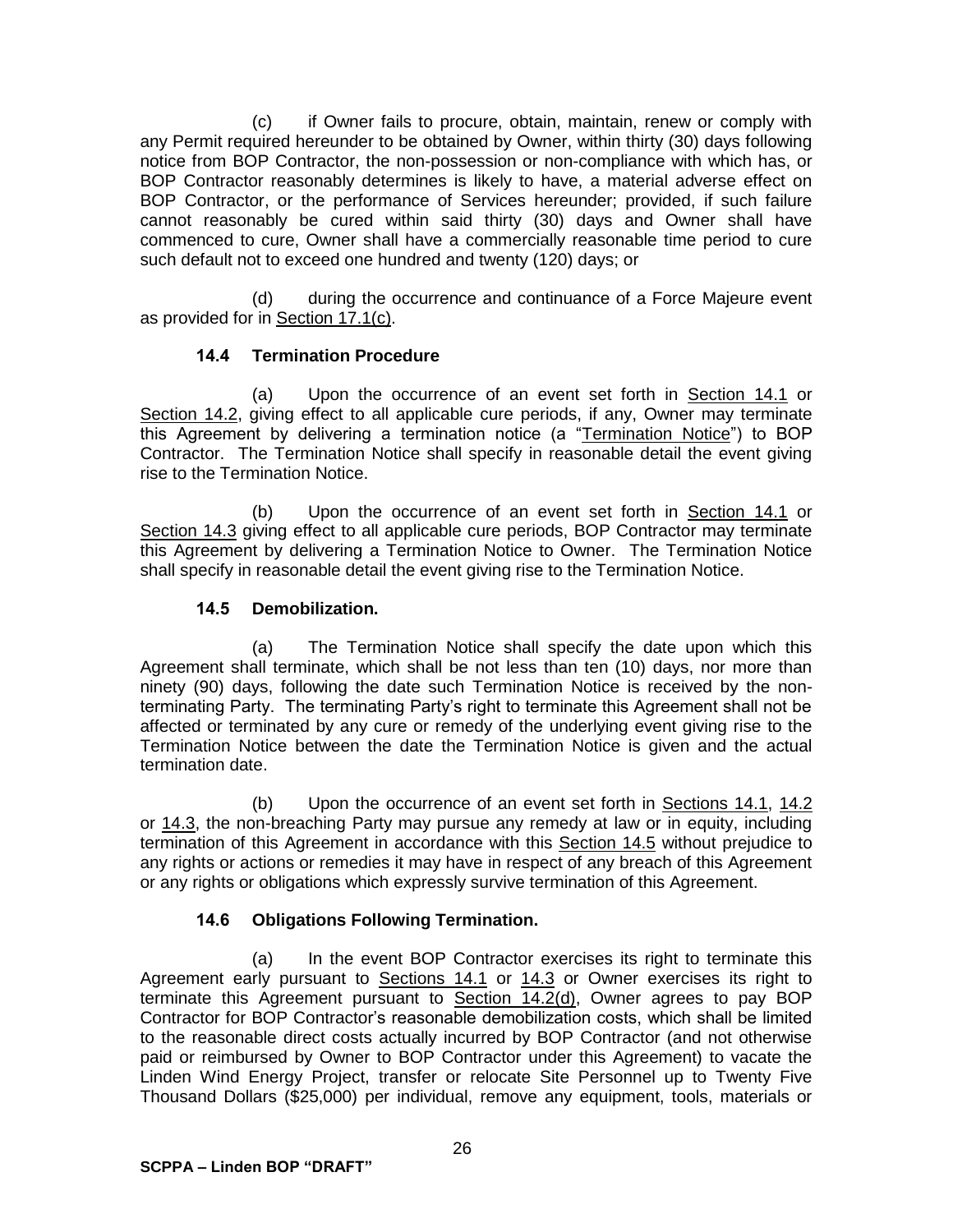supplies from the Linden Wind Energy Project, terminate contracts and purchase orders entered into by BOP Contractor relating to the Services which are not assigned to Owner, and secure and transfer the Linden Wind Energy Project to Owner ("Demobilization Charge"). Upon such termination, the BOP Contractor shall submit to Owner an invoice for the Demobilization Charge and Owner shall pay such amount within thirty (30) days of receipt of such invoice.

(b) If Owner exercises its right to terminate this Agreement pursuant to Section 14.1 or Section 14.2, then if requested by Owner, BOP Contractor shall continue to perform services in the same scope as the Services hereunder or any portion thereof following any Termination Notice until the date of termination specified in such Termination Notice (the "Transition Period"). During the Transition Period, if requested by Owner, BOP Contractor shall cooperate with a successor BOP Contractor designated by Owner (the "Successor BOP Contractor") to the extent necessary to transfer BOP Contractor's obligations under this Agreement to the Successor BOP Contractor. The terms and conditions of this Agreement shall continue in full force and effect during the Transition Period, and Owner shall continue to compensate BOP Contractor for the Services performed during the Transition Period in accordance with Article 8.

(c) BOP Contractor shall provide the Successor BOP Contractor and its Representatives full access to the Linden Wind Energy Project and all relevant information, data and records relating thereto developed exclusively for performance of the Services and comply with all reasonable requests made by such Persons in connection with preparing for and accomplishing the taking over of BOP Contractor's obligations under this Agreement. BOP Contractor and Owner shall promptly conduct an inventory and audit of all Owner's Property and other items furnished to Owner as Reimbursable Expenses. The right of Owner to conduct such inventory and audit shall be in addition to the audit rights of Owner under Section 8.5.

(d) Within three (3) days after the later of the termination of this Agreement or the expiration of the Transition Period, BOP Contractor shall deliver to (and shall, with effect from termination, hold in trust for and to the order of) Owner or (if so required by Owner by notice to BOP Contractor) to the Successor BOP Contractor all of the Books and Records, Owner's Property, and property leased or licensed to Owner; in its possession or under BOP Contractor's control.

(e) BOP Contractor shall transfer to the Successor BOP Contractor not later than the later of the date of termination of this Agreement or the expiration of the Transition Period its rights as BOP Contractor under all purchase orders and Subcontracts entered into by BOP Contractor except to the extent such transfer is prohibited by such purchase orders and Subcontracts. At all times until such transfer is completed, BOP Contractor shall hold its rights and interests thereunder for the account and to the order of Owner, Successor BOP Contractor or Owner's designee. BOP Contractor shall execute all documents and take all other actions reasonably necessary or requested by Owner or Successor BOP Contractor to assign and vest in Owner all rights, benefits, interest, and title in connection with such contracts.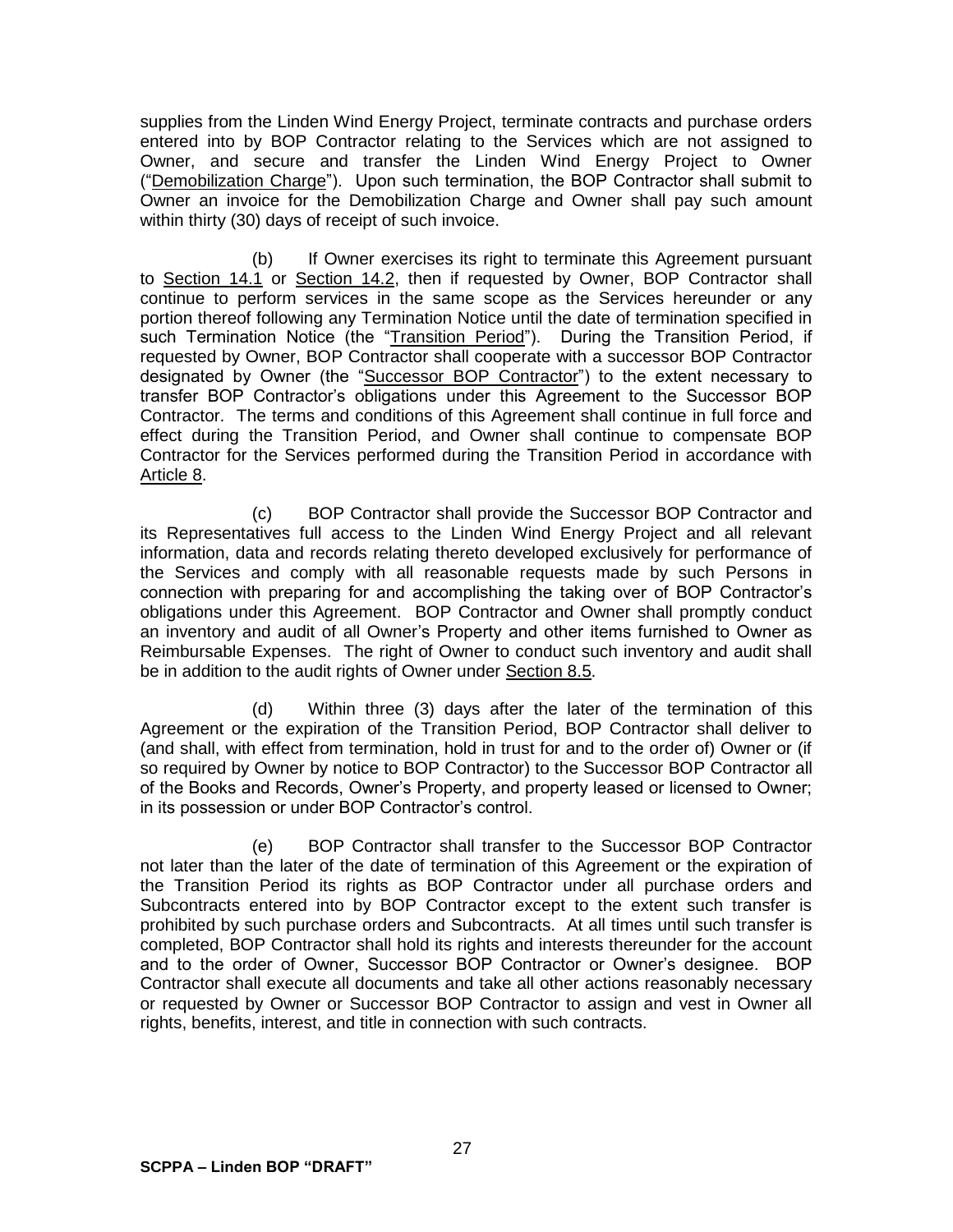## **14.7 Linden Wind Energy Project Condition at End of Term.**

(a) Upon termination or expiration of this Agreement, all Services shall have been performed through the date of termination and all payments required hereunder shall have been made through such date;

(b) at Owner's expense as a Reimbursable Expense, BOP Contractor shall secure the Linden Wind Energy Project, BOP Contractor Property, and other personal property of Owner used on or around the Linden Wind Energy Project in accordance with Prudent Industry Practices, and shall remove Site Personnel from the Linden Wind Energy Project;

(c) all special tools, improvements, inventory of supplies, Spare Parts, safety equipment (in each case as provided to BOP Contractor by Owner, or obtained by or provided by BOP Contractor as a Reimbursable Expense, during the Term of this Agreement), Books and Records, Owner's Property, and property leased or licensed to Owner in the possession of BOP Contractor, and any other items furnished on a Reimbursable Expense basis under this Agreement will be left at the Linden Wind Energy Project and, if applicable, transferred to the Successor BOP Contractor in accordance with the procedure set forth in Section 14.6(d), and will become or remain the property of Owner without additional charge; Owner shall have the right, in its sole discretion, but not the obligation, to directly assume and become liable for any contracts or obligations (including Permits) that BOP Contractor has undertaken with third parties as Reimbursable Expenses in connection with the Services.

## **14.8 Cancellation Without Cause.**

This Agreement may be cancelled by Owner, without cause, upon thirty (30) calendar days' written notice to BOP Contractor, and BOP Contractor shall stop all work under this Agreement on the date for termination of the Services set forth in such notice. BOP Contractor shall be entitled to payment for all materials and services performed to the date of cancellation and shall be compensated at the established rates for all work required to organize and deliver all material developed in the course of the work prior to the date of cancellation. The BOP Contractor shall then deliver to Owner, in an organized and usable form, all work done prior to the date of cancellation. The BOP Contractor shall not be entitled to any compensation after the effective date of the cancellation.

## **14.9 Remedies.**

Except as expressly provided to the contrary in this Agreement, upon the occurrence of a breach by a Party in the performance of its obligations under this Agreement, all rights and remedies of the non-breaching Party are cumulative of each other and of every other right or remedy available at law or in equity to such nonbreaching Party, and the exercise of one or more rights or remedies shall not prejudice or impair the concurrent or subsequent exercise of other rights and remedies.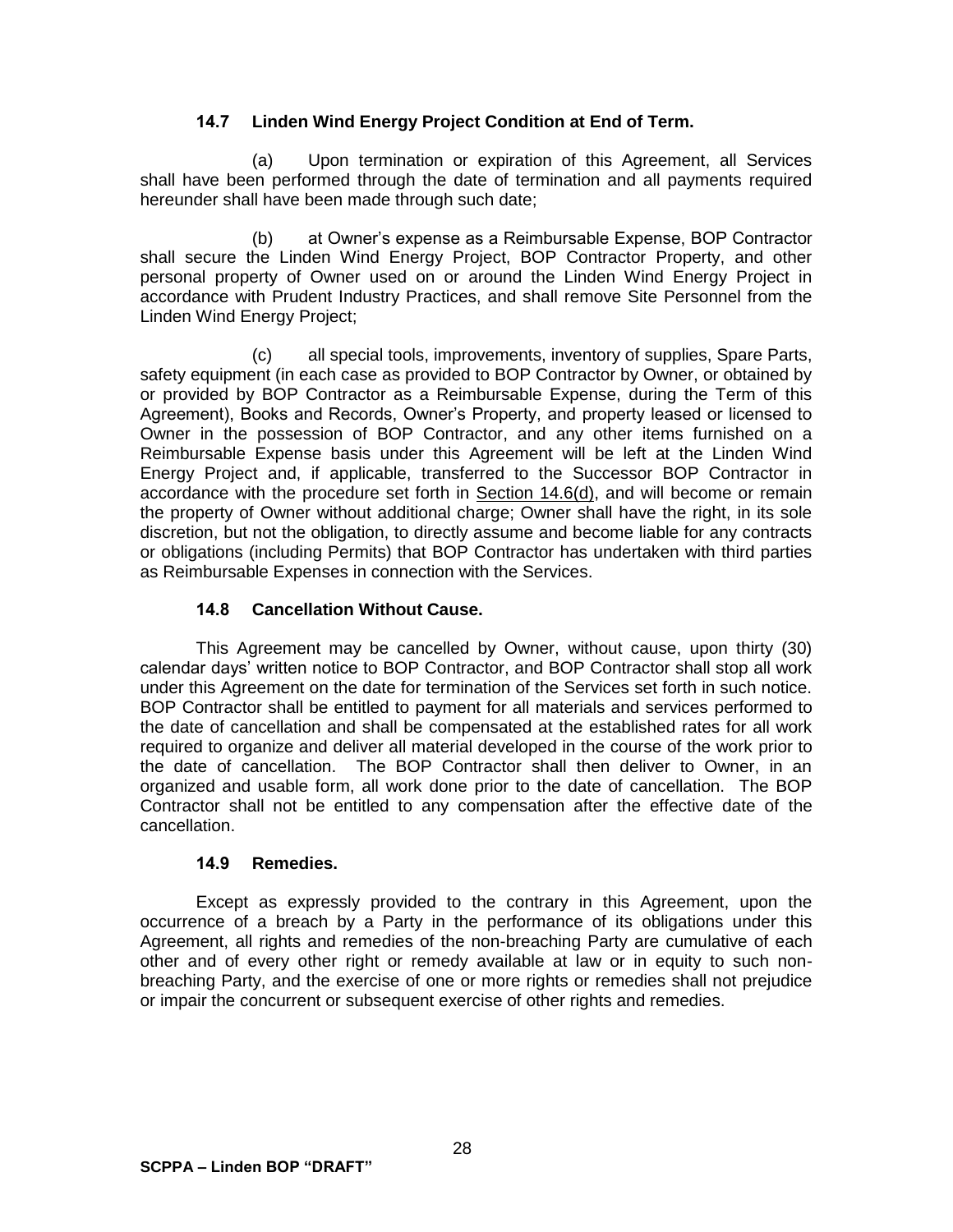## **ARTICLE 15 WARRANTY**

### **15.1 Warranty**.

BOP Contractor warrants to the Owner (the "Warranty") that all Spare Parts, equipment, supplies, tools, software, documents, reports, records, books, plans, designs, papers, print-outs and other information created, developed, constructed, manufactured, acquired, or procured by BOP Contractor hereunder that become Owner's Property pursuant to this Agreement shall be free from defects in material and workmanship. The Warranty, and the remedy set forth below, apply to any defect that is discovered by Owner or BOP Contractor within one (1) year after the date the applicable item is delivered to the Owner or the Linden Wind Energy Site (the "Warranty Period"). Each Party shall notify the other Party promptly after such Party becomes aware of a defect, and OP Contractor shall promptly repair or replace, or cause the repair or replacement of, the defective item at no cost to BOP Contractor. Any such repair or replacement by the BOP Contractor shall extend the Warranty Period for such repaired or replaced item for one (1) year after the completion of such repair or replacement by BOP Contractor; provided that in no event shall the Warranty Period extend beyond one (1) year from the termination or expiration of the Agreement by virtue of such repair or replacement. If BOP Contractor fails to commence any Warranty correction promptly or thereafter fails properly to complete such Warranty correction with all due diligence following receipt of any notice from Owner or discovery by BOP Contractor and the failure to commence and complete such correction can reasonably be believed to have a material adverse effect on the Linden Wind Energy Project or invalidate any of the other warranties applicable to the Linden Wind Energy Project, Owner may (but shall not be obligated to) reasonably perform the Warranty correction at BOP Contractor's sole expense, and BOP Contractor shall reimburse Owner for such expenses within thirty (30) days after Owner provides its invoice for same. BOP Contractor warrants in favor of Owner that all Warranty correction performed by BOP Contractor pursuant to this Agreement shall conform to the requirements of the Warranty.

## **15.2 Exclusive Warranty.**

Except as expressly stated in this Agreement, the Warranty is exclusive and in lieu of all other warranties, whether written, oral, implied or statutory, but does not affect any separate express warranty provided by any equipment supplier to the Linden Wind Energy Project. NO IMPLIED WARRANTY OF MERCHANTABILITY OR OF FITNESS FOR A PARTICULAR PURPOSE SHALL APPLY.

## **15.3 Preservation of Warranties.**

BOP Contractor shall perform the Services in a manner such that the Linden Wind Energy Project Warranties and the Subcontractor and vendor warranties and guarantees are not adversely affected or otherwise limited by BOP Contractor. BOP Contractor shall not use any Spare Part or take any other action in a manner that would cause the Linden Wind Energy Project Warranties or any Subcontractor or vendor warranties and guarantees to be adversely affected or otherwise limited. BOP Contractor shall provide Owner with the opportunity to review the applicable warranty coverage provided by a manufacturer of any item not created, developed, constructed, or manufactured by BOP Contractor prior to BOP Contractor's procurement thereof.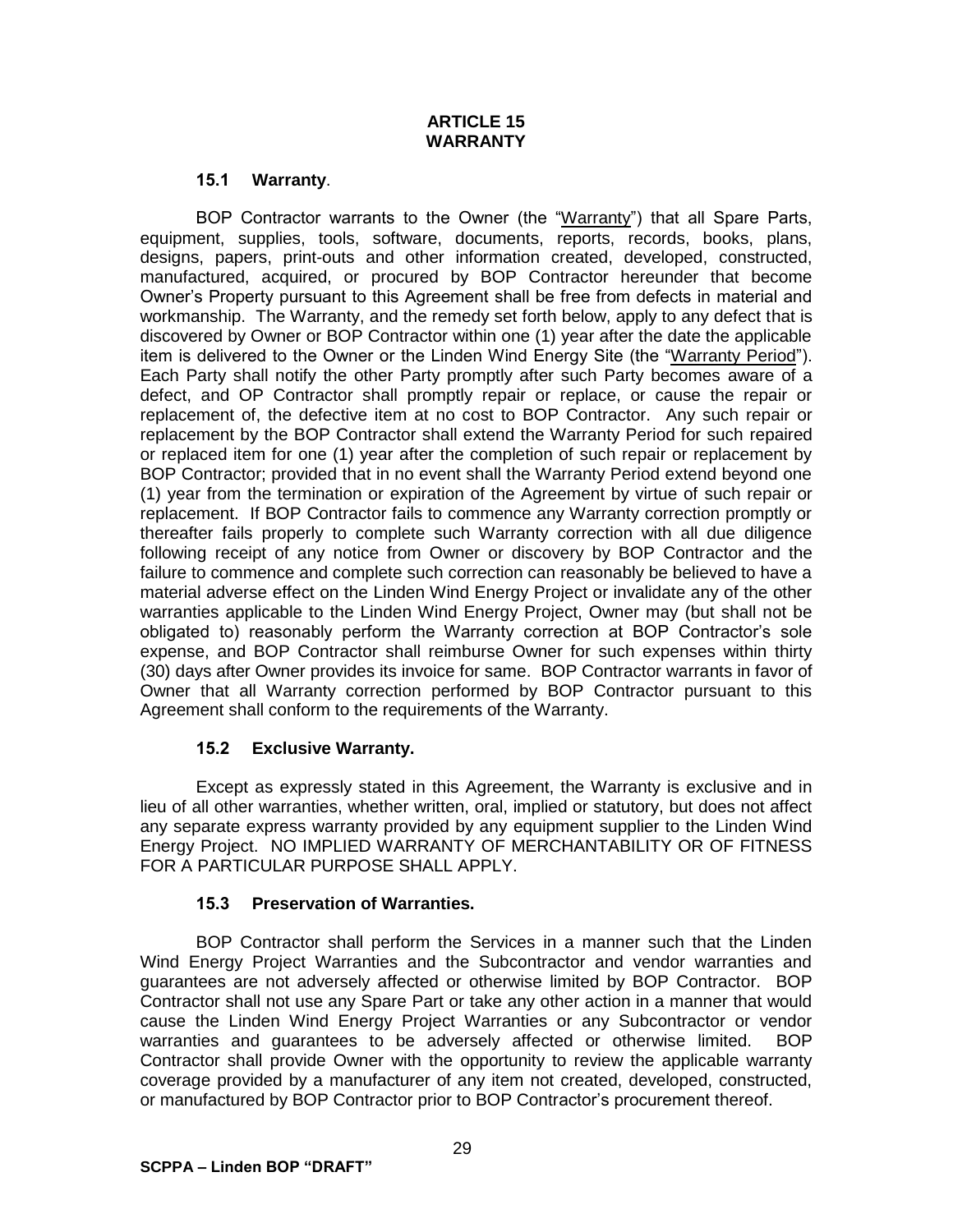### **15.4 Assignment of Warranties.**

Owner shall be entitled to the benefit of any Subcontractor or manufacturer warranty that extends beyond the Warranty Period, and BOP Contractor shall ensure that such warranties are, where possible, assigned to Owner and shall execute any assignments or other documents reasonably necessary to assign to Owner any such warranties upon the expiration of the Warranty Period.

#### **ARTICLE 16 LIMITATIONS OF LIABILITY**

### **16.1 Total Limitation of Liability.**

Except for liability resulting directly or indirectly from a Party's intentional misconduct, willful or wanton negligence, fraud, or intentional misrepresentation or as otherwise expressly set forth in this Agreement, the total cumulative liability of each Party to the other Party during any Production Year shall not exceed the greater of (a) the coverage limits of the applicable insurance policy or policies required to be held by the liable party pursuant to this Agreement, regardless of whether the Party's carrier accepts or denies coverage, or (b) One Million Dollars (\$1,000,000.00); provided that the foregoing limitations on liability shall not limit any obligation of BOP Contractor under the indemnification obligations set forth in Article 13.

### **16.2 Waiver of Consequential Damages**

In no event, whether based on contract, indemnity, tort (including negligence), strict liability or otherwise, shall BOP Contractor or Owner be liable for special, incidental, exemplary, indirect or consequential damages, except for damages arising out of BOP Contractor's indemnification obligations hereunder.

#### **ARTICLE 17 FORCE MAJEURE**

## **17.1 Force Majeure.**

(a) Notwithstanding any other provision of this Agreement each Party's obligations under this Agreement shall be suspended by any Force Majeure, if and to the extent that such Party is prevented or delayed from performing by reason of the Force Majeure; provided, however, that (i) the suspension of performance shall be of no greater scope and of no longer duration than is necessarily caused by the Force Majeure and required by any remedial measures, (ii) no obligations of any Party that arose before the occurrence of such causes shall be excused as the result of the occurrence, and (iii) each Party shall use diligent efforts to remedy its inability to perform and to mitigate the effects of the Force Majeure. Each party shall bear their own cost associated with a declared Force Majeure event.

(b) Following the occurrence of any Force Majeure, the Affected Party

shall: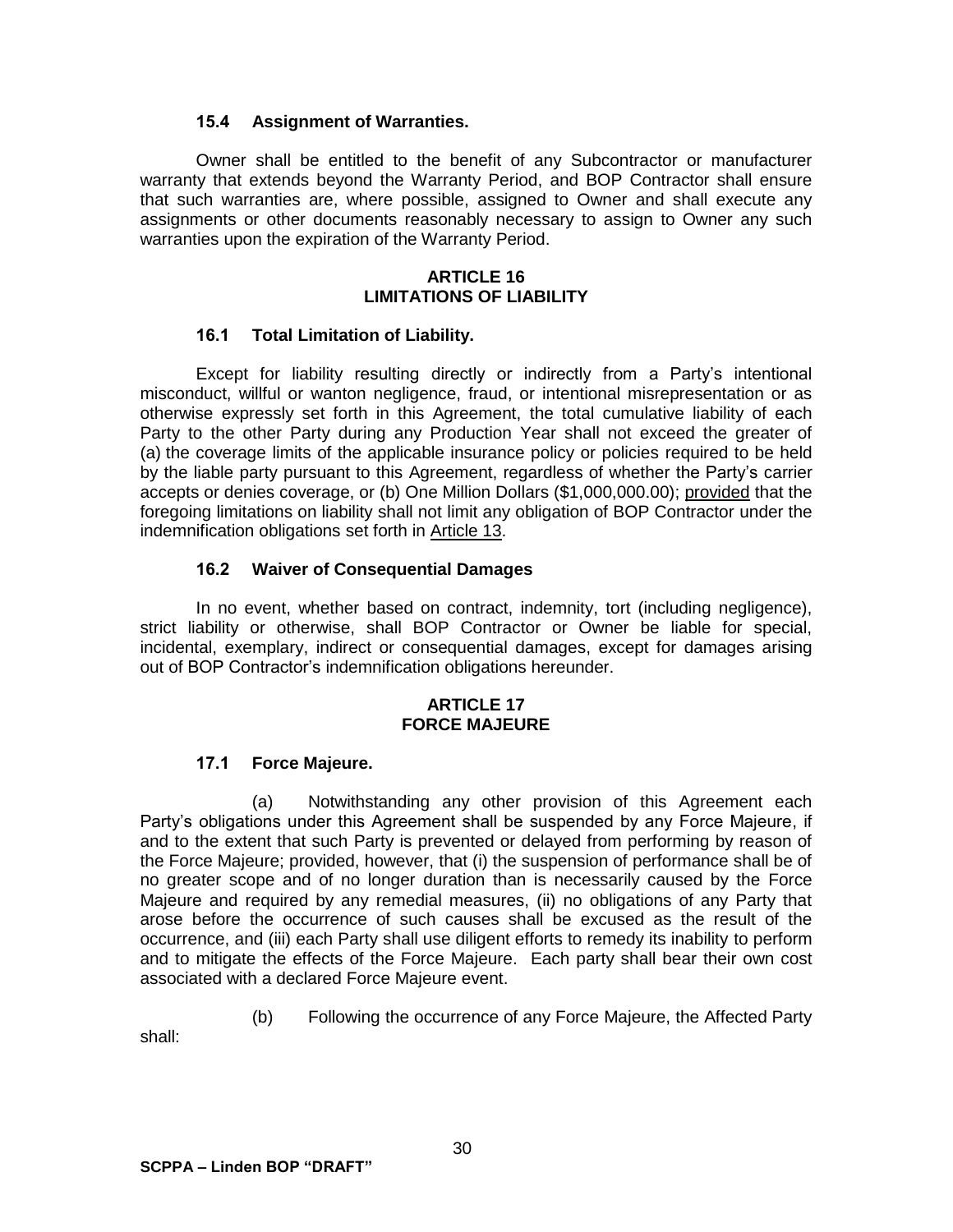(i) provide prompt notice to the Non-Affected Party of the Force Majeure, giving an estimate of its expected duration and the probable impact on the performance by the Affected Party of its obligations hereunder;

(ii) exercise all reasonable efforts to continue to perform its obligations hereunder;

(iii) expeditiously act to correct or cure the Force Majeure to the extent such action is within the power of the Affected Party;

(iv) exercise all reasonable efforts to mitigate or limit damages to the Non-Affected Party to the extent such action will not adversely affect its own interests; and

(v) provide prompt notice to the Non-Affected Party of the cessation of the Force Majeure and the resumption by the Affected Party of the performance of its obligations hereunder.

(c) If the Parties agree that the facts and circumstances are such that that BOP Contractor will be prevented from performing its obligations hereunder for a period of ninety (90) consecutive days due to Force Majeure, this Agreement shall terminate. In addition, each Party shall have the right to terminate this Agreement if BOP Contractor is prevented from performing its obligations hereunder for a period of ninety (90) consecutive days.

#### **ARTICLE 18 INSURANCE**

## **18.1 BOP Contractor Insurance.**

BOP Contractor shall, at its sole cost and expense, procure, maintain, and provide Owner with acceptable evidence (in form and substance satisfactory to Owner) of the existence of, the types and amounts of insurance specified in Exhibit C during the Term.

#### **18.2 Additional Requirements.**

Each policy of insurance required by this Article 18 shall:

(a) be procured and maintained with responsible insurers rated "A VII" or better by A.M. Best, or having a comparable rating from another recognized rating entity;

(b) provide that the coverage provided shall not lapse or be canceled, materially changed or not renewed without at least thirty (30) days' prior written notice (or ten (10) days' prior notice if such cancellation is due to failure to pay premiums) to Owner;

(c) provide that Owner, and any of its assignees, shall have no liability for the payment of any premiums or commissions for such policy;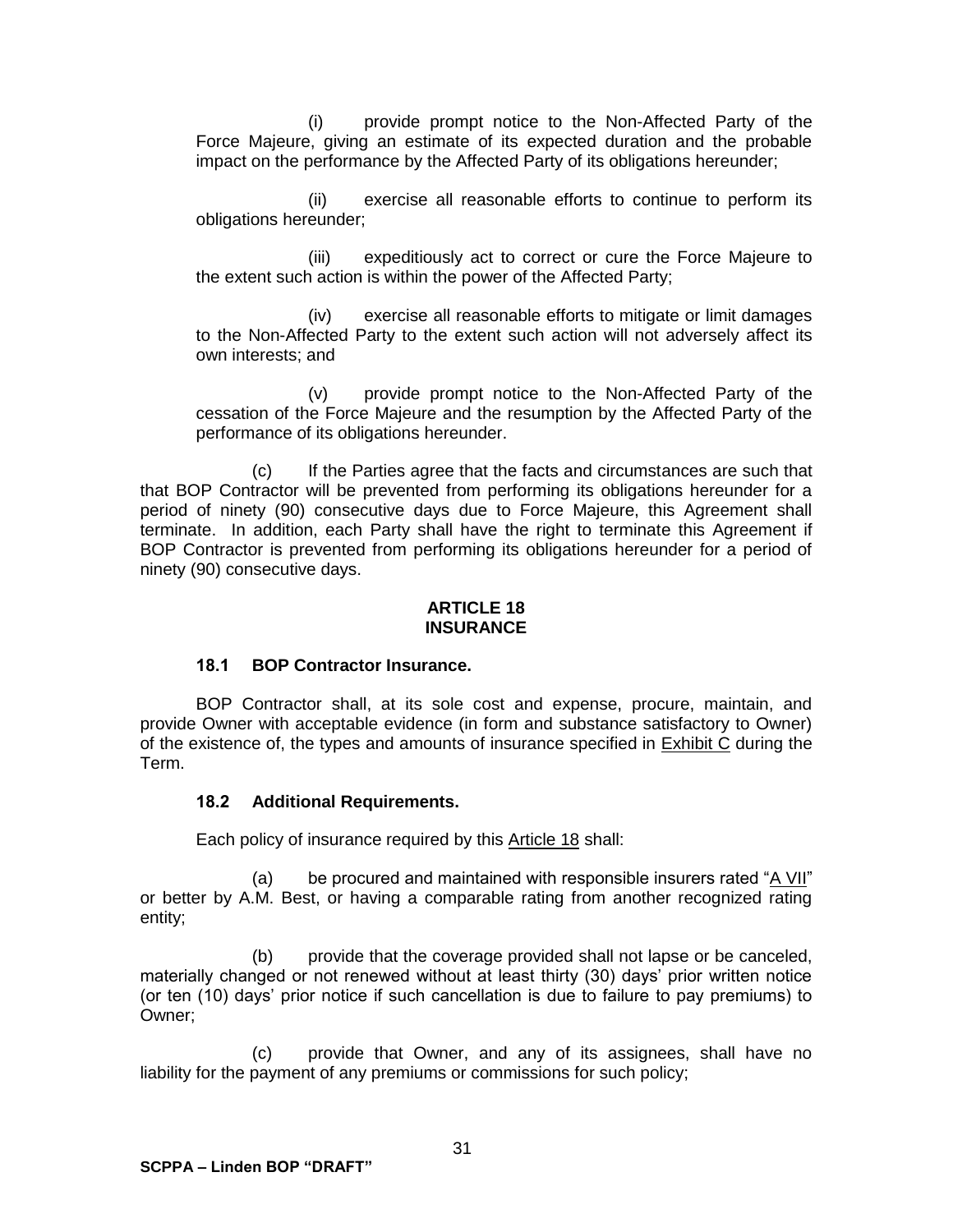(d) include an endorsement to the policy naming Owner and the Owner Indemnified Parties as additional insured's;

(e) include a severability of interest clause or cross-liability clause;

and

(f) provide that the insurance is primary with respect to the interests of the Linden Wind Energy Project.

BOP Contractor shall (i) ensure that certificates of insurance for policies required by Exhibit C shall be provided Owner on or prior to the Commencement Date and thereafter annually or upon renewal or request, and (ii) provide at least thirty (30) days' prior notice of any cancellation or material change to BOP Contractor's coverage.

#### **ARTICLE 19 ACCESS TO LINDEN WIND ENERGY PROJECT**

## **19.1 By the BOP Contractor.**

Subject to Applicable Law and the terms of this Agreement, Owner shall provide BOP Contractor, its Subcontractors and agents, and Site Personnel with full unconditional access to the Linden Wind Energy Project and the Linden Wind Energy Project Site at all times and without prior notice for the purpose of performing BOP Contractor's duties under this Agreement.

## **19.2 By the Owner.**

Owner and its Representatives shall have full and free access to the Linden Wind Energy Project and Linden Wind Energy Project Site to perform any investigations, operations or maintenance work (subject to Section 8.5) or other activities deemed appropriate by Owner in its sole discretion. During any such access to the Linden Wind Energy Project Site, any such Representatives shall comply with all of BOP Contractor's reasonable safety and security procedures.

#### **ARTICLE 20 NOTICES**

## **20.1 Notices.**

All notices, consents, approvals, and other communications required or permitted by this Agreement or by Law to be served upon, delivered, provided or given to a Party by the other Party shall be in writing (whether or not a writing is expressly required by the applicable provision of this Agreement or Law) and deemed duly served, delivered, provided, or given and received (i) on the date of service, if served personally or sent by electronic mail to the Party to whom notice is to be given at the address or email address set forth below, or (ii) upon receipt or rejection, as evidenced by (a) a return receipt, if mailed by first class registered or certified mail, postage prepaid or (b) a tracking number, if sent by a nationally recognized courier for next day service, in each case, to the address set forth below:

If to Owner: Southern California Public Power Authority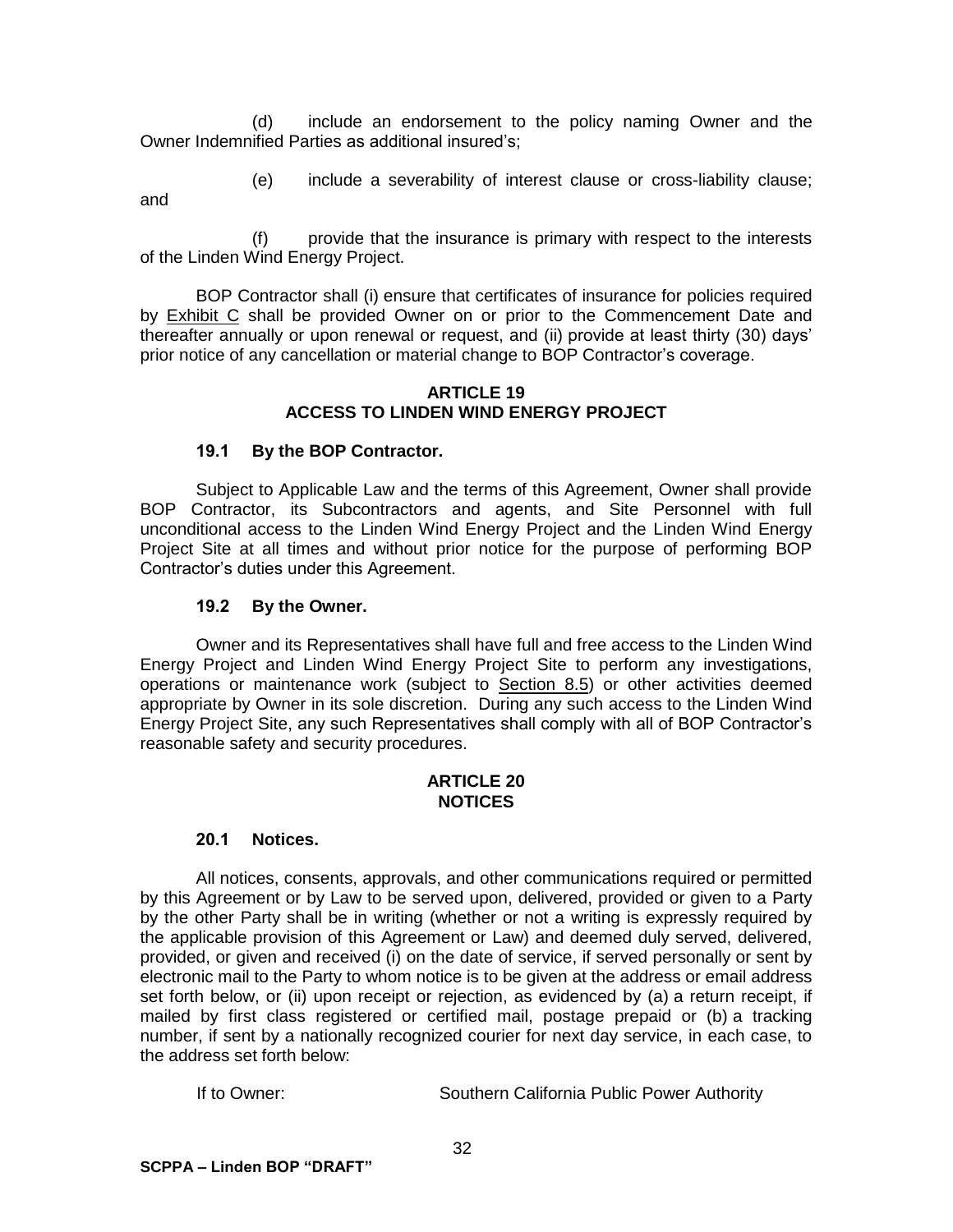(SCPPA) Richard J. Morillo, General Counsel 1160 Nicole Court Glendora, CA 91740 Telephone: (626) 793-9364 Email: rmorillo@scppa.org

With copies to:

Los Angeles Department of Water and Power, as Operating Agent Attn: Saifuddin Mogri 111 North Hope Street, Room 1246 Los Angeles, CA 90012 Telephone: (213) 367-0447 Email: Saifuddin.Mogri@ladwp.com

If to the BOP Contractor: TBD

The Parties, by like notice in writing, may designate, from time to time, another address or office to which notices shall be given pursuant to this Agreement.

#### **ARTICLE 21 CONFIDENTIALITY**

## **21.1 Confidential Information.**

Each Party agrees, and shall use reasonable efforts to cause its parent, subsidiary and Affiliates, and its and their respective members, directors, officers, employees and representatives, as a condition to receiving confidential information hereunder, to keep confidential, except as required by law, all documents, data, drawings, studies, projections, plans and other written information that relate to economic benefits to or amounts payable by either Party under this Agreement, and, with respect to documents, that are clearly marked "Confidential" at the time a Party shares such information with the other Party ("Confidential Information"). The provisions of this Article 21 shall survive and shall continue to be binding upon the Parties for period of one (1) year following the date of termination of this Agreement. Notwithstanding the foregoing, information shall not be considered confidential which (i) is disclosed with the prior written consent of the originating Party, (ii) was in the public domain prior to disclosure or is or becomes publicly known or available other than through the action of the receiving Party in violation of this Agreement, (iii) was lawfully in a Party's possession or acquired by a Party outside of this Agreement, which acquisition was not known by the receiving Party to be in breach of any confidentiality obligation, or (iv) is developed independently by a Party based solely on information that is not considered confidential under this Agreement.

## **21.2 Permitted Disclosure.**

Either Party may, without violating this Article 21, disclose matters that are made confidential by this Agreement: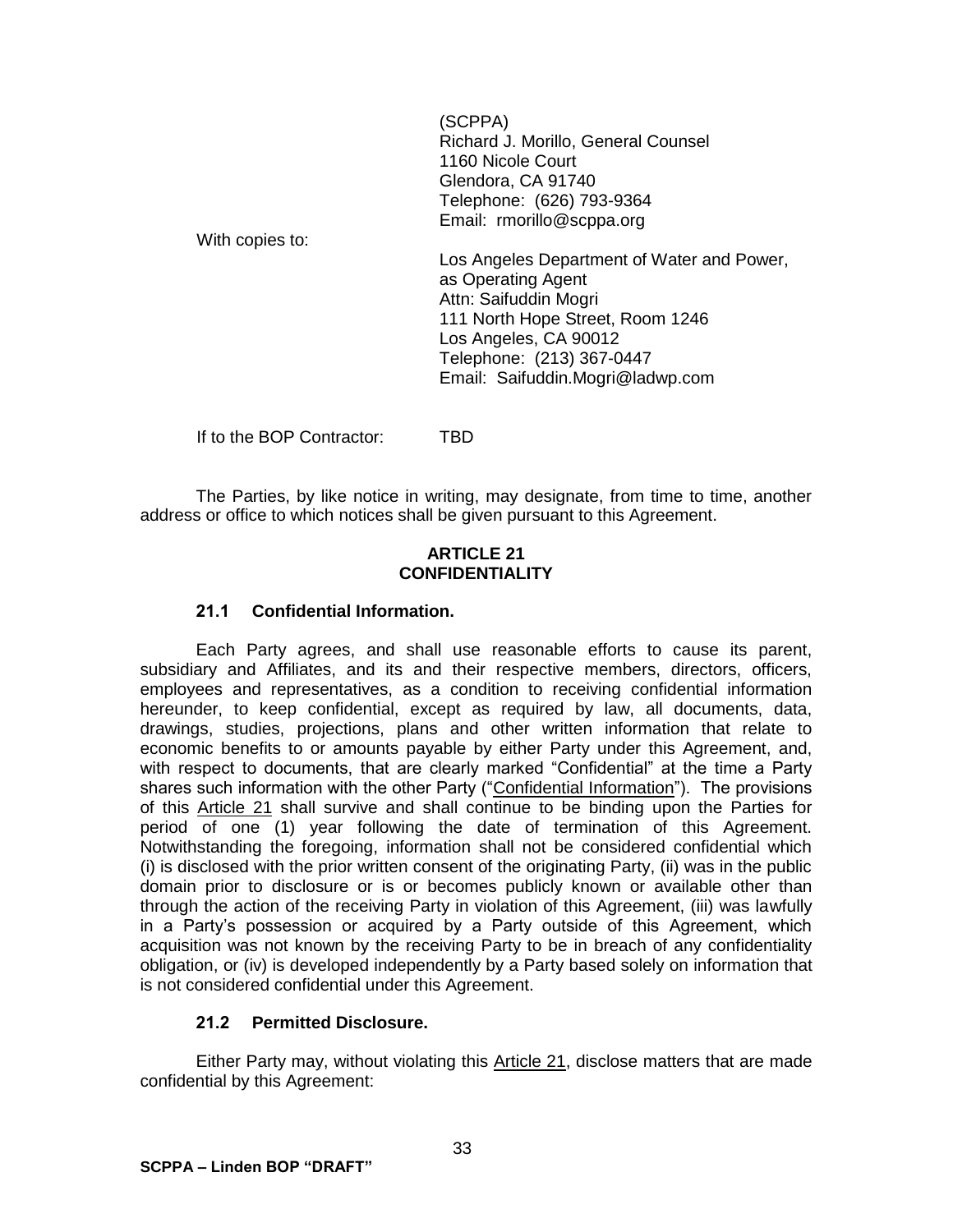(a) to its counsel, accountants, auditors, advisors, other professional consultants, credit rating agencies, actual or prospective, co-owners, investors, lenders, underwriters, contractors, suppliers, and others involved in construction, operation, and financing transactions and arrangements for a Party or its subsidiaries, Affiliates, or parent; and

(b) to governmental officials and parties involved in any proceeding in which either Party is seeking a permit, certificate, or other regulatory approval or order necessary or appropriate to carry out this Agreement; to governmental officials or the public as required by any law, regulation, order, rule, ruling or other requirement of Law, including oral questions, discovery requests, subpoenas, civil investigations or similar processes and laws or regulations requiring disclosure of financial information, information material to financial matters, and filing of financial reports. If a Party is requested or required, pursuant to any Applicable Law, regulation, order, rule, order, ruling or other requirement of Law, discovery request, subpoena, civil investigation or similar process to disclose any of the Confidential Information, such Party shall provide prompt written notice to the other Party of such request or requirement so that at such other Party's expense, such other Party can seek a protective order or other appropriate remedy concerning such disclosure.

## **21.3 Required Disclosure.**

Notwithstanding the foregoing or any other provision of this Agreement, BOP Contractor acknowledges that Owner, as a California joint powers authority, is subject to disclosure as required by the California Public Records Act, Cal. Govt. Code §§ 6250 et. seq. ("CPRA") and the Ralph M. Brown Act, Cal. Govt. Code §§ 54950 et. seq. ("Brown Act"). Confidential Information of BOP Contractor provided to Owner pursuant to this Agreement will become the property of Owner and BOP Contractor acknowledges that Owner shall not be in breach of this Agreement or have any liability whatsoever under this Agreement or otherwise for any Claims whatsoever resulting from or arising out of Owner's copying or releasing to a third party any of the Confidential Information of BOP Contractor pursuant to the CPRA or Brown Act. Notwithstanding the foregoing or any other provision of this Agreement, Owner may record, register, deliver and file all such notices, statements, instruments and other documents as may be necessary or advisable to render fully valid, perfected and enforceable under all applicable law the credit support contemplated by this Agreement and the Ancillary Documents and the rights, Liens and priorities of Owner with respect to such credit support.

## **21.4 CPRA Requests.**

If Owner receives a CPRA request for Confidential Information of BOP Contractor, and Owner determines that such Confidential Information, is subject to disclosure under the CPRA, then Owner will notify BOP Contractor of the request and its intent to disclose the documents. The Owner, as required by the CPRA, will release such documents unless BOP Contractor timely obtains a court order prohibiting such release. If BOP Contractor, at its sole expense, chooses to seek a court order prohibiting the release of Confidential Information pursuant to a CPRA request, then BOP Contractor undertakes and agrees to defend, indemnify and hold harmless Owner from and against all Claims brought against Owner for Owner's refusal to disclose Confidential Information of BOP Contractor to any person making a request pursuant to CPRA. BOP Contractor's indemnity obligations shall include all reasonable and actual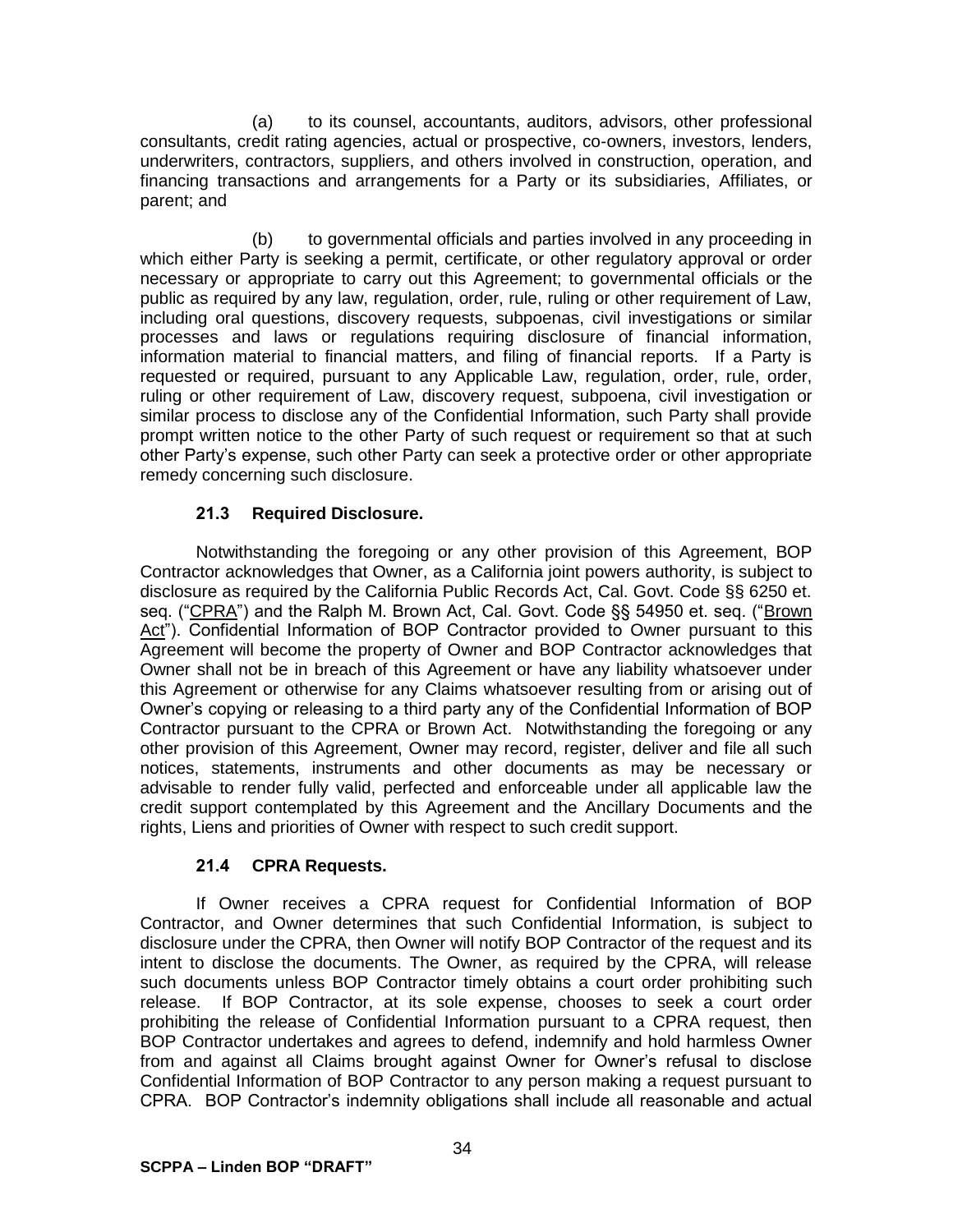costs incurred by Owner, and specifically including costs of experts and consultants, as well as all damages or liability of any nature whatsoever arising out of any such Claims brought against Owner, through and including any appellate proceedings. BOP Contractor's obligations to Owner under this indemnification provision shall be due and payable on a monthly, on going basis within thirty (30) days after each submission to BOP Contractor of Owner's invoices for all fees and costs incurred by Owner, as well as all damages or liability of any nature.

#### **ARTICLE 22 DISPUTE RESOLUTION**

### **22.1 Step Negotiations.**

The Parties shall attempt in good faith to resolve all disputes between the Parties arising out of or relating to or in connection with this Agreement promptly by negotiation, as set forth below.

(a) First Step. Either Party may give the other Party written notice of any dispute not resolved in the normal course of business. Representatives of both Parties at levels one level above the personnel who have previously been involved in the dispute shall meet at a mutually acceptable time and place within ten (10) days after delivery of such notice, and thereafter as often as they reasonably deem necessary, to exchange relevant information and to attempt to resolve the dispute (the "First Step").

(b) Second Step. If the representatives of the Parties are unable to resolve the matter pursuant to First Step within fifteen (15) days after referral of the dispute to such representatives, or if no meeting of such representatives has taken place within fifteen (15) days after such referral, the matter shall be referred, by written notice, to the senior executives of each Party who shall meet at a mutually acceptable time and place within ten (10) days after delivery of such notice, and thereafter as often as they reasonably deem necessary, to exchange relevant information and to attempt to resolve the dispute (the "Second Step").

(c) Final Step. If the senior executives are unable to resolve, or do not anticipate being able to resolve, the dispute pursuant to the Second Step within twenty (20) days after receiving notice of such dispute, either Party may pursue any legal remedy available to it in accordance with Section 23.2.

(d) Step Negotiation Procedures. If a Party intends to be accompanied at a meeting by an attorney, the other Party shall be given at least three (3) Business Days' notice of such intention so the other Party may also be accompanied by an attorney. All negotiations pursuant to this Section 22.1 are confidential and shall be treated as compromise and settlement negotiations for purposes of the Federal Rules of Evidence and state rules of evidence. Each Party shall bear its own costs for this dispute resolution phase.

(e) Claims Presentment Under California Law. In addition to the dispute resolution process set forth in this Section 22.1, the Parties must comply with California Law governing Claims against public entities and presentment of such Claims.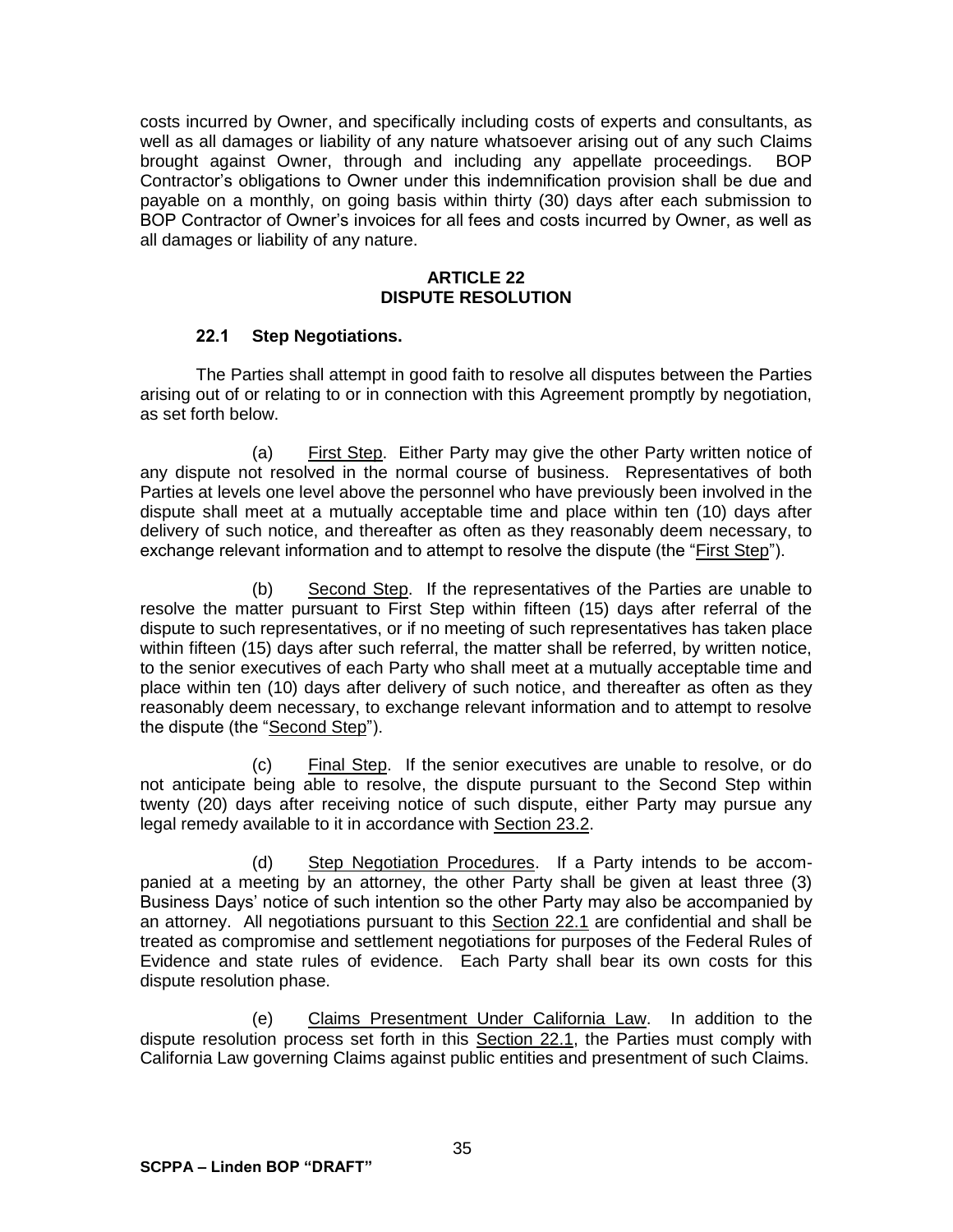### **22.2 Continued Prosecution of the Work.**

In case of any dispute, BOP Contractor shall continue to diligently perform the Services and maintain its progress, and Owner shall continue to make payments to BOP Contractor for those portions of the Services completed that are not the subject of dispute in accordance with the Agreement.

#### **ARTICLE 23 MISCELLANEOUS**

#### **23.1 Execution.**

This Agreement may be executed in any number of counterparts and by the different Parties on separate counterparts, each of which, when so executed and delivered, shall be an original, but all such counterparts shall together constitute but one and the same instrument. A signature page in "PDF" format or other electronic signature to this Agreement shall be deemed an original and binding upon the party against which enforcement is sought.

### **23.2 Governing Law.**

This Agreement shall be governed by, interpreted and enforced in accordance with and construed under the laws of the State of California without regard to conflict of law principles. All litigation arising out of, or relating to this Agreement, shall be brought in a state or federal court in the County of Los Angeles in the State of California. The Parties irrevocably agree to submit to the exclusive jurisdiction of such courts in the State of California and waive any defense of forum non conveniens.

## **23.3 Amendments, Supplements, Etc.**

Neither this Agreement nor any of the terms hereof may be amended, supplemented, or modified orally, but only by an instrument in writing signed by BOP Contractor and by Owner.

#### **23.4 Survival.**

Upon the expiration or termination of this Agreement, this Agreement shall have no further force and effect, except that any rights and remedies that have arisen or accrued to a Party prior to such expiration or termination, or any obligations or liabilities that have arisen or accrued before such expiration or termination, and that expressly survive such expiration or termination pursuant to this Agreement, shall in each case survive expiration or termination. Except as otherwise set forth herein, (i) all representations and warranties of BOP Contractor set forth herein shall survive in full force and effect the expiration or termination of this Agreement until the expiration of the applicable statute of limitations, (ii) the rights, remedies and obligations set forth in Article 14 (Termination), Article 20 (Notices), Article 21 (Confidential Information), Article 22 (Dispute Resolution), and Article 23 (Miscellaneous Provisions), shall survive in full force and effect the expiration or termination of this Agreement to the extent necessary to enable a Party to exercise any of such accrued rights and remedies, (iii) the rights, remedies and obligations and Article 16 (Limitation of Liability) shall survive in full force and effect the expiration or termination of this Agreement for a period of two (2) years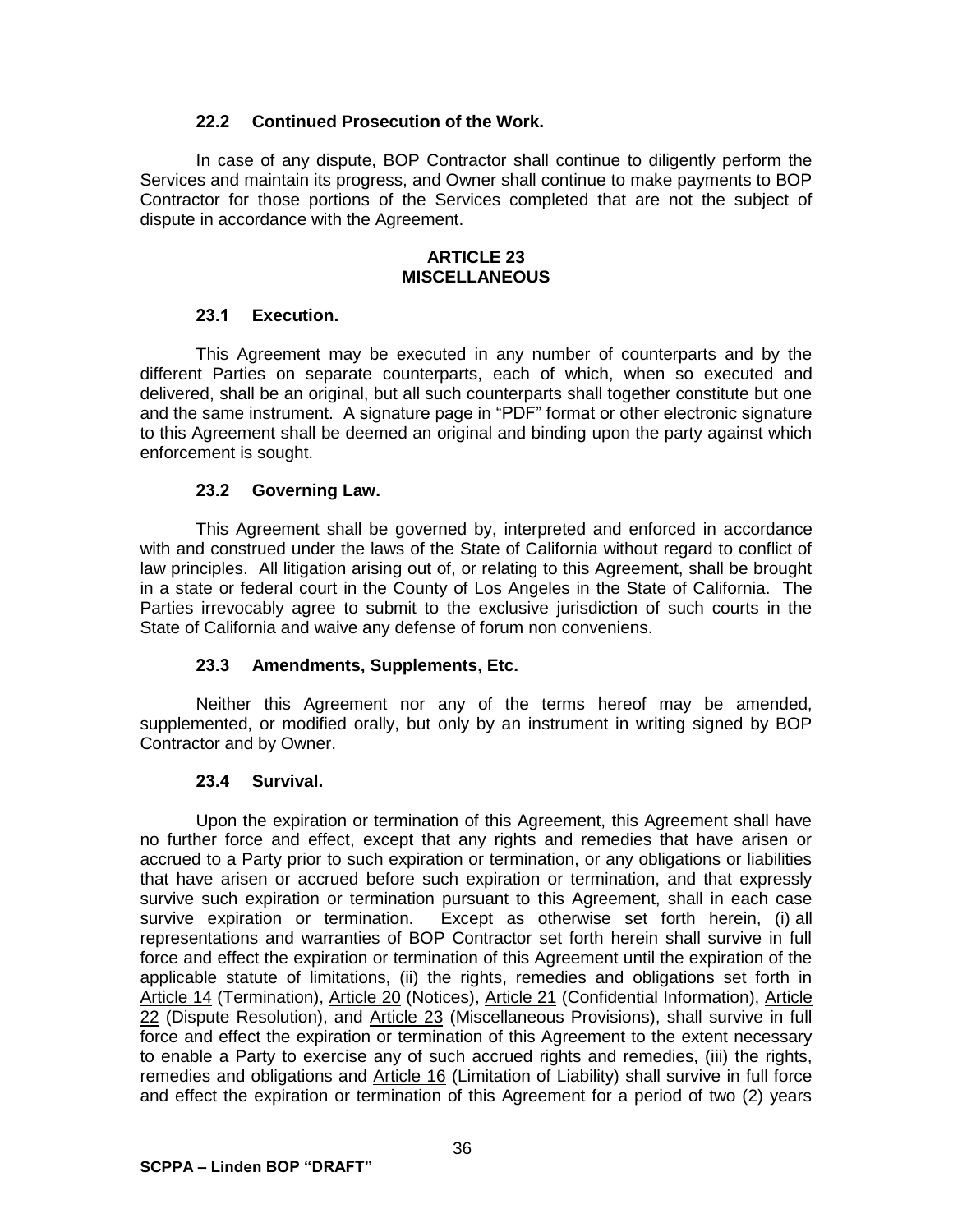from the date of such expiration or termination, (iv) the rights, remedies and obligations set forth in Article 13 (Indemnification) shall survive expiration or termination of this Agreement to cover all Claims instituted within the later of (x) the period set forth in the applicable statute of limitations or (y) one (1) year from the date of such termination or expiration. This Section 23.4 shall survive in full force and effect the expiration or termination of this Agreement.

## **23.5 Headings.**

The headings of the Articles and Sections of this Agreement have been inserted for convenience of reference only and shall not modify, define or limit any of the terms or provisions hereof.

## **23.6 Counterparts.**

This Agreement may be executed in one or more counterparts and the counterparts taken together shall constitute one and the same agreement. A signature in "PDF" format or an electronic signature shall be deemed an original and binding upon the party against which enforcement is sought.

## **23.7 Assignment.**

BOP Contractor may not assign, pledge or otherwise transfer this Agreement without the prior written consent of Owner, which may not be unreasonably withheld. This Agreement may be assigned by Owner to a successor owner of the Linden Wind Energy Project; provided no such assignment shall impair the rights of BOP Contractor under to this Agreement. This Agreement may be assigned by Owner to any bank or other financial institution providing financing to Owner in connection with the development, construction, ownership or operation of the Linden Wind Energy Project, and BOP Contractor shall enter into a consent to assignment with any such assignee providing standard lender protections, including the right of any such lender to cure any Owner defaults, and the right of any such lender, without BOP Contractor's consent, to assume or transfer ownership of the Linden Wind Energy Project to a successor to Owner who will be recognized as the Owner for all purposes under this Agreement. Owner may, without consent of BOP Contractor, assign this Agreement, directly or indirectly, in whole or in part, to any member, or wholly-owned, direct or indirect, subsidiary or Affiliate of Owner, or to any California joint powers authority comprised of two or more members of Owner and any such assignment shall relieve Owner of its obligations hereunder; provided, any such assignee agrees in writing to assume all of Owner's obligations under this Agreement and has a long-term credit rating (corporate or long-term senior unsecured debt) of (i) "A3" or higher by Moody's or (ii) "A-" or higher by S&P. Any attempted assignment, pledge or other transfer in violation of this Section 23.7 shall be null and void.

## **23.8 Successors and Assigns.**

This Agreement shall be binding upon and inure to the benefit of the Parties, and their respective successors and assigns, to the extent that assignment is permitted hereunder.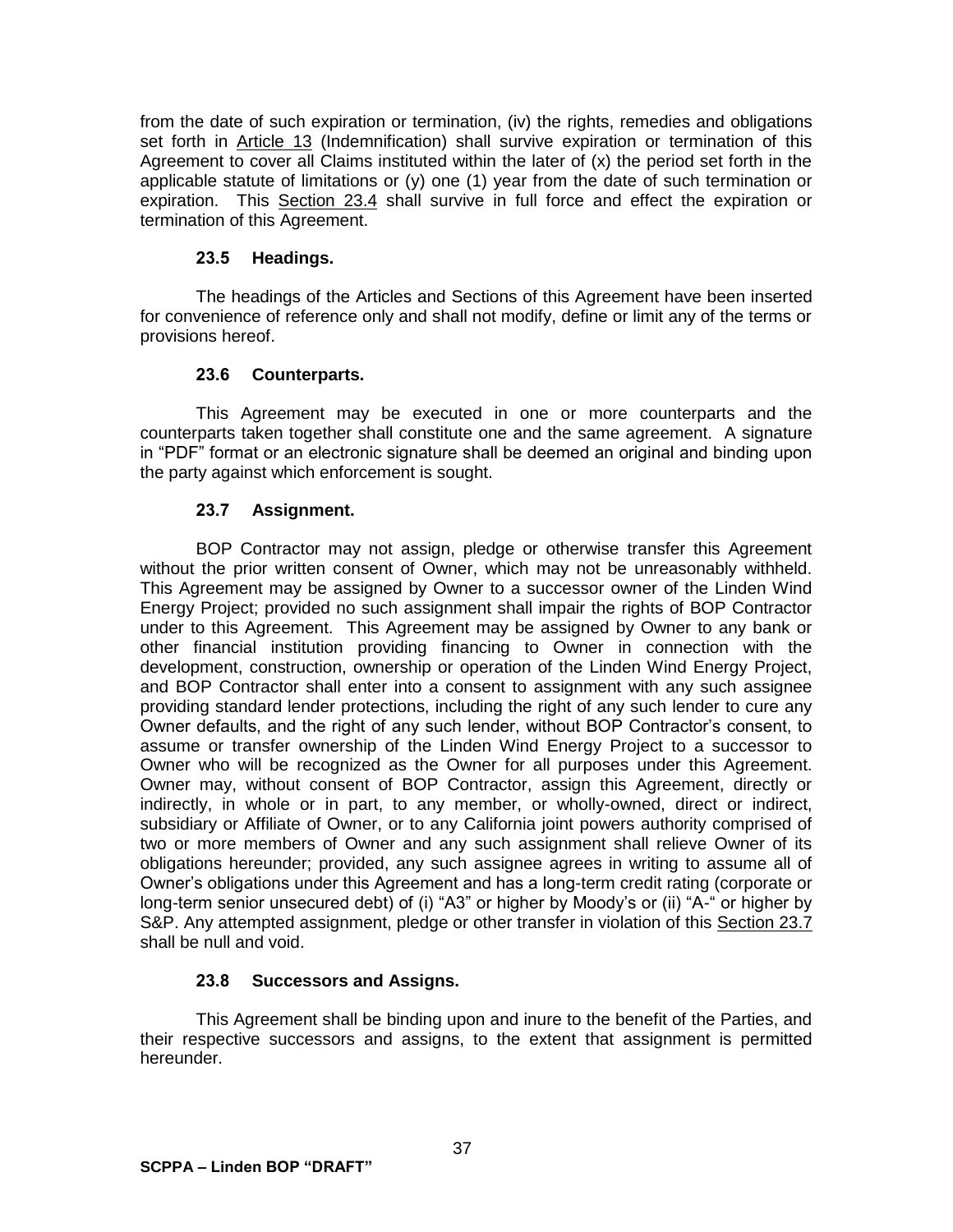### **23.9 Other Customers.**

Nothing in this Agreement shall be construed to prevent or prohibit BOP Contractor from providing the same or similar services to any Person not a Party to this Agreement, provided that the provision of such services does not adversely affect BOP Contractor's ability to perform its obligations hereunder.

#### **23.10 Waiver; Cumulative Remedies.**

The failure of either Party to this Agreement to enforce or insist upon compliance with or strict performance of any of the terms or conditions hereof, or to take advantage of any of its rights hereunder, shall not constitute a waiver or relinquishment of any such terms, conditions or rights, but the same shall be and remain at all times in full force and effect. Nothing in this Agreement shall preclude either party from pursuing any available remedies for breaches not rising to the level of default, including recovery of damages caused by the breach and specific performance or any other remedy given under this Agreement or existing in law or equity.

#### **23.11 Severability.**

If any provision of this Agreement is declared by a court of competent jurisdiction to be illegal, unenforceable or void, that provision shall be modified so as to be enforceable and as nearly as possible reflect the original intention of the Parties, it being agreed and understood by the Parties that (i) this Agreement and all the provisions hereof shall be enforceable in accordance with their respective terms to the fullest extent permitted by Law, and (ii) the remainder of this Agreement shall remain in full force and effect.

#### **23.12 Construction.**

Every term and provision of this Agreement shall be construed simply according to its fair meaning and not strictly for or against any Party.

#### **23.13 Entire Agreement.**

This Agreement, including the exhibits and schedules attached hereto, which are hereby incorporated by this reference as though fully set forth herein, constitutes the entire contract between the Parties with respect to the subject matter hereof. Nothing in this Agreement, express or implied, is intended to confer upon any Person other than the Parties any rights, remedies, obligations or liabilities under or by reason of this Agreement.

## **23.14 Representation by Legal Counsel.**

Each Party was represented by legal counsel during the negotiations and execution of this agreement.

#### [SIGNATURE PAGE FOLLOWS]

6140464\_8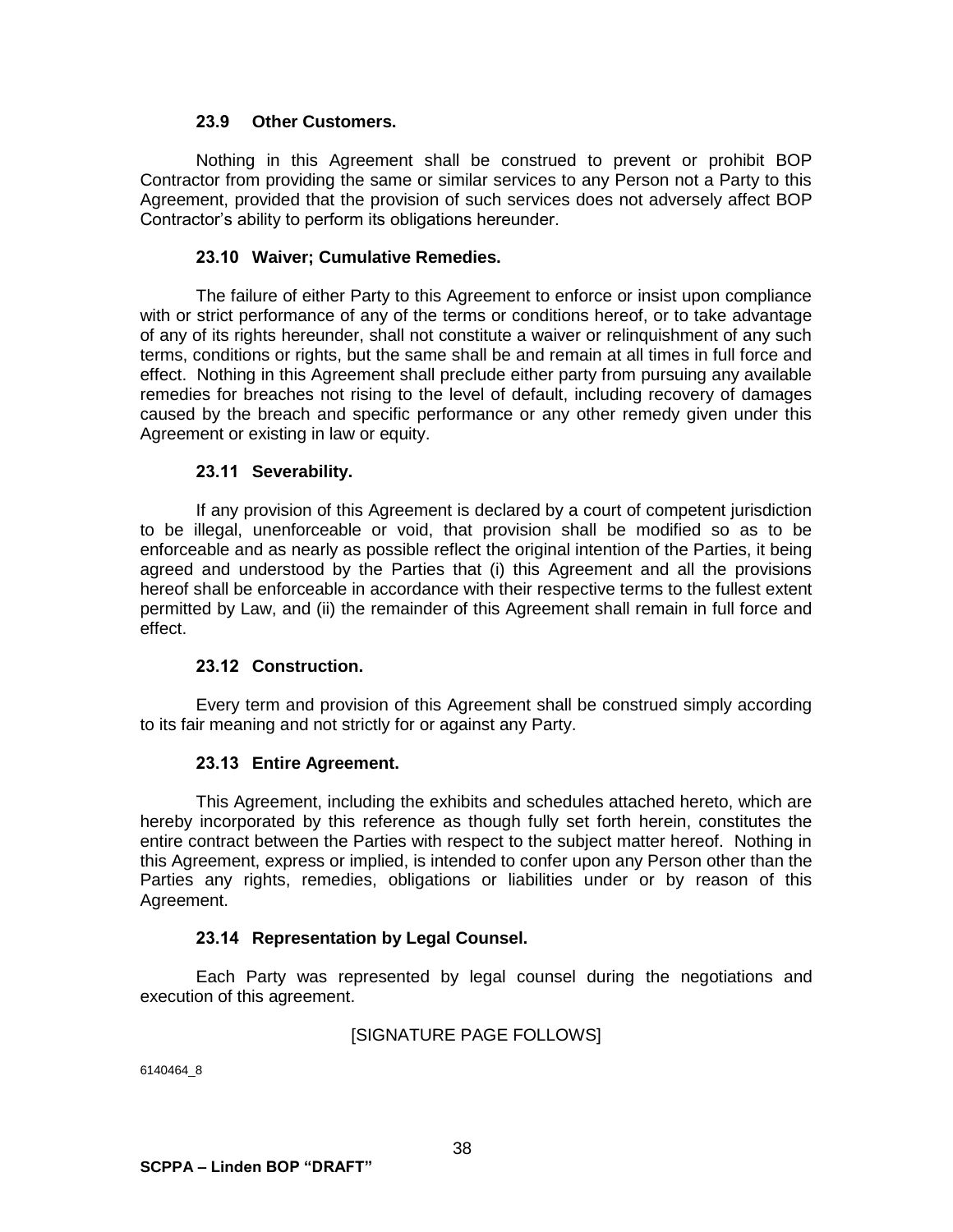IN WITNESS WHEREOF, the duly authorized officers of the Parties have executed this Agreement on behalf of the Parties, all as of the date first stated above.

By:

**Signature** 

Name

**Title** 

#### **SOUTHERN CALIFORNIA PUBLIC POWER AUTHORITY**

By:

Signature:

Name

Executive Director, SCPPA

Title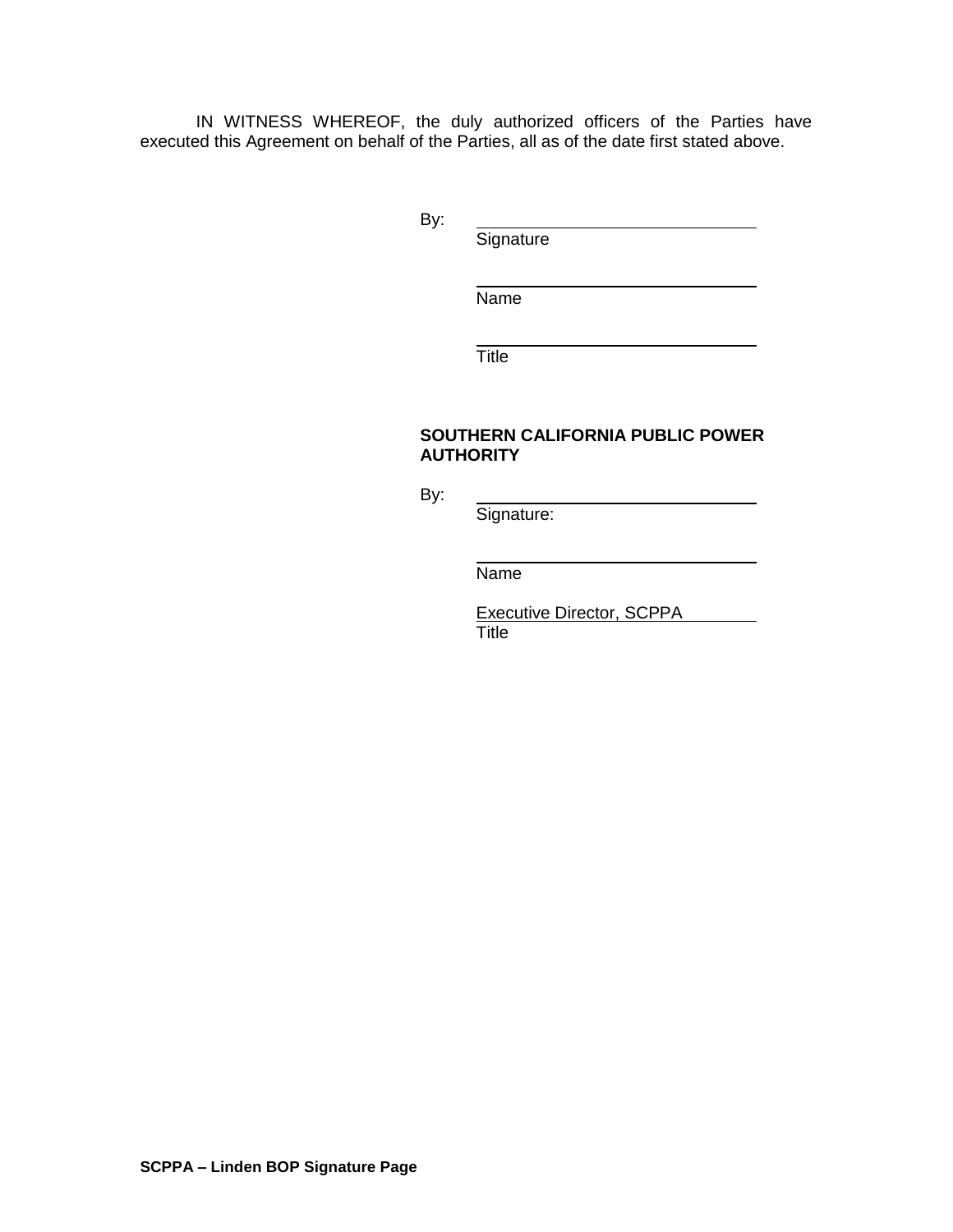#### **EXHIBIT A to Balance of Plant (BOP) Agreement between**

#### **and**

#### **Southern California Public Power Authority**

### **SCHEDULE OF DEFINITIONS**

The terms defined in this Schedule of Definitions shall include the plural as well as the singular and the singular as well as the plural. Except as otherwise indicated, all the agreements or instruments herein defined shall mean such agreements or instruments as the same may from time to time be supplemented or amended or the terms thereof waived or modified to the extent permitted by, and in accordance with, the terms thereof. When used in the Agreement (as defined below), unless otherwise defined therein, the following terms shall have the respective meanings set forth below:

'Affected Party" shall mean the Party declaring Force Majeure pursuant to Section 17.1.

"Affiliate" of a Person ("First Person") shall mean a Person which directly or indirectly Controls, or is Controlled by, or is under common control with, the First Person, and shall also include any limited partnership or limited liability company of which the First Person or Affiliate thereof is the general partner, managing member or manager, as the case may be, and any subcontractor, agent, representative, employee or authorized personnel of the First Person. If Owner is the First Person, any current or future member of the First Person shall constitute an Affiliate. "Control" of a Person shall mean the ownership, directly or indirectly, of more than fifty percent (50%) of the voting securities of that Person.

"Agreement" shall mean this Balance of Plant (BOP) Agreement.

"Applicable Law" shall mean all local, state and federal Laws that are applicable to or that affect BOP Contractor, Owner, the Linden Wind Energy Project or the Linden Wind Energy Project Site, including the operation, maintenance or use of the Linden Wind Energy Project Site, the Linden Wind Energy Project, and the Interconnection Facilities, including any Permits, Environmental Laws, Safety Laws, bankruptcy Law, and zoning, sanitation, siting or building Laws in connection with the scope of the Services hereunder.

"Asset Purchase Agreement" shall mean the Asset Purchase Agreement, dated June 23, 2009, by and between NWWP and Owner.

"Balance of Plant" shall mean all equipment and materials and other items incorporated in the Linden Wind Energy Project, except for the WECs. Balance of Plant includes the civil, electrical and mechanical construction works, principally roads, foundations for transformers and WECs, cable and pipe ducting, pad-mount transformers, switch gears, electrical cables, communication cables and system, SCADA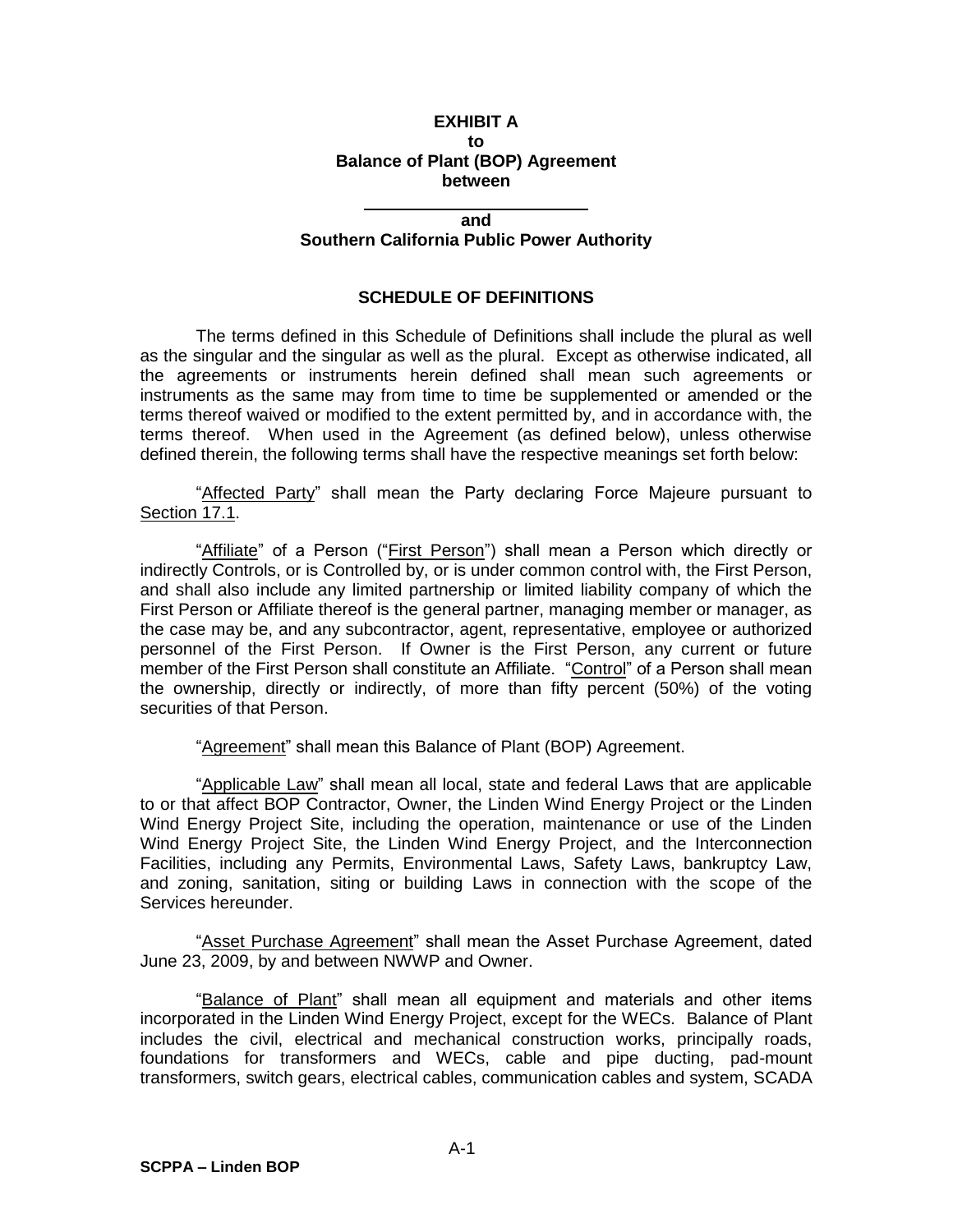system, meteorological station, transmission line between the collector system and the substation, and project substation.

"Books and Records" shall have the given thereto in Section 8.5.

"BOP Contractor" shall have the meaning given thereto in the introductory paragraph of this Agreement.

"BOP Contractor Party" shall mean BOP Contractor, its Affiliates, Subcontractors, and Representatives, and the Representatives of BOP Contractor's Subcontractors and Affiliates.

"BOP Contractor's Contract Representative" shall have the meaning given thereto in Section 5.5.

"BOP Facility" shall mean the facility to be used by WEC Operator and BOP Contractor as a warehouse, shop, and office facility located on, or in reasonable proximity, to the Linden Wind Energy Project Site.

"BOP Procedures Manual" shall mean the BOP Procedures Manual provided by WEC Manufacturer or WEC Operator, any operations and maintenance manuals delivered by Owner to WEC Manufacturer, and all operating manuals supplied by all vendors or manufacturers for all Spare Parts, components and systems of the Linden Wind Energy Project.

"BPA" shall mean the Bonneville Power Administration.

"Brown Act" shall have the meaning given thereto in Section 21.3.

"Budget" shall mean a budget in substantially the form attached hereto as Exhibit F.

"Business Day" shall mean any day except a Saturday, Sunday or other day on which commercial banks in The City of Los Angeles, California are authorized by law to close.

"Call-Out Protocols" shall mean the call-out protocols mutually agreed upon by the Parties.

"Claims" shall mean litigation, disputes, demands, judgments, claims, and actions against a Person.

"Commencement Date" shall have the meaning given thereto in Section 3.1.

"Confidential Information" shall have the meaning given thereto in Section 21.1.

"Consumables" shall mean those items that are installed, added to or otherwise used by the technicians in the process of performing Scheduled Maintenance; including rags, solvents, grease, lubricants (excluding gear oil and hydraulic fluid), and other fluids, wire ties, wire connectors (up to 10 gauge), mechanical fasteners less than 12 mm (1/2 inch) and excluding series replacements, fuses up to 30 amps, and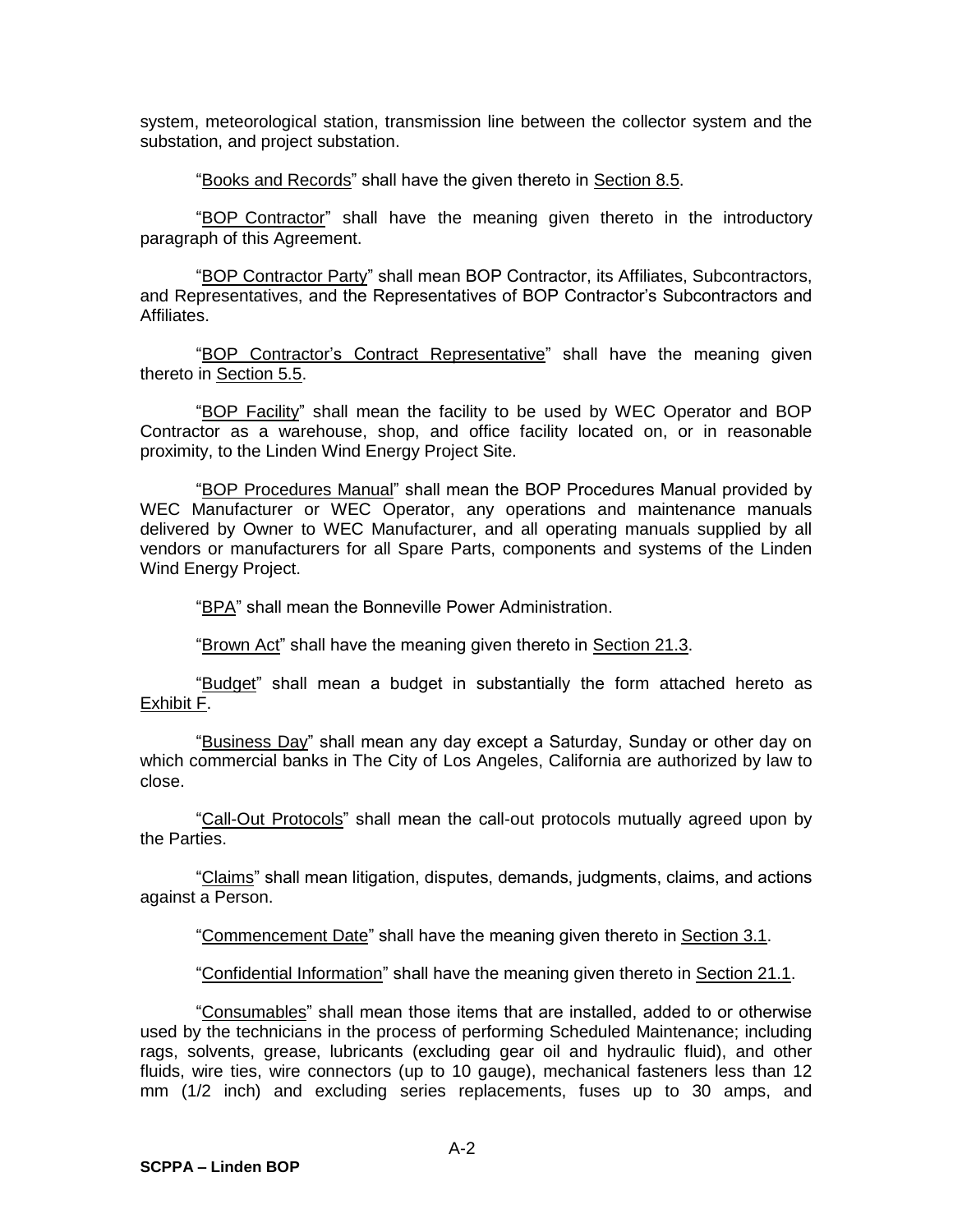miscellaneous wind turbine parts (such as seals, o-rings, springs, hydraulic fittings, hoses, etc.) where the individual cost for such parts is less than ten dollars and excluding series replacements.

"CPRA" shall have the meaning given thereto in Section 21.3.

"Demobilization Charge" shall have the meaning given thereto in Section 14.6(a).

"Effective Date" shall have the meaning given thereto in the Preamble.

"EH&S Plan" shall have the meaning given thereto in the Section 4.5(a).

"Emergency" shall mean an event occurring at the Linden Wind Energy Project Site, or any adjoining property, that (a) poses actual, or imminent risk of, (i) serious personal injury, (ii) material physical damage to one or more WECs or to the Linden Wind Energy Project or (iii) material violation of Law, and (b) requires, in the good faith determination of the BOP Contractor or Owner, immediate preventative or remedial action.

"Encumbrance" shall mean (a) any mortgage, charge, lien, pledge, hypothecation, title retention arrangement or other security interest, as or in effect as security for the payment of a monetary obligation or the observance of any other obligation; (b) any easement, servitude, restrictive covenant, equity or interest in the nature of an encumbrance, garnishee order, writ of execution, right of set-off, lease, license to use or occupy, assignment of income or monetary claim; and (c) any agreement to create any of the foregoing or allow any of the foregoing to exist.

"Environmental Laws" shall mean all Laws relating to (i) the control of any pollutant, or protection of the air, water, or land, (ii) solid, gaseous or liquid waste generation, handling, treatment, storage, disposal or transportation, (iii) exposure to hazardous, toxic or other harmful substances, (iv) the protection and enhancement of the environment, and (v) the handling and management of Hazardous Materials at the Linden Wind Energy Project Site. Environmental Laws shall include the Clean Air Act, 42 U.S.C. § 7401 et seq., ("CAA"), the Clean Water Act, 33 U.S.C. § 1251 et seq., ("CWA"), the National Environmental Policy Act, 42 U.S.C. § 4321 et seq., the Endangered Species Act, 16 U.S.C. § 1531 et seq., the Resource Conservation Recovery Act, 42 U.S.C. § 6901 et seq., ("RCRA"), the Safe Drinking Water Act 42 U.S.C. § 300f et seq., the Comprehensive Environmental Response, Compensation, and Liability Act ("CERCLA") as amended by the Superfund Amendments and Reauthorization Act, 32 U.S.C. § 9601 et seq., the Federal Insecticide, Fungicide and Rodenticide Act, 7 U.S.C. § 136 et seq., the Hazardous Materials Transportation Act, 49 U.S.C. § 1801 et seq., the Toxic Substances Control Act, 15 U.S.C. § 2601 et seq., ("TSCA"), and the Emergency Planning and Community Right-to-Know Act, 42 U.S.C.  $\S$ 11001 et seq., any state or local laws relating to Permits, such as the Washington State Environmental Policy Act, RCW Ch. 43.21C et seq., the State Water Code, RCW Ch. 90.03 et seq., and local land use control ordinances or similar laws, any state or local laws implementing or substantially equivalent to the foregoing federal requirements, including the Model Toxics Control Act, RCW Ch. 70.105D et seq., the Hazardous Waste Management Act, RCW Ch. 70.105 et seq., the Solid Waste Management Act, RCW Ch. 70.95 et seq., the Washington Clean Air Act, RCW Ch. 70.94 et seq., the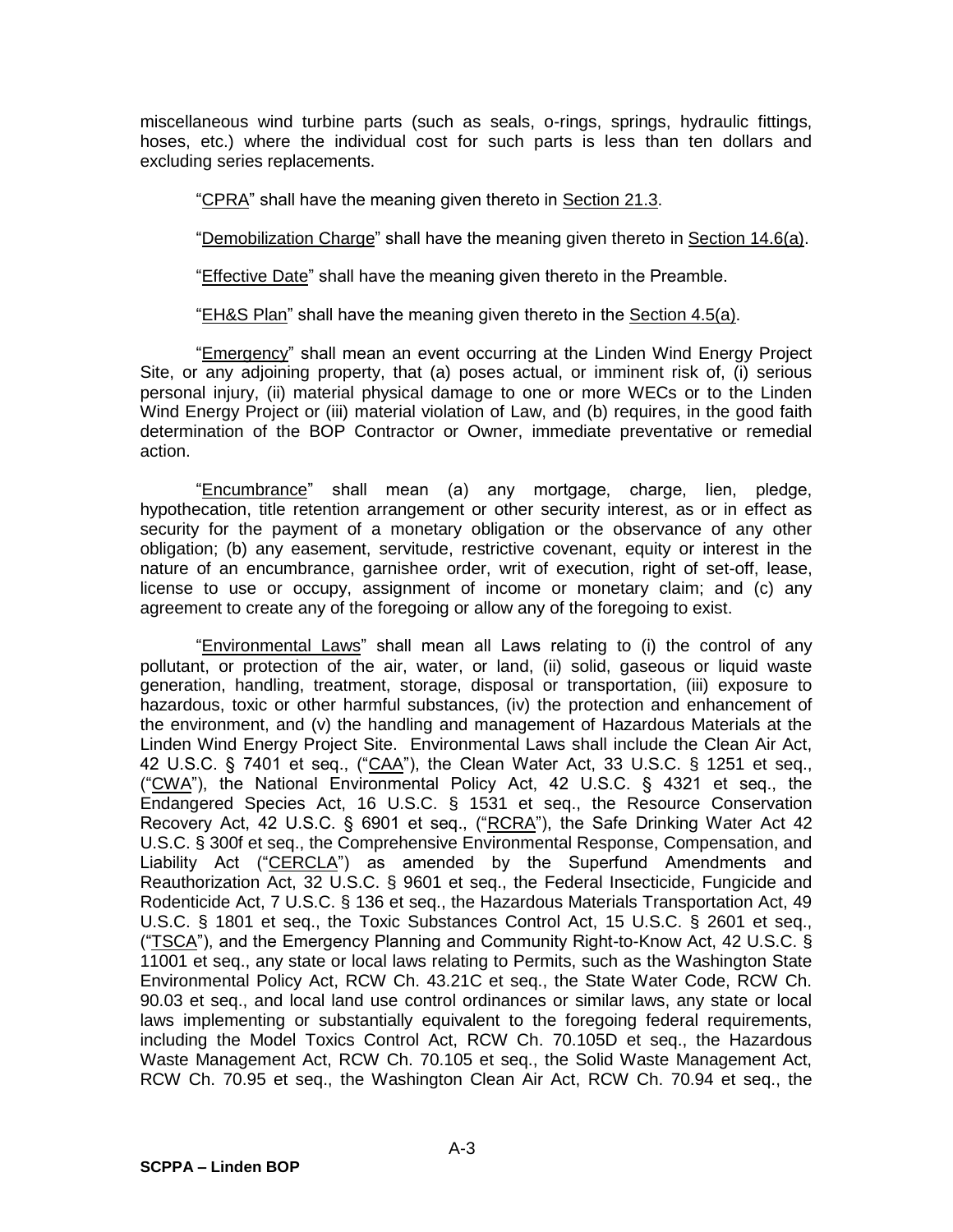Washington Water Pollution Control Act, RCW Ch. 90.48 et seq., and their implementing regulations; and other similar Laws.

"EOZ Permit" shall mean the Linden Wind Farm EOZ Permit granted by the Klickitat County Planning Department on December 29, 2006.

"Extension Term" shall have the meaning given thereto in Section 3.2.

"FERC" means the Federal Energy Regulatory Commission.

"First Person" shall have the meaning given thereto in the definition of "Affiliate" in Exhibit A.

"First Step" shall have the meaning given thereto in Section 22.1(a).

"Force Majeure" shall mean any act of God, labor disturbance, act of the public enemy, war, insurrection, riot, fire, storm, flood, or explosion, or any order, regulation or restriction imposed by governmental, military or lawfully established civilian authorities (i) which prevents one Party from performing any of its obligations under this Agreement, (ii) which could not reasonably be anticipated as of the date of this Agreement, (iii) which is not within the reasonable control of, or the result of negligence, willful misconduct, breach of contract, intentional act or omission, or wrongdoing on the part of the Affected Party (or any subcontractor or Affiliate of that Party, or any Person under the control of that Party or any of its subcontractors or Affiliates, or any Person for whose acts such subcontractor or Affiliate is responsible), and (iv) which by the exercise of due diligence the Affected Party is unable to overcome or avoid or cause to be avoided; provided, nothing in this clause (iv) shall be construed so as to require either Party to accede or agree to any provision not satisfactory to it in order to settle and terminate a strike or labor dispute in which it may be involved. Without limiting the generality of the foregoing, a Force Majeure does not include any of the following: (1) events arising from the failure by BOP Contractor to operate or maintain the Linden Wind Energy Project in accordance with this Agreement; (2) any increase of any kind in any cost; (3) delays in or inability of a Party to obtain financing or other economic hardship of any kind; (4) failure of third parties to provide goods or services essential to a Party's performance; (5) Linden Wind Energy Project or equipment failure of any kind; or (6) any changes in the financial condition of the Owner, any BOP Contractor Party, or any Subcontractor or supplier affecting the Affected Party's ability to perform its obligations under this Agreement.

"GDPIPD" shall mean the Gross Domestic Product Implicit Price Deflator, as published by the United States General Accounting Office immediately preceding the applicable date of adjustment, or such other index as mutually agreed upon between the BOP Contractor and the Owner.

"Governmental Authority" shall mean any federal, provincial, state or local government authority, agency, court or other body, officer or public entity, including any zoning authority, building inspector, or health or safety inspector.

"Hazardous Materials" shall mean any dangerous, hazardous or toxic substance or constituent or pollutant or contaminant which, pursuant to any Applicable Law as of the Effective Date, has been determined, to be hazardous, toxic or dangerous to human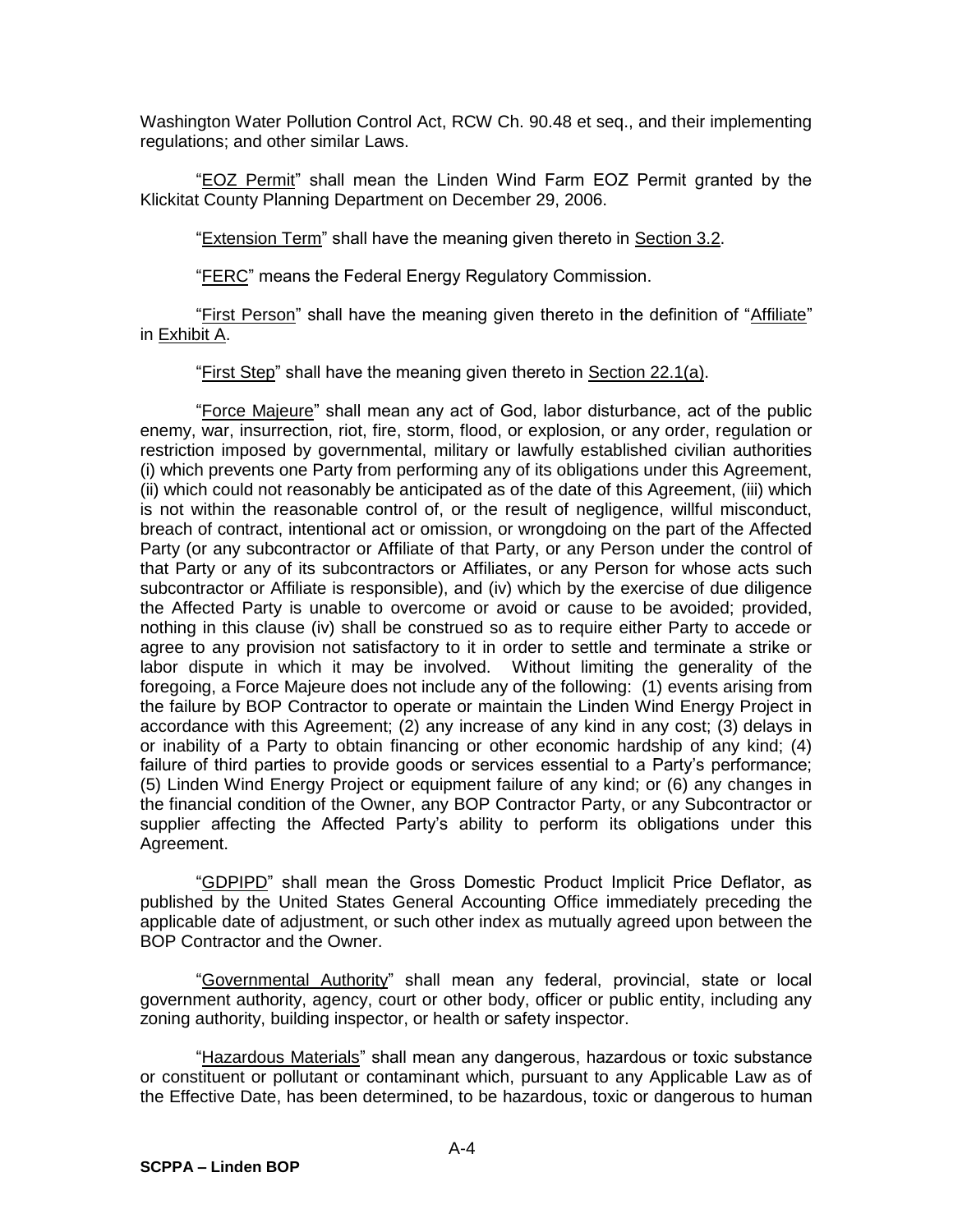health or the environment, including any hazardous substance under the Comprehensive Environmental Response, Compensation and Liability Act (42 U.S.C.A. § 9601 et. seq.), any solid waste under the Resource Conservation and Recovery Act of 1976, as amended (42 U.S.C.A. § 6901 et. seq.), or any contaminant, pollutant, waste, dangerous waste or toxic substance under the Clean Air Act (42 U.S.C.A. § 7401 et. seq.), the Federal Water Pollution Control Act (33 U.S.C.A. § 1251 et. seq.), the Safe Drinking Water Act, as amended (42 U.S.C.A. § 300f et. seq.), the Emergency Planning and Community Right-To-Know Act (42 U.S.C.A. § 110001 et. seq.), the Occupational Safety and Health Act (29 U.S.C.A. § 651 et. seq.), the Hazardous Materials Transportation Act, (49 U.S.C.A. § 5101 et. seq.), or the Toxic Substances Control Act (15 U.S.C.A. § 2601 et. seq.), and any equivalent or applicable state or local laws., including the Washington Model Toxics Control Act, as amended (ch. 70.105B RCW) and implementing regulations (ch. 173-340 WAC), and the Washington Hazardous Waste Management Act of 1976, as amended (ch. 70.105 RCW) and implementing regulations (ch. 173-303 WAC).

"Improvement" shall have the meaning given thereto in Section 11.2.

"Intellectual Property Rights" shall mean all (i) intellectual property rights existing from time to time under any laws or regulations, including copyrights, patents, industrial design rights, trademarks, logos, slogans, corporate names, trade names, rights of priority, and applications and registrations for any of the foregoing, and (ii) trade secrets, know how, mask works, software, firmware, specifications, algorithms, designs, drawings, methodologies, ideas, concepts, inventions, plans, processes, techniques, tools, hardware, works of authorship, and other technology, whether or not protectable by any form of intellectual property rights.

"Interconnection Facilities" shall mean facilities and devices (e.g., circuit breakers, filters, protection devices, relays and metering) necessary to interconnect and deliver power from the Linden Wind Energy Project to the utility transmission system.

"Internal Revenue Code" shall have the meaning given thereto in Section 8.2(d).

"KPUD" shall mean the Klickitat Public Utility District No. 1.

"Laws" shall mean all laws, statutes, orders, decrees, injunctions, agreements and regulations of any Governmental Authority having jurisdiction over the matter in question, including any Environmental Laws and any Safety Laws.

"Linden Wind Energy Project" shall mean the WECs and the Balance of Plant constructed on the Linden Wind Energy Project Site, all as described in Exhibit I.

"Linden Wind Energy Project Agreements" shall mean the Transmission and Interconnection Agreements, the BOP Procedures Manual, the Turbine Supply and Commissioning Contracts, the Real Property Documents, and any documents in replacement thereof.

"Linden Wind Energy Project Drawings" shall have the meaning given thereto in Section  $8.5(b)$ .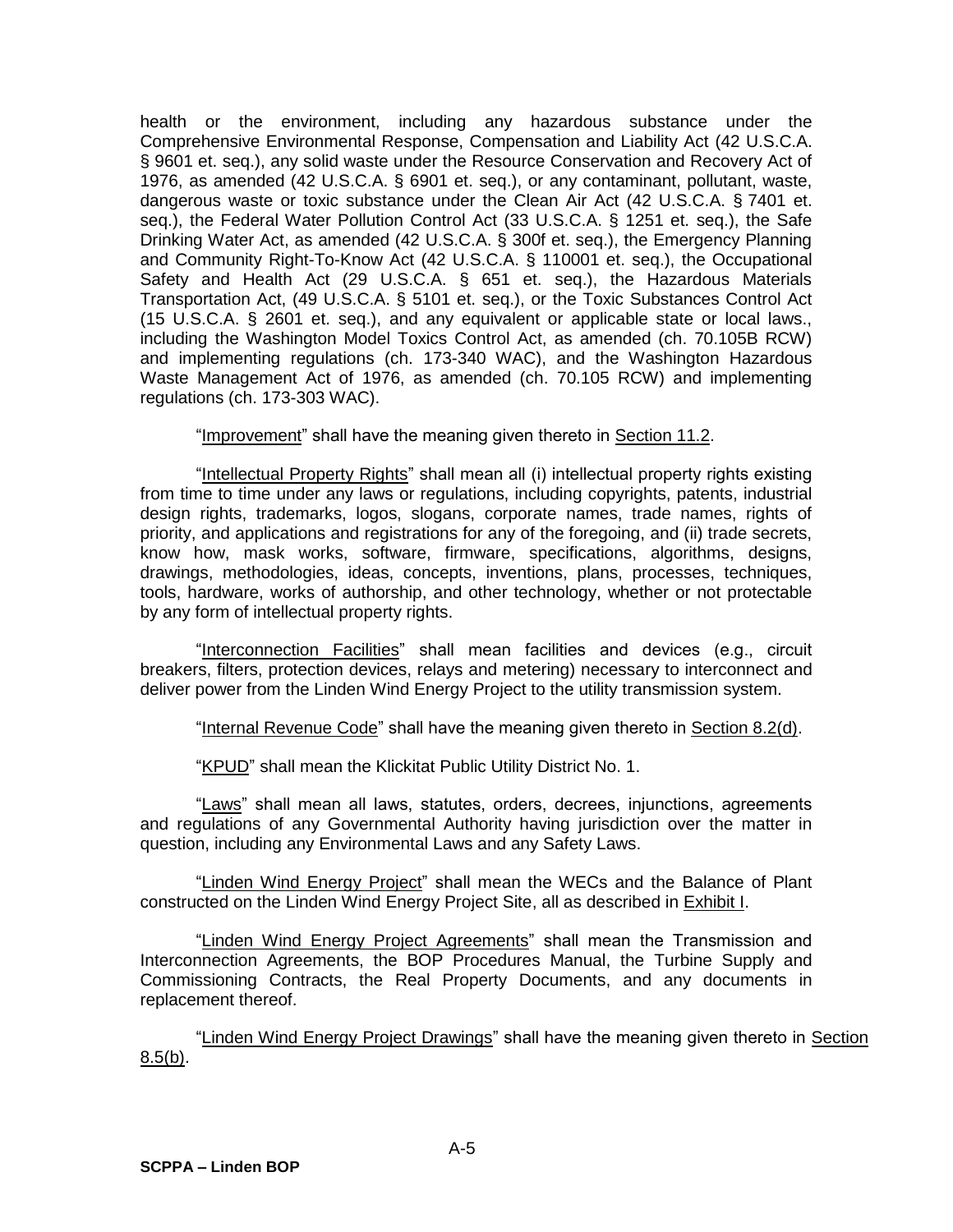"Linden Wind Energy Project Site" shall mean the site, including the Real Property Documents, on which the Linden Wind Energy Project is located, as described in Exhibit I.

"Linden Wind Energy Project Warranties" shall mean all rights of Owner under or pursuant to all warranties and guaranties provided to Owner (i) by WEC Manufacturer pursuant to the Turbine Supply and Commissioning Contracts, (ii) by WEC Operator pursuant to the Service Agreement, and (iii) by any subcontractor pursuant to any subcontract entered into in connection with the Turbine Supply and Commissioning Contracts, the Service Agreement, or the Asset Purchase Agreement by WEC Manufacturer, WEC Operator, NWWP, or Owner.

"Losses" means losses, costs, expenses, liabilities, damages, fines, or penalties, including court costs, reasonable attorneys' and professionals' fees and expenses and other litigation or settlement expenses.

"Maintenance Reports" shall mean the maintenance and repair reports maintained by BOP Contractor relating to the Linden Wind Energy Project.

"Moody's" shall mean Moody's Investors Service, Inc.

"NERC" shall mean the North American Electric Reliability Corporation.

"NWWP" shall mean Northwest Wind Partners, LLC.

"Non-Affected Party" shall mean the Party not declaring Force Majeure pursuant to Section 17.1.

"OEM" shall mean the original equipment manufacturer for the relevant equipment.

"Operating Agent" shall have the meaning given thereto in Section 5.5.

"Operating Logs" shall mean the daily operating logs for the Linden Wind Energy Project, including energy production from the Linden Wind Energy Project and the meter and gauge readings and during BOP contract period shall also include, as available from SCADA system, the average availability of the Linden Wind Energy Project, planned and unplanned maintenance outages, circuit breaker trip operations requiring a manual reset, partial de-ratings of equipment and any other significant event related to the operation of the Linden Wind Energy Project.

"Operating Plan" shall mean an operating plan in substantially the form of Exhibit E.

"Overtime" shall mean hours worked in excess of those for which Site Personnel are paid straight time pursuant to the laws of the State of Washington.

"Owner" shall have the meaning given thereto in the introductory paragraph of the Agreement.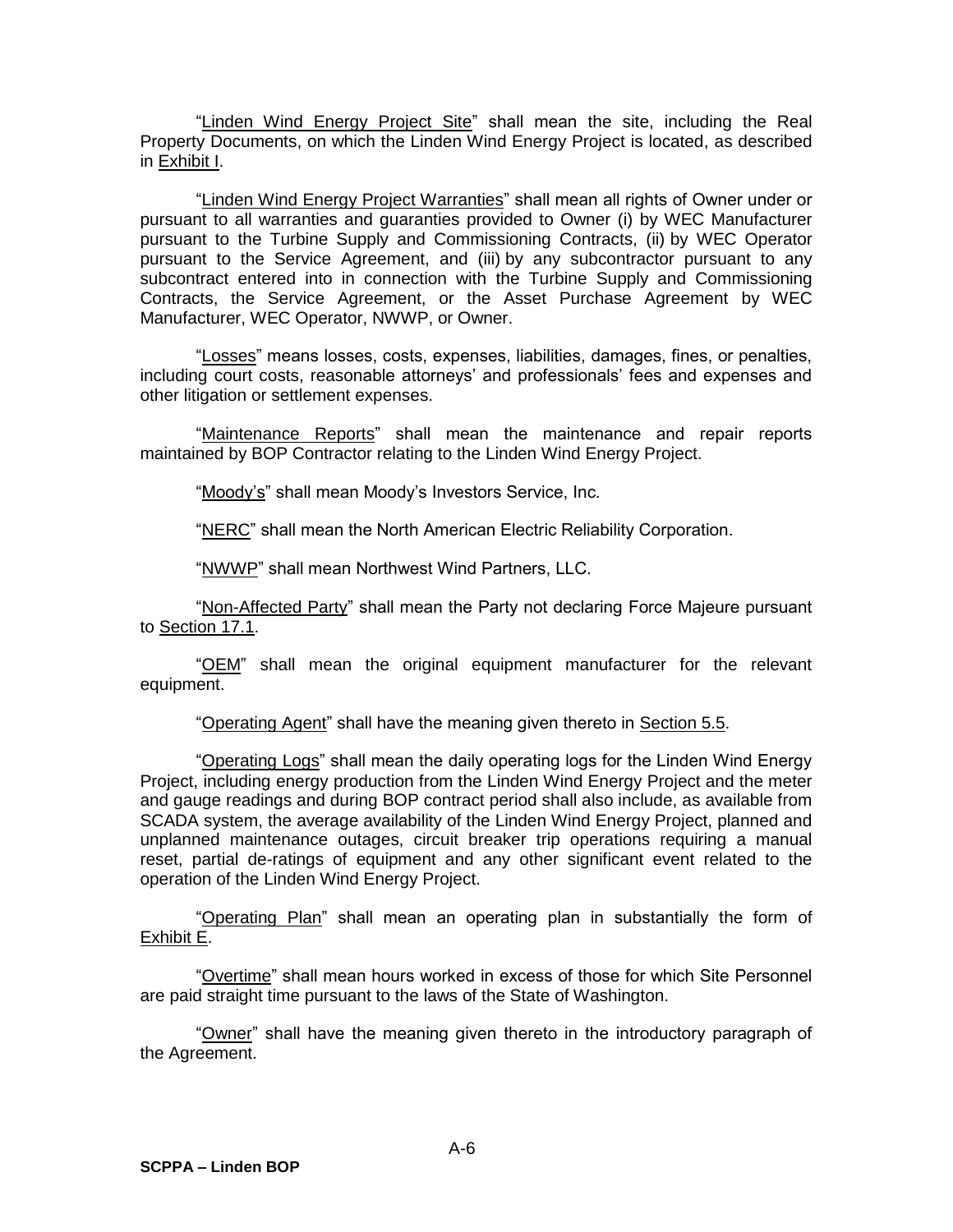"Owner Indemnified Party" shall mean Owner, Owner's Affiliates and member agencies, and the shareholders, partners, directors, officers, agents, employees and representatives of Owner and Owner's Affiliates and member agencies.

"Owner's Property" shall have the meaning given thereto in Section 11.1(a).

"Owner's Contract Representative" shall have the meaning given thereto in Section 5.5.

"Payment Obligations" shall have the meaning given thereto in Section 5.2.

"Permit" shall mean the waiver, exemption, variance, franchise, certification, approval, permit, authorization, license, consent, or similar order of or from any Governmental Authority having jurisdiction over the matter in question.

"Person" shall mean any individual, partnership, joint stock company, corporation, trust, unincorporated association or joint venture, a government or any department or agency thereof, or any other entity.

"Point of Interconnection" shall mean the point in the Linden 230 kV switchyard adjacent to Klickitat County Public Utility District's EE Clouse-Harvalum Transmission Line where the interconnection facilities for the Linden Wind Energy Project connect to the district's transmission system.

"Pre-existing Contamination" shall mean any Hazardous Material present in any environmental medium as a result of a Release at the Linden Wind Energy Project Site prior to the commencement of the Services and not arising from or relating to the activities of BOP Contractor or any of its Subcontractors.

"Production Year" shall mean each twelve (12)-month period following first day of the Term.

"Prudent Industry Practice" shall mean the practices, methods and acts engaged in or approved by a significant portion of the wind power industry in the United States that, at a particular time, in the exercise of reasonable judgment in light of the facts known or that should reasonably have been known at the time a decision was made, would have been expected to accomplish the desired result in a manner consistent with Applicable Laws, regulations, codes, standards, equipment manufacturer's recommendations, warranties and guaranties, insurance policies, reliability, safety, environmental protection, economy and expedition. Prudent Industry Practice does not necessarily mean the highest standard in the industry.

"Quote" shall have the meaning given thereto in Section 9.1.

"Quote Expiration Date" shall have the meaning given thereto in Section 9.1(e).

"Quote Number" shall have the meaning given thereto in Section 9.1(d).

"Real Property Documents" shall mean easements, option agreements, leases, subordinations and other real property agreements that create or evidence any real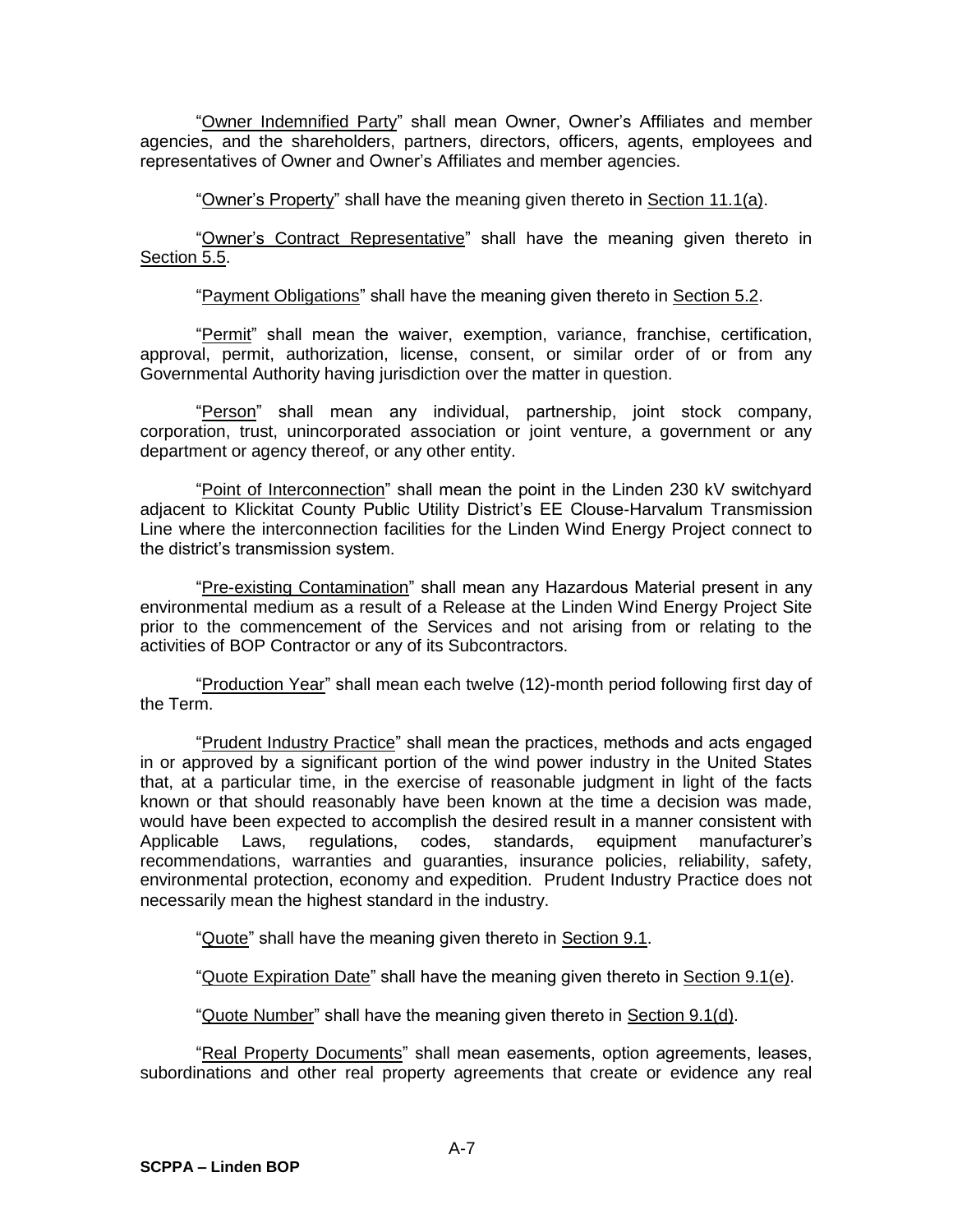property interests relating to the Linden Wind Energy Project, as amended, restated or otherwise modified from time to time.

"Reimbursable Expenses" shall have the meaning given thereto in Section 8.2(a).

"Release" means any spilling, leaking, pumping, pouring, emitting, emptying, discharging, injecting, escaping, leaching, dumping, or disposing into the environment (including the abandonment or discarding of barrels, containers, and other closed receptacles containing any Hazardous Material).

"Representative" shall mean, with respect to any Person, any officer, director, shareholder, partner, principal, agent, employee, attorney, advisor or other representative of such Person, including, in the case of Owner, Owner's Contract Representative, and in the case of BOP Contractor, BOP Contractor's Contract Representative, provided that in no event shall (a) Owner be deemed to be a Representative of BOP Contractor or (b) BOP Contractor be deemed to· be a Representative of Owner.

"S&P" shall mean Standard & Poor's Ratings Services.

"Safety Laws" shall have the meaning given thereto in Section 4.5(b).

"Schedule of Definitions" shall mean this Schedule of Definitions.

"Scheduled Maintenance" shall mean scheduled maintenance as described in the BOP Procedures Manual. Typically this maintenance is required to be performed on three (3), six (6) and twelve (12) month intervals.

"Second Step" shall have the meaning given thereto in Section 22.1(b).

"Separate Contractor" shall have the meaning given thereto in Section 5.3.

"Service Agreement" shall mean that certain Second Operations and Maintenance Agreement entered into by WEC Operator and Owner, and any replacement thereof.

"Services" shall have the meaning given thereto in Section 4.2.

"Site Personnel" shall mean all individuals employed by BOP Contractor in the performance of the Services.

"Spare Parts" shall mean all applicable parts, accessories, instruments, appurtenances, furnishings, and other equipment of whatever nature that may from time to time be appropriate or necessary to maintain the proper operation of the Balance of Plant.

"Subcontractors" shall mean any subcontractor, of any tier, or supplier of materials, equipment or services to BOP Contractor or any subcontractor, of any tier, of any Person engaged or employed by BOP Contractor or any Subcontractor in connection with the performance of the scope of this Agreement. To the extent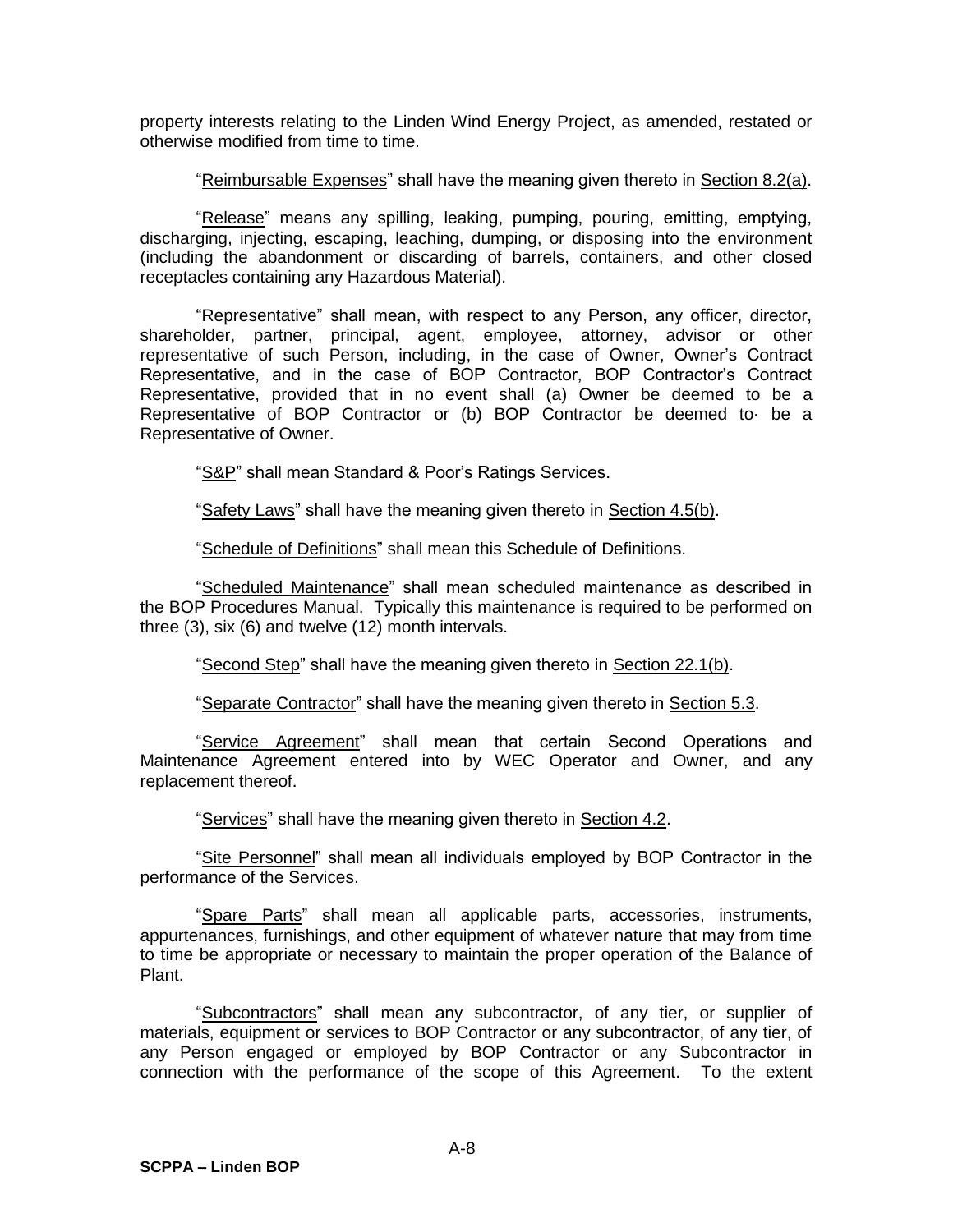available, the BOP Contractor shall use Subcontractors that employ organized labor, unless otherwise approved by Owner.

"Successor BOP Contractor" shall have the meaning given thereto in Section 14.6(b).

"Task Order" shall have the meaning given thereto in Section 9.2.

"Taxes" shall mean each federal, state, provincial, county, local and other (a) net income, gross income, gross receipts, sales, use, ad valorem, business or occupation, transfer, franchise, profits, withholding, payroll, employment, excise, property or leasehold excise, tax, (b) customs, duty or other fee, assessment or charge of any kind whatsoever, together with any interest and any penalties, additions to tax or additional amount with respect thereto.

"T&M" shall mean a time and materials basis based on the rates set forth in Exhibit H attached hereto.

"Term" shall have the meaning given thereto in Section 3.1.

"Termination Notice" shall have the meaning given thereto in Section 14.4(a).

"Terminating Party" shall have the meaning given thereto in Section 14.1.

"Title 50 RCW" shall have the meaning given thereto in Section 13.1(b).

"Transition Period" shall have the meaning given thereto in Section 14.6(b).

"Transmission and Interconnection Agreements" shall mean (i) the Generator Interconnection Agreement, dated September 22, 2009, between KPUD and Owner, (ii) the Transmission Service Agreement, September 22, 2009, between KPUD and Owner, (iii) the Balancing Authority Area Services Agreement, Contract Number 09TX-14524, dated September 30, 2009, among BPA, KPUD, and Owner, (iv) the Operations and Maintenance Agreement, dated September 30, 2009, among KPUD, BPA, and Owner, (v) the Linden Wind Generation Integration Construction Agreement, Contract Number 09TX-13968, dated September 30, 2009, among KPUD, BPA, and Owner, (vi) the 2008 Network Open Season Precedent Transmission Service Agreement, Contract Number 08TX-13559, between the Los Angeles Department of Water and Power and BPA, and (vii) the Conditional Firm Point-to-Point-Transmission Service Agreement, Contract No. 08TX-13169, between the Los Angeles Department of Water and Power and BPA, each as amended, restated or otherwise modified from time to time, and any other transmission or interconnection agreements entered into between Owner or LADWP and the transmission provider or interconnection provider.

"Turbine Completion" shall have the meaning given thereto in the Turbine Supply and Commissioning Contract.

"Turbine Services" shall mean the operations and maintenance services to be performed by WEC Operator pursuant to the Service Agreement.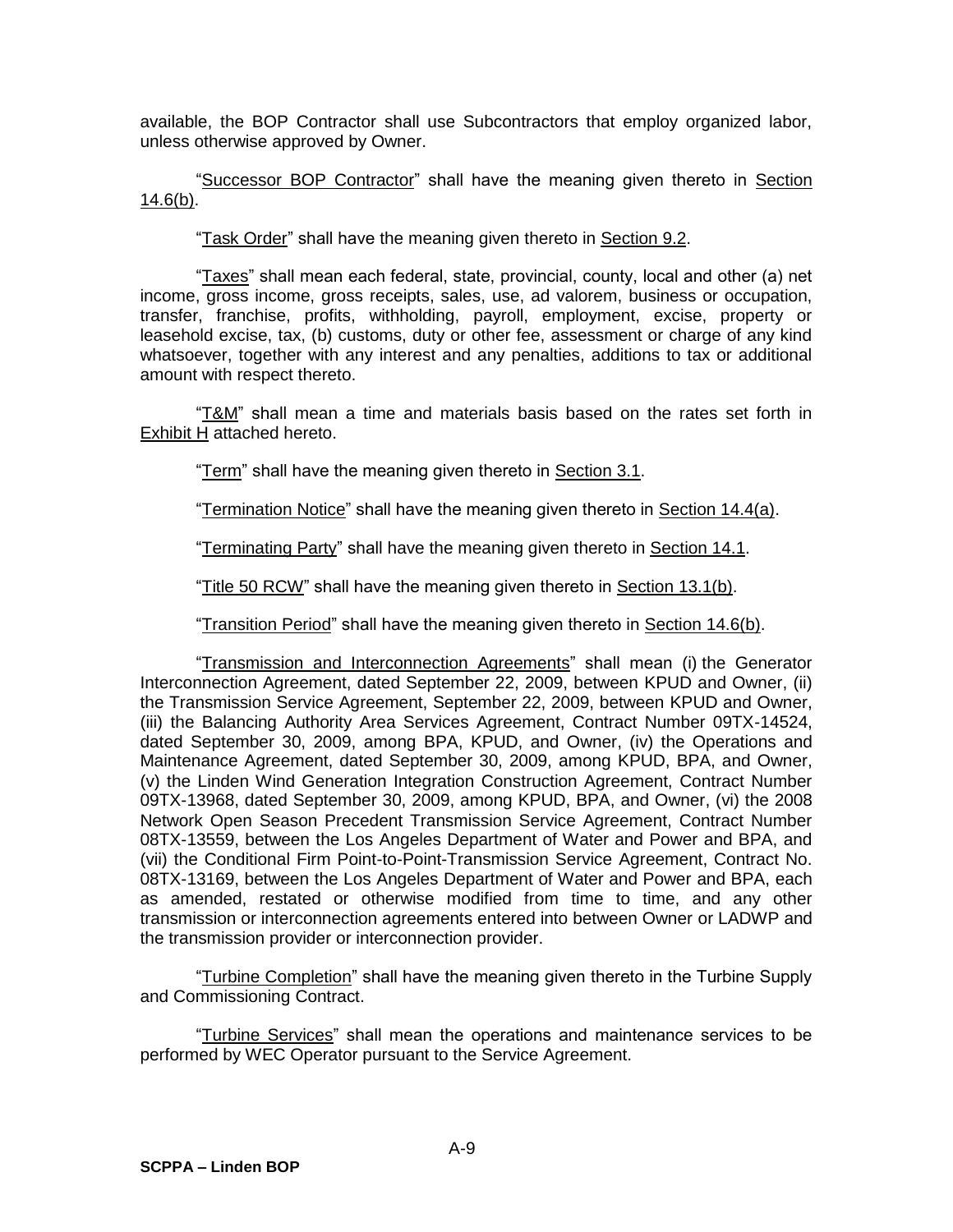"Turbine Supply and Commissioning Contracts" shall mean (i) the Turbine Supply and Commissioning Contract, Linden Wind Energy Project Linden, dated November 24, 2009, by and between WEC Manufacturer and Owner, and (ii) the Supplemental Towers Supply Agreement, Linden Wind Energy Project Linden, dated November 24, 2009, by and between WEC Manufacturer and Owner.

"Unscheduled Maintenance" shall mean all non-routine maintenance and repairs of the Linden Wind Energy Project, including major repairs, any inspection, maintenance, repair or other Services that are not included as part of the Scheduled Maintenance and which are authorized by Owner to be provided by BOP Contractor.

"Variable Fee Limit" shall have the meaning given thereto in Section 8.2(c).

"Warranty" shall have the meaning given thereto in Section 15.1.

"Warranty Period" shall have the meaning given thereto in Section 15.1.

"WEC" means all or any portion of the 2 Megawatt Model MM92 wind turbine generators each including equipment and machinery related thereto and the following components: a tower, a turbine nacelle, blades, controller (including interconnecting cabling from the turbine nacelle to the ground controller), control panels, converters, any var control technology, wind vanes, FAA lighting (if and as required), grounding, and anemometers. WECs shall not include special tools required for operation of the Linden Wind Energy Project or Spare Parts.

"WEC Manufacturer" shall mean REpower Systems AG.

"WEC Operator" shall have the meaning given thereto in Recital C.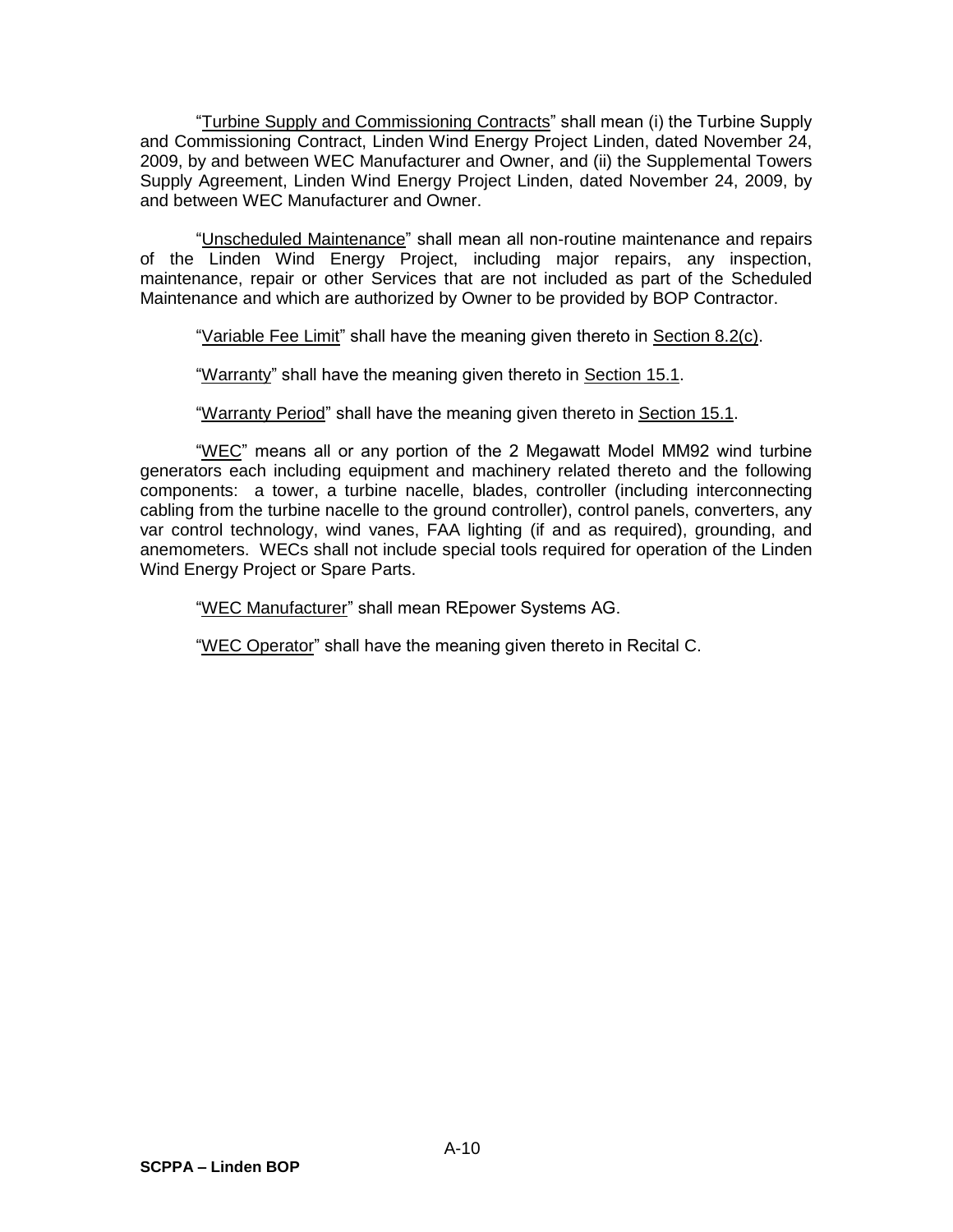#### **EXHIBIT B to Balance of Plant (BOP) Agreement between**

#### **and**

#### **Southern California Public Power Authority**

# **SCOPE OF SERVICES**

### **Generally**:

The BOP Contractor shall develop and implement detailed programs in coordination and compliance with this Agreement and Owner's policies and procedures to cover various areas of the Linden Wind Energy Project, including:

- a) Overall operation and maintenance of the Balance of Plant activities;
- b) Preventive and maintenance actions;
- c) Administrative and Site Personnel support and reporting;
- d) Safety and health;
- e) Quality assurance (QA);
- f) Site safety and security;
- g) Productivity;
- h) Environmental compliance;
- i) Training/qualification;
- j) Human resources;
- k) Remote control and monitoring of WEC Operator's SCADA system;
- l) IT Services;
- m) Outages and curtailments;
- n) Spare Parts and Consumables;
- o) Permit and regulatory compliances;
- p) NERC/FERC compliance;
- q) Betterment and improvement to reduce long-term main component replacement expenses; and
- r) Oversight of the various activities performed by WEC Operator.

#### **1 Operation and Maintenance Services:**

- 1.1 Performance of all Balance of Plant Scheduled Maintenance as set forth in the BOP Procedures Manual;
- 1.2 Operation of all Balance of Plant and, in respect thereof, coordinate actions with WEC Manufacturer and WEC Operator as necessary;
- 1.3 Remote monitoring of all WECs;
- 1.4 Operate the SCADA overlay system for the Linden Wind Energy Project, including processing, gathering and reporting all data therefrom,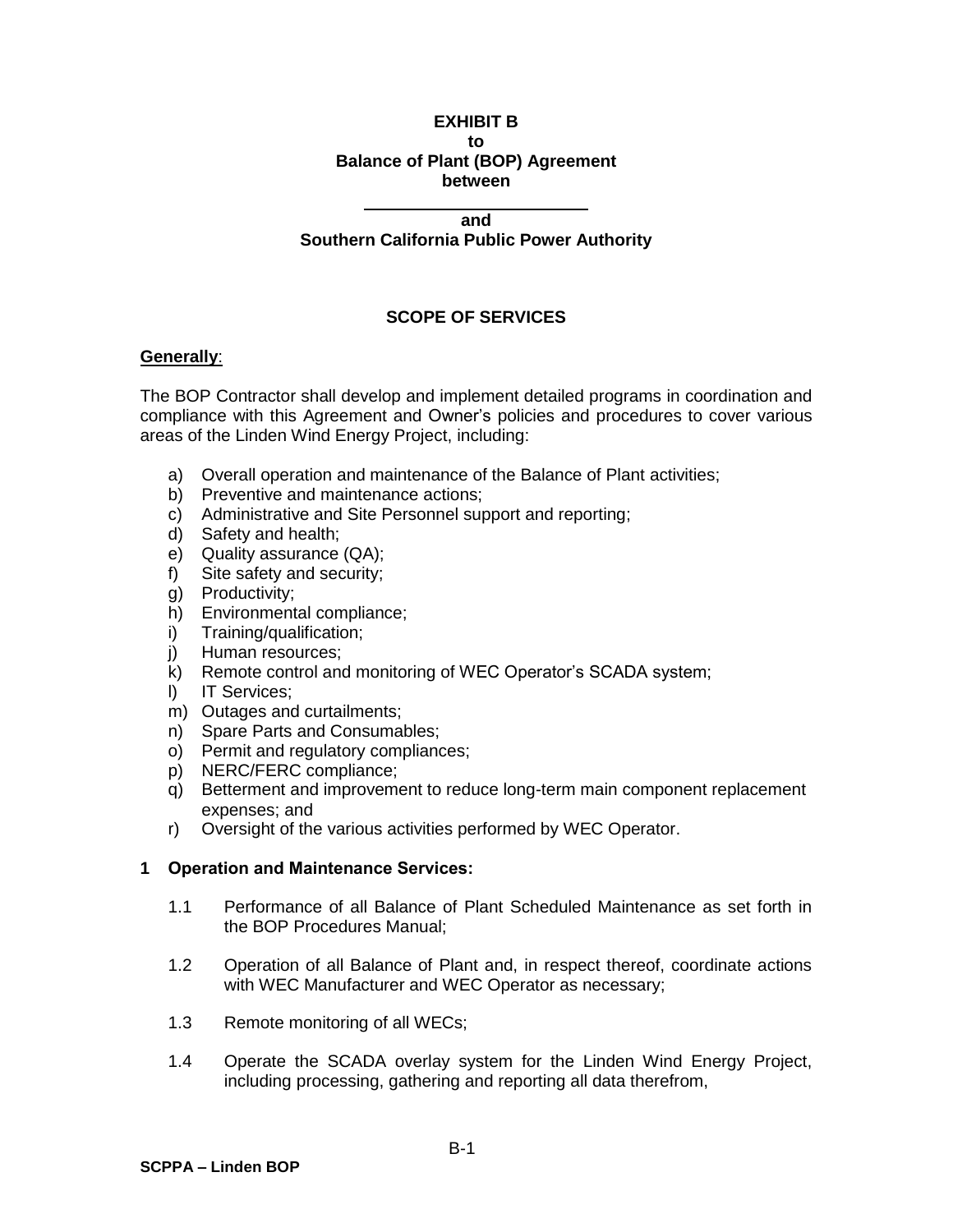- 1.5 Curtail the operation of any or all of the WECs as and when requested by Owner and coordinate such curtailment with WEC Operator and BPA, as described in the "Linden Ranch Wind Linden Wind Energy Project – Operations Control Center Procedures – Curtailment and Emergency Shutdown" document;
- 1.6 Coordinate with WEC Operator as necessary to optimize power generation as it relates to the operations of WECs, provided that Owner has placed on WEC Operator a similar obligation to cooperate with BOP Contractor;
- 1.7 Subject to Section 4.1(d)(xiv), interface with Governmental Authorities in respect of the Services as necessary or as otherwise requested from time to time by Owner;
- 1.8 To the extent that necessary data is available from the WEC Manufacturer or the SCADA overlay system, provide performance data on actual WEC performance;
- 1.9 Review performance analysis provided to Owner by WEC Operator, and develop recommendations for performance improvement or provide comments on such analysis based on observations of the BOP Contractor at the Linden Wind Energy Project;
- 1.10 Provide notice to Owner of any of the following that BOP Contractor becomes aware of in the course of performing the Services: (i) any material defect in any major component or failure in any element of the Linden Wind Energy Project, regardless of whether such defect may be the subject of a warranty claim, (ii) all events, occurrences, conditions, and issues that BOP Contractor reasonably considers material to, or likely to have a material effect on, the Linden Wind Energy Project or the operations, maintenance, or results of operations thereof;
- 1.11 Perform other associated Linden Wind Energy Project activities, including:
	- (a) Provide on-site staffing sufficient to perform the Services during normal business hours, Monday through Friday, 40 hours per week;
	- (b) Notify Owner of any changes in Site Personnel;
	- (c) Provide notice to Owner immediately upon BOP Contractor' knowledge of any forced outage, curtailment, which notice shall include (to the extent available from WEC Operator) the amount of generation capacity that will not be available during the outage or shutdown, the expected return date of such generation capacity and upon any changed circumstances, promptly update Owner thereof;
	- (d) Provide appropriate notices to Owner in accordance with the BOP Procedures Manual for all outages (including planned, forced, and reactive), curtailments, and other related matters as applicable;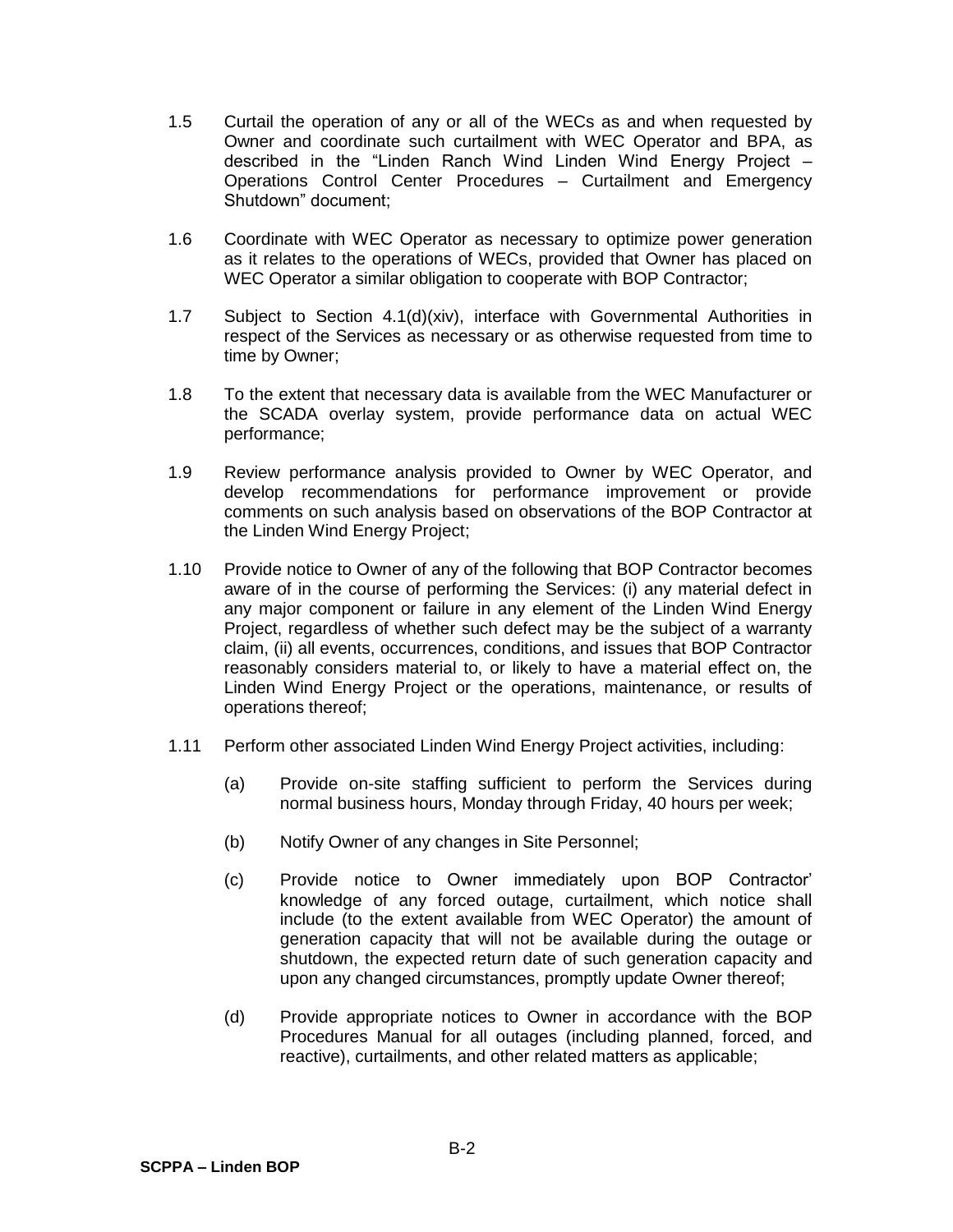- (e) Coordinate planned and reactive outages of major equipment of the BOP with WEC Operator to minimize outage duration and impact on Linden Wind Energy Project production;
- (f) Develop and implement a detailed schedule to track all outage preparations, work, and testing, including corrective maintenance actions, contractor work, and scheduled preventive maintenance. Conduct preparations to support this plan, including ordering and receiving all required Spare Parts;
- (g) Perform housekeeping, janitorial and garbage pickup and procure on Owner's behalf and manage landscape services;
- (h) Maintain all access roads at the Linden Wind Energy Project Site,
- (i) Maintain the BOP Facility, and other structures in good repair at all times;
- (j) Monitor and apply adequate measure to maintain site security, including:
	- 1. Maintaining the safeguards, including any danger signs, barricades and other warnings against hazards at the Linden Wind Energy Project or installed at the Linden Wind Energy Project by Owner as of the Effective Date; provided that such maintenance includes the minimum repairs to such safeguards and the prompt reporting of any more significant or extraordinary repairs required for such safeguards to Owner;
	- 2. Locking gates and doors at appropriate times, including immediately prior to Site Personnel leaving the Linden Wind Energy Project Site before any non-work hours;
	- 3. Reviewing the integrity of fences, gates, and other security measures during the course of normal business; and
	- 4. Dismissing or reporting trespassers as appropriate.
	- 5. Responding immediately in case of security breach related calls from "Security Plus" (which provides intrusion alarm, access control system and monitoring services to BOP Facility and substation control room.

## **2 Routine and Preventive Maintenance Services:**

Perform various routine and preventive maintenance actions on Balance of Plant, with approval from Owner, in accordance with vendor instruction and the O&M Procedures Manual, including:

2.1 Conducting regular visual equipment inspections and log significant parameters and report anything out of the ordinary to Owner;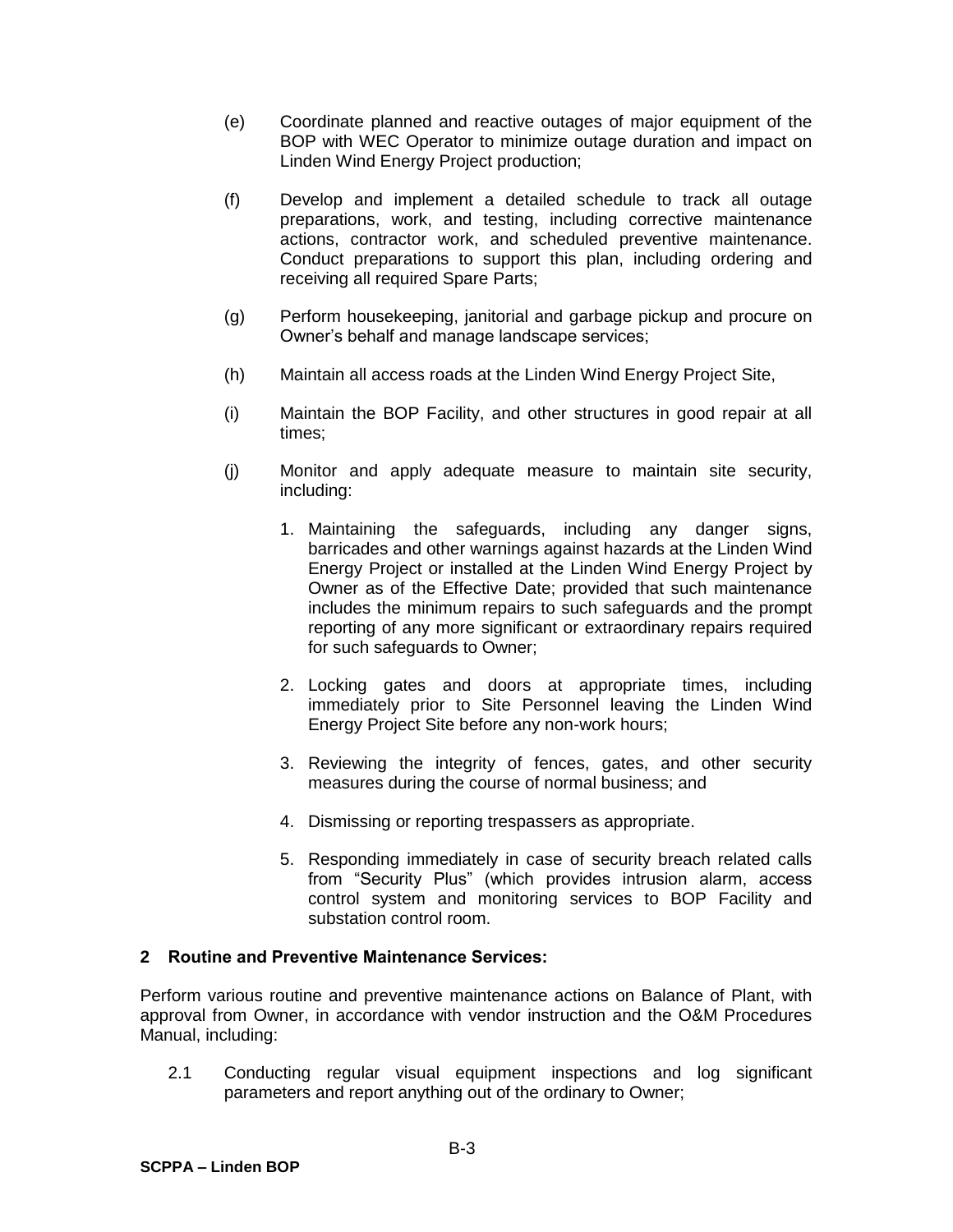- 2.2 Identifying all preventive maintenance requirements for the Balance of Plant, including meter calibration and testing. Schedule and assign routine maintenance during operations, planned outages, and maintenance that can be conducted in parallel (but not extend required actions) in the event of a forced or unscheduled outage;
- 2.3 As appropriate and consistent with the O&M Procedures Manual, conducting and overseeing predictive maintenance on the Balance of Plant within the cost-effective capability of the Site Personnel. For those maintenance requirements that are not cost-effective for the Site Personnel, overseeing predictive maintenance services and Subcontractors;
- 2.4 Assigning work that is a subset of the Services to either Site Personnel or Subcontractors as cost-effective and appropriate; and
- 2.5 Verifying and providing recommendations to Owner with respect all reports provided by BOP Contractor, the WEC Operator, and the WEC Manufacturer regarding the operation and maintenance of the Linden Wind Energy Project.

### **3 Administration and Reporting Services:**

BOP Contractor shall perform various administration and reporting to Owner and all applicable entities to meet the requirements of this Agreement, including:

- 3.1 In coordination with the Owner, conduct a community relations program to establish the Linden Wind Energy Project and the Site Personnel as "good citizens" in the local community;
- 3.2 Oversee and report on all services performed under this Agreement and all services performed by WEC Operator, including preparing and submitting periodic Maintenance Reports relative to Budget, performance, safety, environmental compliance, maintenance and repair status, plant operating data, and any other information reasonably requested by the Owner, provided that WEC Operator, and any other Contractor provides such information to BOP Contractor in reasonably sufficient detail and in a timely manner to allow BOP Contractor to comply with this requirement;
- 3.3 Notify Owner immediately in the event of inconsistency, variation, malpractice, misconduct, or negligence, or any difficulty to collect data from WEC Operator or any other entity;
- 3.4 Document, file, and otherwise archive project documentation, including:
	- (a) Safety records;
	- (b) Planning documents;
	- (c) General recordkeeping;
	- (d) Work completion logs, checklists, explanations, and conformance;
	- (e) Labor tracking;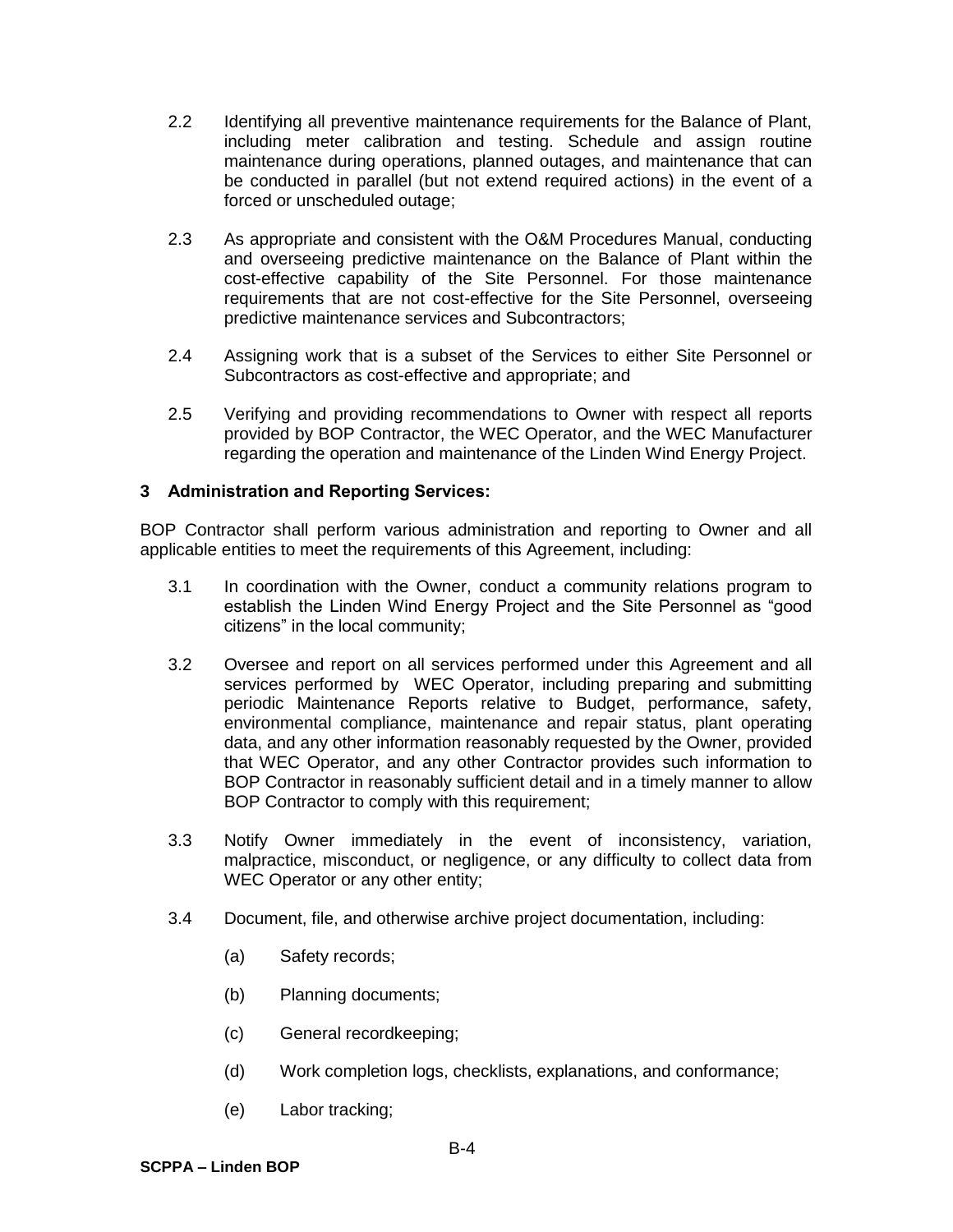- (f) Parts usage;
- (g) Daily, weekly, and monthly reports on various Linden Wind Energy Project activities;
- (h) Maintenance records;
- (i) Ongoing and planned activities;
- (j) Reimbursable expenses with explanations; and
- (k) Betterment and improvement plans and activities.
- 3.5 Perform drawing/manual maintenance on the Balance of Plant drawings, manuals and updates, including maintaining the plant library and updating plant manuals and vendor service manuals as provided by Owner to BOP Contractor;
- 3.6 Provide assistance to Owner as required pursuant to the terms and conditions of this Agreement, which includes such activities as the preparation and coordination of warranty claims under vendor and Subcontractor warranties (including the Linden Wind Energy Project Warranties) and their resolution, support of license and Permit renewals, interfacing with Owner's management personnel at Owner's reasonable request, and interfacing with other third parties at Owner's reasonable request, including:
	- (a) real property owners or lessors;
	- (b) transmission provider or interconnection provider;
	- (c) insurance carriers or insurance claims;
	- (d) WEC Manufacturer warranty claims;
	- (e) Infrastructure Facilities Warranty (as defined in the Asset Purchase Agreement) claims;
	- (f) accident investigations and safety corrective actions; and
	- (g) other third-parties relevant to the Linden Wind Energy Project Agreements;
- 3.7 Review weekly the Operating Log for each WEC maintained by the WEC Operator if provided to BOP Contractor by Owner or WEC Operator;
- 3.8 Provide daily, weekly, and monthly reports containing data from the Operating Logs;
- 3.9 Attend such monthly, quarterly, and other meetings as Owner may reasonably request; provided BOP Contractor receives reasonable notice of such meetings, and the meetings may be attended telephonically;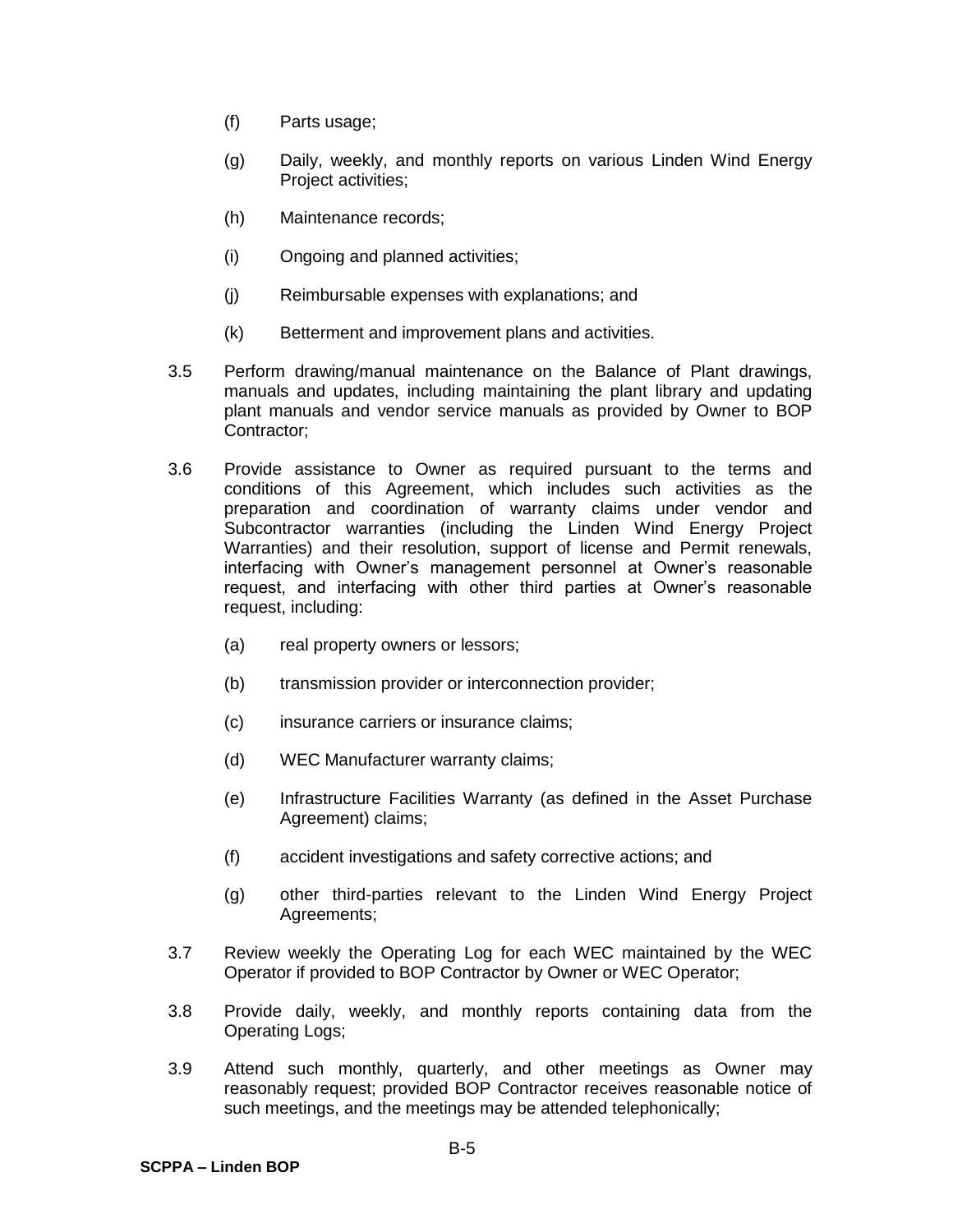- 3.10 Monitor and prompt report of all damages and malfunctions, failures, defects, and retrofits on the Balance of Plant, including recommendations for any Unscheduled Maintenance that BOP Contractor deems necessary;
- 3.11 Cooperation with Owner regarding the management of the Linden Wind Energy Project, and, if and when requested by Owner, the provision of such reports and information and taking of such other actions, as may be reasonably requested by Owner;
- 3.12 Manage operations of the Balance of Plant to comply with the Budget and Operating Plan, including the purchase, rent, or other acquisition of equipment, machinery, and tools necessary for the performance of Services on the Balance of Plant in each case in accordance with the Budget, in the ordinary course of business and on a cost plus basis; and
- 3.13 On or before the first day of each Production Year, provide (a) a non-binding, good faith three (3) year projection of planned maintenance, (b) a five (5) budget estimate for performance of Services and expected Reimbursable Expenses, (c) a proposal setting forth capital improvements to the Facility that, in BOP Contractor's good faith opinion, will be appropriate or necessary during the next ten (10) years, and (d) a document comparing the safety, environmental, operations, and budget performance of the Linden Wind Energy Project against the safety, environmental, operations, and budget performance of two other wind energy projects located in Klickitat County, Washington.

## **4 Spare Parts and Consumables.**

BOP Contractor shall maintain a flawless inventory and tracking system to monitor and maintain adequate Spare Parts and Consumables for the Linden Wind Energy Project. BOP Contractor shall perform all appropriate related activities, including the following:

- 4.1 Receive and warehouse all Spare Parts owned by Owner in accordance with the supplier's recommendations in Owner's BOP Facility with Owner's equipment and using BOP Contractor's inventory system unless Owner has a preferred inventory system and then on Owner's inventory system provided Owner has provided training on such system, at Owner's cost and expense, to BOP Contractor;
- 4.2 Provide Consumables for the Balance of Plant as required for performance of Services under this Agreement;
- 4.3 Establish the required Spare Parts list, and submit to Owner for verification and approval. Once approved by Owner, proceed with the procurement process for all required parts for the Linden Wind Energy Project.
- 4.4 With the approval of the Owner, procure all materials, equipment, chemicals, supplies, services, parts, and other items required for routine performance of Services on the Balance of Plant.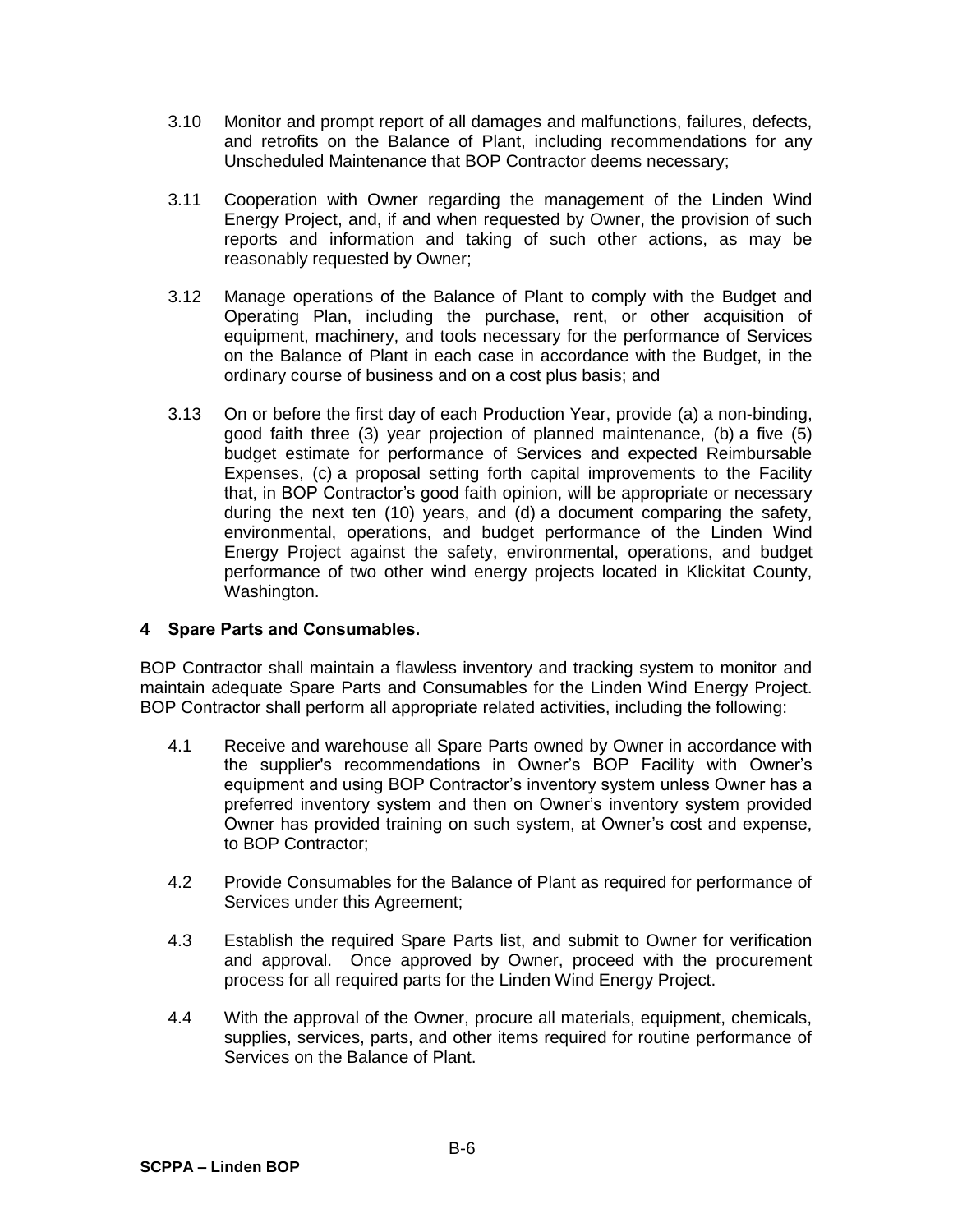- 4.5 With the prior approval of Owner, dispose of items of equipment or machinery that are worn out, obsolete, surplus or no longer useful for the proper operation of the Balance of Plant with such sale or disposal to be made in a commercially reasonable manner and on an "as is," "where is" and without warranties basis and with all monies received in respect thereof and an accounting thereof provided to Owner; and
- 4.6 Implement a cost-effective inventory control system designed to ensure that Spare Parts, materials, and supplies are properly accounted for.

### **5 Permit and Regulatory Compliance:**

BOP Contractor shall perform all required activities for Permit and regulatory compliance, as well as maintain NERC and FERC compliance for the Linden Wind Energy Project. BOP Contractor shall perform activities that include the following:

- 5.1 Perform activities on the Linden Wind Energy Project Site required for NERC and FERC compliance. Provide Owner a weekly and monthly report establishing compliance;
- 5.2 Maintain up-to-date certification for all required Permits on site for the Linden Wind Energy Project;
- 5.3 Maintain up-to-date Permit for Storm Water Pollution Prevention Plan (SWPPP)
- 5.4 Maintain up-to-date Permit for Spill Prevention and Control Countermeasure (SPCC) plan;
- 5.5 Monitor and promptly remove, in compliance with all Applicable Laws, carcasses of livestock and big game after becoming aware of same in the ordinary course of performing the Services;
- 5.6 Monitor bird and bat fatalities for one year pursuant to a procedure meeting the requirements of the EOZ Permit and provide to Owner estimates of bird and bat fatalities during such year;
- 5.7 Monitor Linden Wind Energy Project Site for significant erosion weekly and after large rainfall or snowfall events;
- 5.8 Monitor reseeded and restored areas within the Linden Wind Energy Project Site for conformance with the reseeding/restoration and weed management plan; and
- 5.9 Report bird fatalities in a form approved by Owner monthly to the Washington Department of Fish and Wildfire and the United States Fish and Wildfire Services, as required by the EOZ Permit;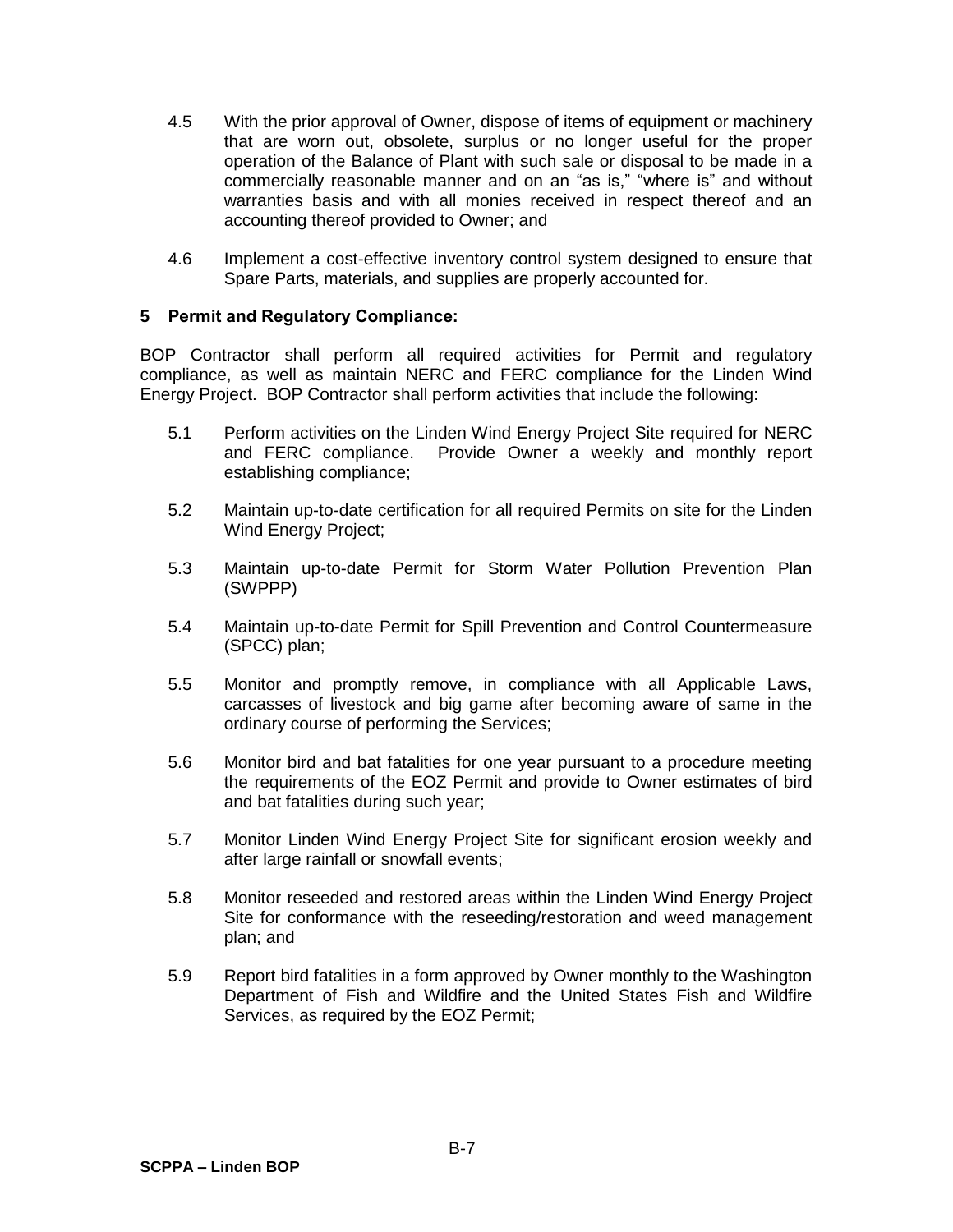#### **EXHIBIT C to Balance of Plant (BOP) Agreement between**

#### **and**

#### **Southern California Public Power Authority**

#### **INSURANCE**

BOP Contractor shall maintain the following insurance types in the following amounts:

(a) comprehensive general liability insurance, covering bodily injury, property damage, products and completed operations, contractual and personal injury liability, premises and operations, and fire legal liability with limits of not less than \$5,000,000 per occurrence;

(b) all forms and types of insurance required by Applicable Law with respect to employees, including workers compensation and disability benefits insurance and employers liability insurance, in amounts equal to the greater of \$1,000,000, or the amount required by Applicable Law;

(c) automobile liability insurance including coverage for owned, nonowned and hired automobiles with a minimum of \$1,000,000 combined single limit coverage for any occurrence, covering automobiles used by BOP Contractor in connection with the operation and maintenance of the Linden Wind Energy Project; and

(d) excess/umbrella liability insurance or equivalent form with a minimum of \$10,000,000 combined single limit coverage for any occurrence following the terms of the primary insurance set forth in clauses (a) and (c) above.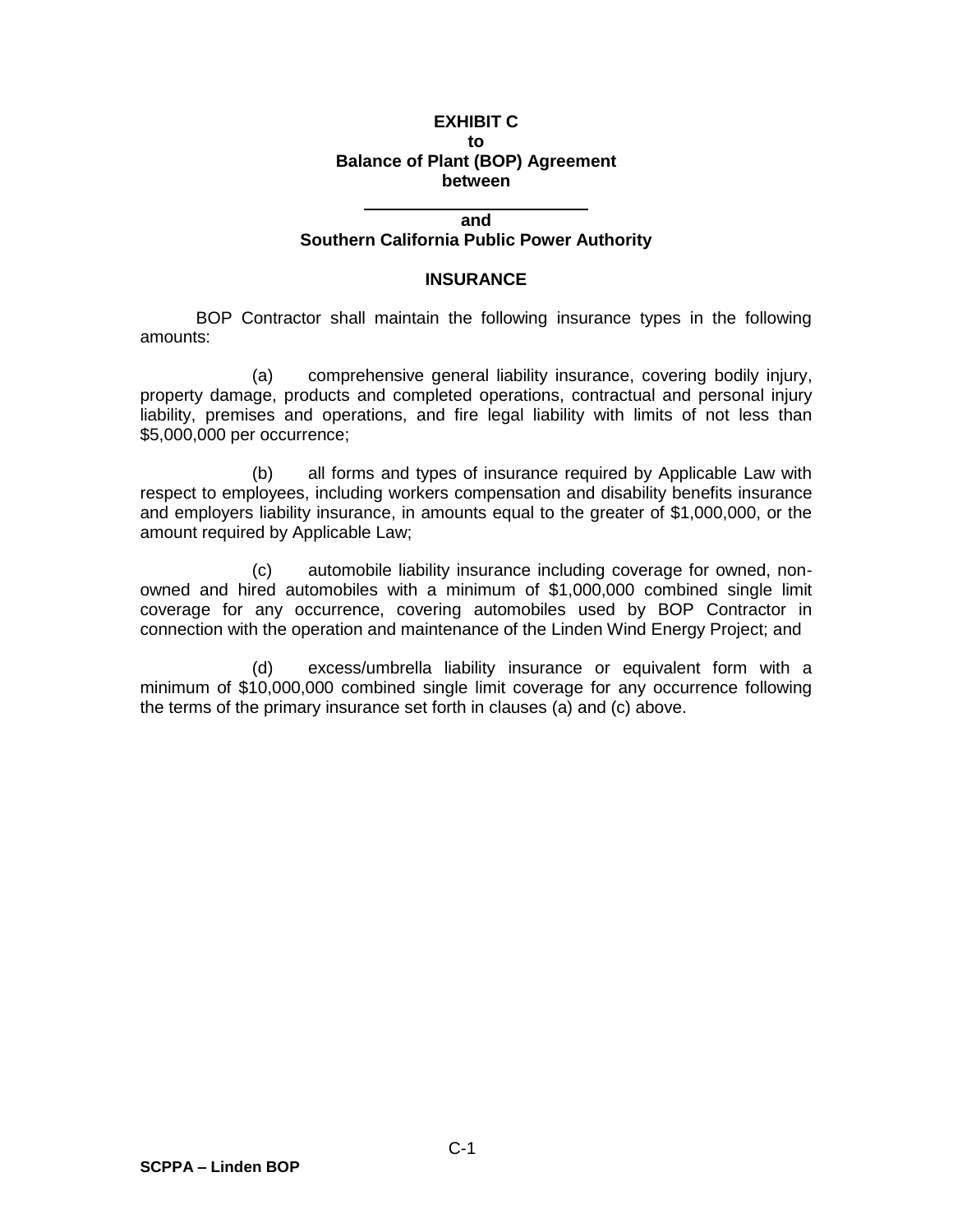### **EXHIBIT D to Balance of Plant (BOP) Agreement between**

**and Southern California Public Power Authority**

**DAILY/ WEEKLY/MONTHLY/ANNUAL REPORTS**

*[Bid responder to provide sample reports]*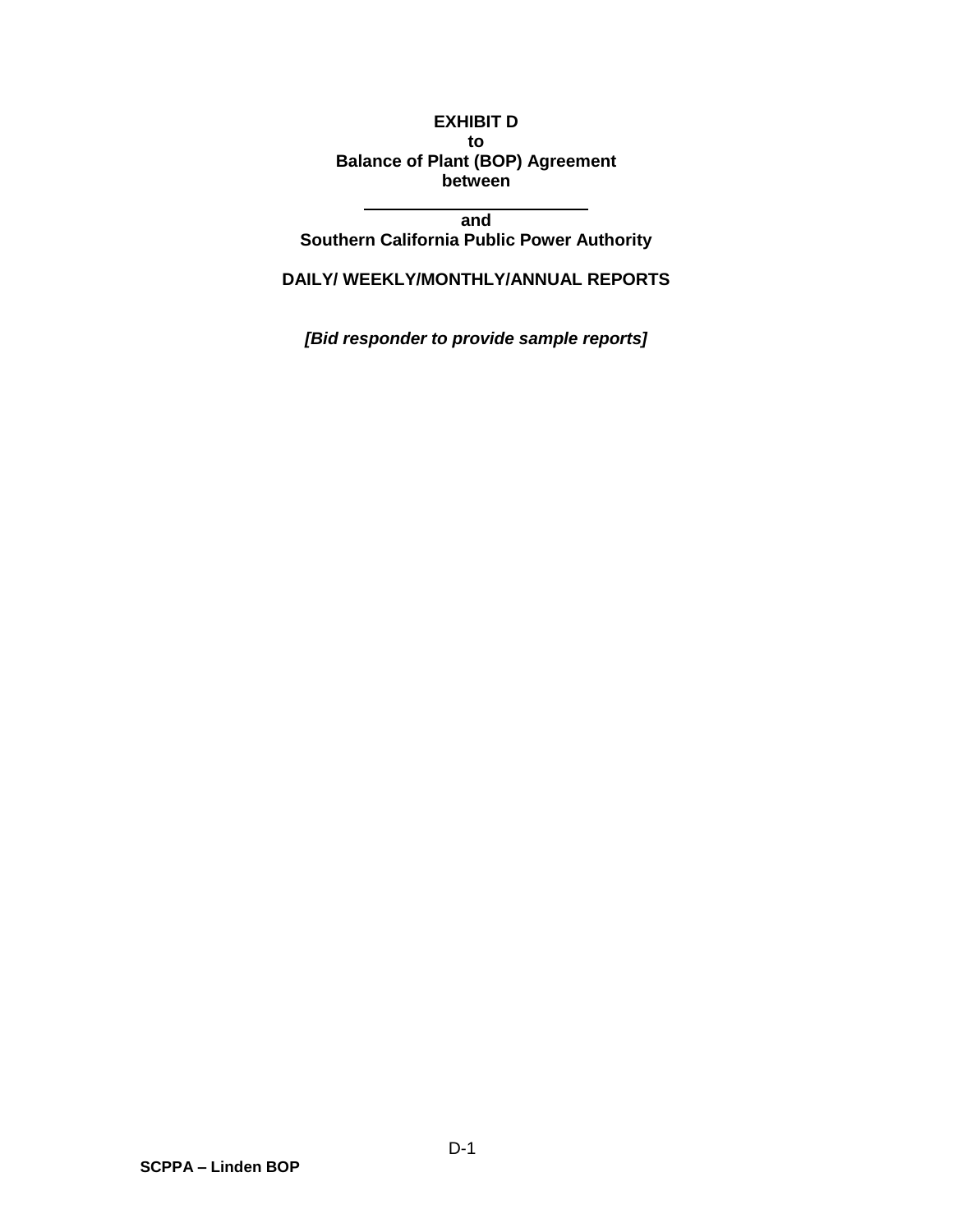## **EXHIBIT E to Balance of Plant (BOP) Agreement between**

**and Southern California Public Power Authority**

## **FORM OF OPERATING PLAN**

*[Bid responder to provide a sample Operating Plan]*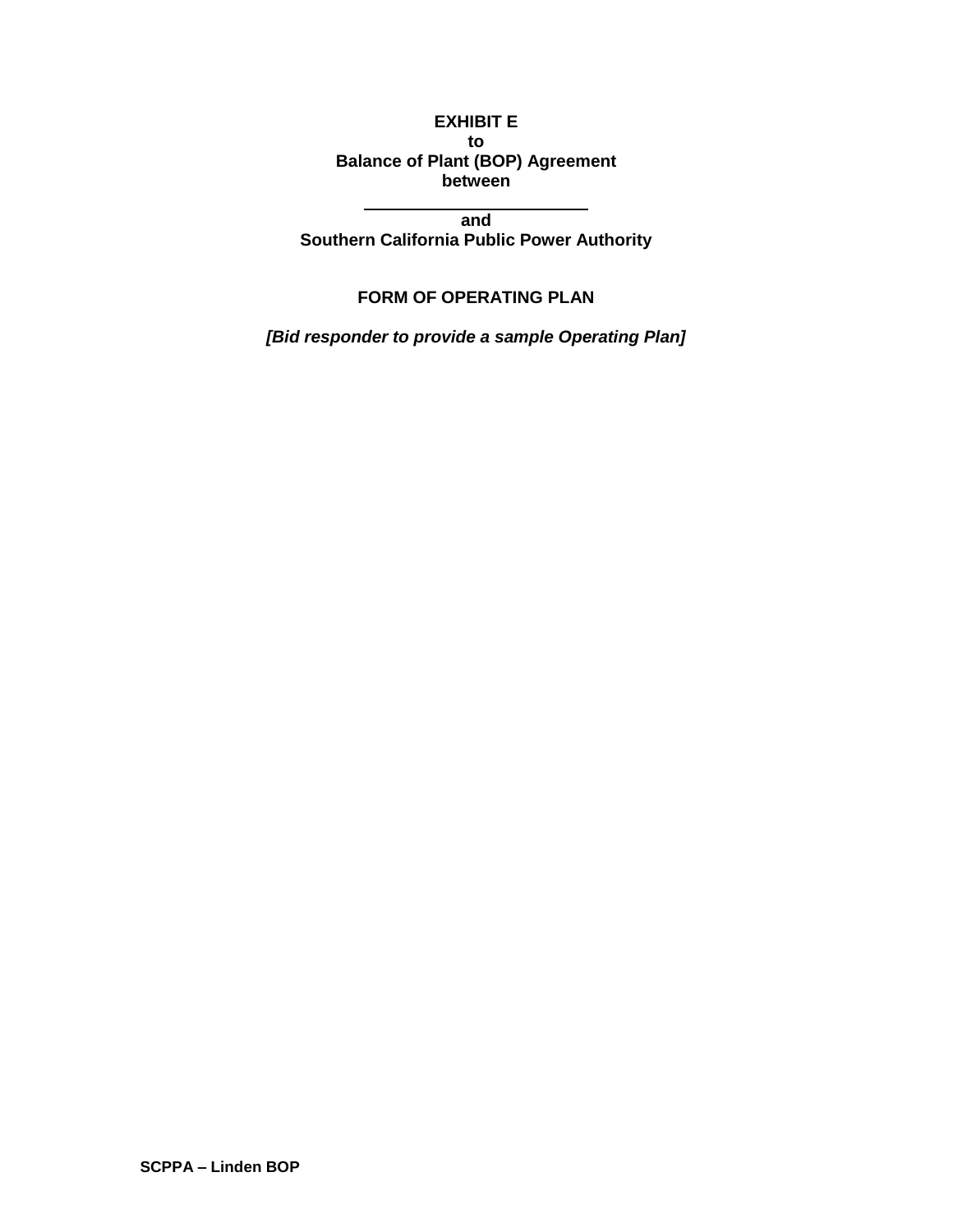## **EXHIBIT F to Balance of Plant (BOP) Agreement between**

**and Southern California Public Power Authority**

# **FORM OF BUDGET**

*[Bid responder to provide a sample budget]*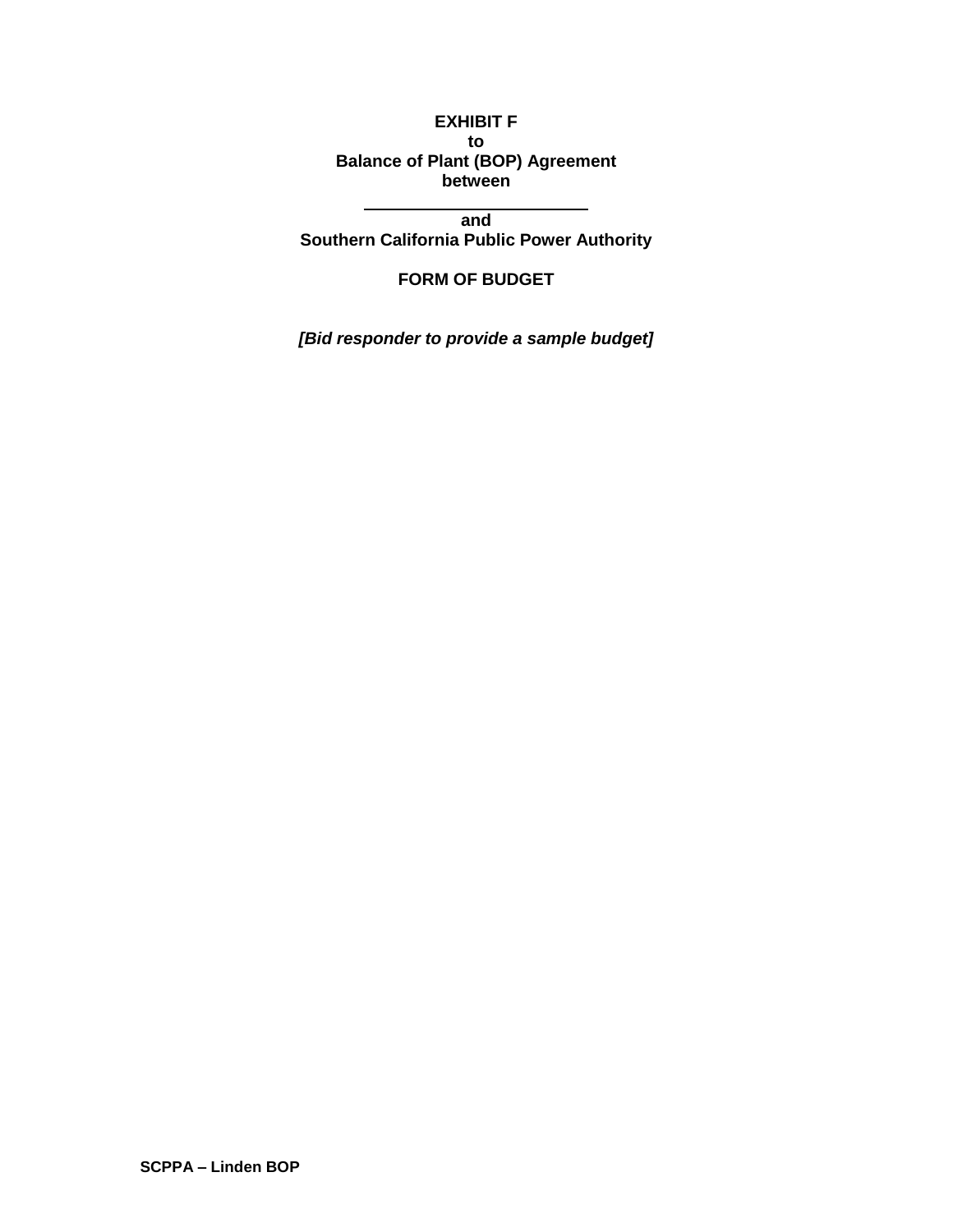## **EXHIBIT G to Balance of Plant (BOP) Agreement between**

**and**

**Southern California Public Power Authority**

**BOP CONTRACTOR REPRESENTATIVE AND OWNER REPRESENTATIVE**

*[Bid responder to provide sample information]*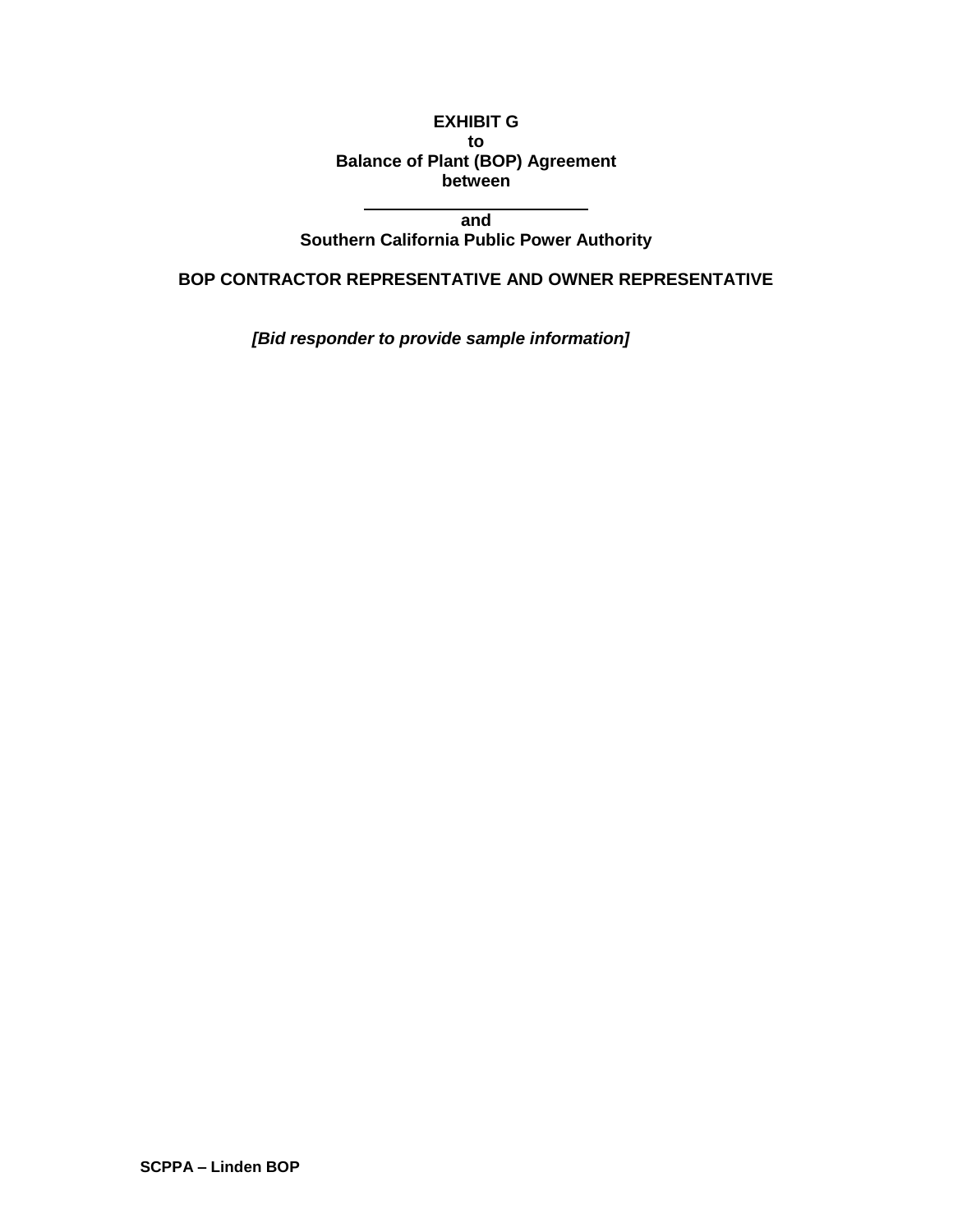## **EXHIBIT H to Balance of Plant (BOP) Agreement between**

**and Southern California Public Power Authority**

# **RATE SCHEDULE**

**[***Bid responder to provide sample information***]**